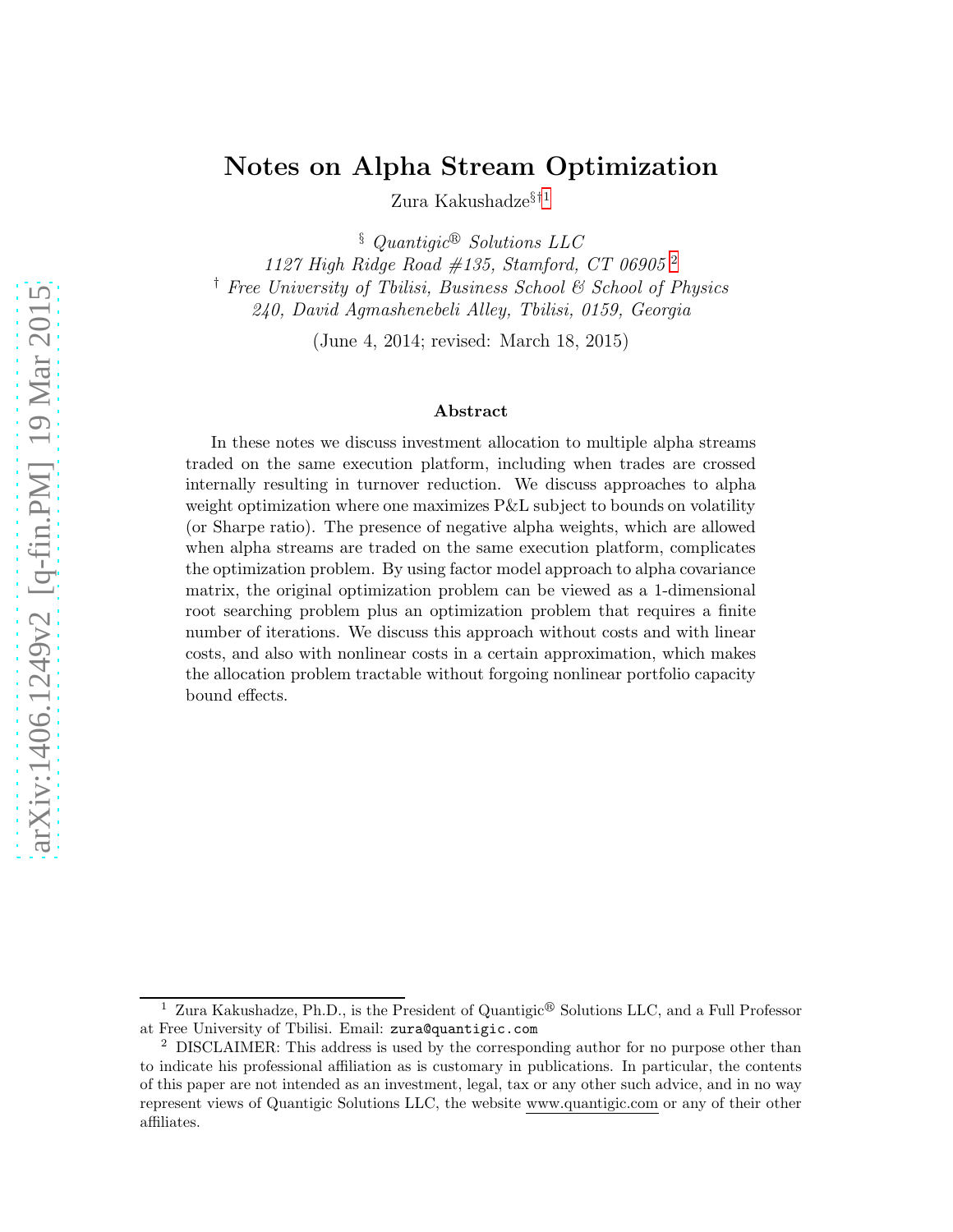## 1 Introduction and Summary

Nowadays, technology allows to combine a large number of hedge fund alpha streams on the same trading platform.[3](#page-1-0) Not only does this yield diversification, but also reduces transaction costs by crossing trades between different alpha streams.<sup>[4](#page-1-1)</sup> Given a set of alpha streams, one has to decide how to allocate funds into these alphas, i.e., the weights with which to combine them.<sup>[5](#page-1-2)</sup> This is an old dilemma between greed and prudence – does one maximize the  $P\&L$ , does one minimize the volatility, does one do something in between, or does one simply split the difference and maximize the Sharpe ratio instead? It all depends on one's risk tolerance. For instance, one could say, I want to maximize my P&L, but I also want my volatility to be capped, or the Sharpe ratio to be bounded from below, etc.

The purpose of these notes is to discuss aspects of optimizing weights for alpha streams. When we have a large number N of alphas  $\alpha_i$ , this optimization is an N-dimensional problem and does not always have a simple solution. One way to tackle it is to try to essentially reduce it to a 1-dimensional problem, by considering simpler problems of maximizing P&L for fixed volatility or Sharpe ratio, or by maximizing (minimizing) Sharpe ratio (volatility) for fixed P&L, and then to try to find a desirable configuration using standard search techniques. This works in some cases, but not always. One issue is that, when alpha streams are combined on the same trading platform, some weights can be negative – this is to be contrasted with the case when alpha streams are traded on their individual trading platforms, i.e., a fund of funds type of a case, where the weights are non-negative. The weights being signed quantities complicates things because the weight normalization condition reads

<span id="page-1-4"></span>
$$
\sum_{i=1}^{N} |w_i| = 1
$$
 (1)

It is the modulus in this condition that is the source of the headache. Furthermore, when trades between different alphas are crossed, the resulting portfolio turnover reduces (compared with the case with no internal crossing) adding further complexity to the problem. In [\[57\]](#page-41-0) we discussed alpha stream optimization via Sharpe ratio maximization in the presence of linear costs. There, because the Sharpe ratio is in-variant<sup>[6](#page-1-3)</sup> under the rescalings  $w_i \to \lambda w_i$ , the condition [\(1\)](#page-1-4) does not affect anything, because it is "trivially" satisfied by finding a solution without such a constraint and then simply rescaling all  $w_i$  so they satisfy [\(1\)](#page-1-4). In the case where one does not maximize the Sharpe ratio but employs a more complex optimization criterion, scale invariance is lost and [\(1\)](#page-1-4) causes complications in the minimization of the objective function similar to those discussed in [\[57\]](#page-41-0), but even trickier.

 $3$  For a partial list of hedge fund literature, see, e.g., [\[1\]](#page-37-0)-[\[20\]](#page-38-0) and references therein.

<span id="page-1-1"></span><span id="page-1-0"></span><sup>4</sup> For a recent discussion, see [\[21\]](#page-38-1).

<sup>&</sup>lt;sup>5</sup> For a partial list of portfolio optimization and related literature, see, e.g., [\[22\]](#page-39-0)-[\[56\]](#page-41-1) and references therein.

<span id="page-1-3"></span><span id="page-1-2"></span><sup>6</sup> More precisely this is the case with no costs or linear costs only.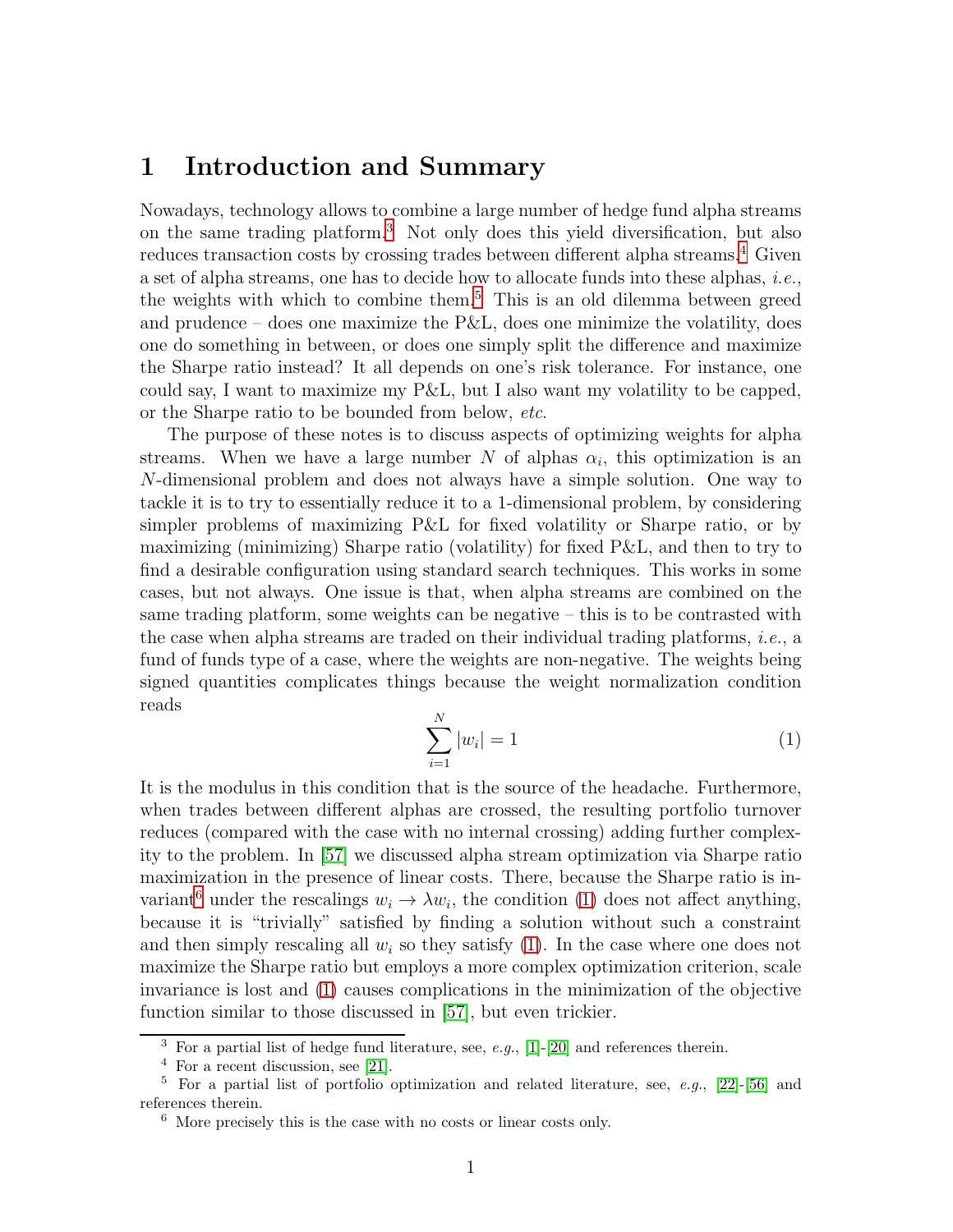One of our main observations is that, if the alpha covariance matrix is of a factor model form, then an optimum can be found via a finite iterative procedure for a practically interesting range of the P&L and Sharpe ratio/volatility.[7](#page-2-0) In Section [2](#page-2-1) we set up our notations. In Section [3](#page-3-0) we discuss the case of a diagonal covariance matrix, where the aforesaid modulus issue is absent. We discuss a relaxation algorithm for finding quasi-optimal weights (which are generally expected to be close to the optimal solution when the number of alphas is large) in Subsection [3.1.](#page-4-0) In Subsection [3.2](#page-8-0) we discuss an algorithm for finding the weights when the P&L is maximized while the Sharpe ratio is fixed. In Subsection [3.3](#page-16-0) we discuss a solution minimizing volatility (maximizing the Sharpe ratio) with the P&L fixed. In Section [4](#page-17-0) we discuss the case of a non-diagonal covariance matrix and a trick where one effectively diagonalizes it by utilizing synthetic tradable portfolios. The problem then reduces to an iterative procedure where one needs to solve for the effective investment level. This procedure, however, generally is expected to have convergence issues which are obscured by the diagonalization trick. In Section [5](#page-19-0) we therefore discuss how to tackle the problem directly in the original  $w_i$  basis, without diagonalizing the covariance matrix, and discuss the problem of minimizing the volatility with the P&L fixed, which is solvable via a finite iterative procedure assuming a multi-factor form for the covariance matrix. More precisely, this is the case for the practically interesting range of the P&L above its value corresponding to the maximum of the Sharpe ratio. We then generalize this approach to include linear costs in Section [6](#page-31-0) and also nonlinear costs (impact) in Section [7.](#page-34-0) In the latter case we employ the approximation discussed in [\[57\]](#page-41-0). Section [8](#page-36-0) concludes the paper with some observations and comments.

## <span id="page-2-1"></span>2 Definitions

We have N alphas  $\alpha_i$ ,  $i = 1, \ldots, N$ . Each alpha is actually a time series  $\alpha_i(t_s)$ ,  $s = 0, 1, \ldots, M$ , where  $t_0$  is the most recent time. Below  $\alpha_i$  refers to  $\alpha_i(t_0)$ .

Let  $C_{ij}$  be the covariance matrix of the N time series  $\alpha_i(t_s)$ . Let  $\Psi_{ij}$  be the corresponding correlation matrix, i.e.,

$$
C_{ij} = \sigma_i \ \sigma_j \ \Psi_{ij} \tag{2}
$$

where  $\Psi_{ii} = 1$ .

Alphas  $\alpha_i$  are combined with weights  $w_i$  such that

<span id="page-2-2"></span>
$$
\sum_{i=1}^{N} |w_i| = 1
$$
 (3)

<span id="page-2-0"></span><sup>7</sup> More precisely, this is the case with no costs or linear costs, and also in the presence of nonlinear costs in a certain approximation.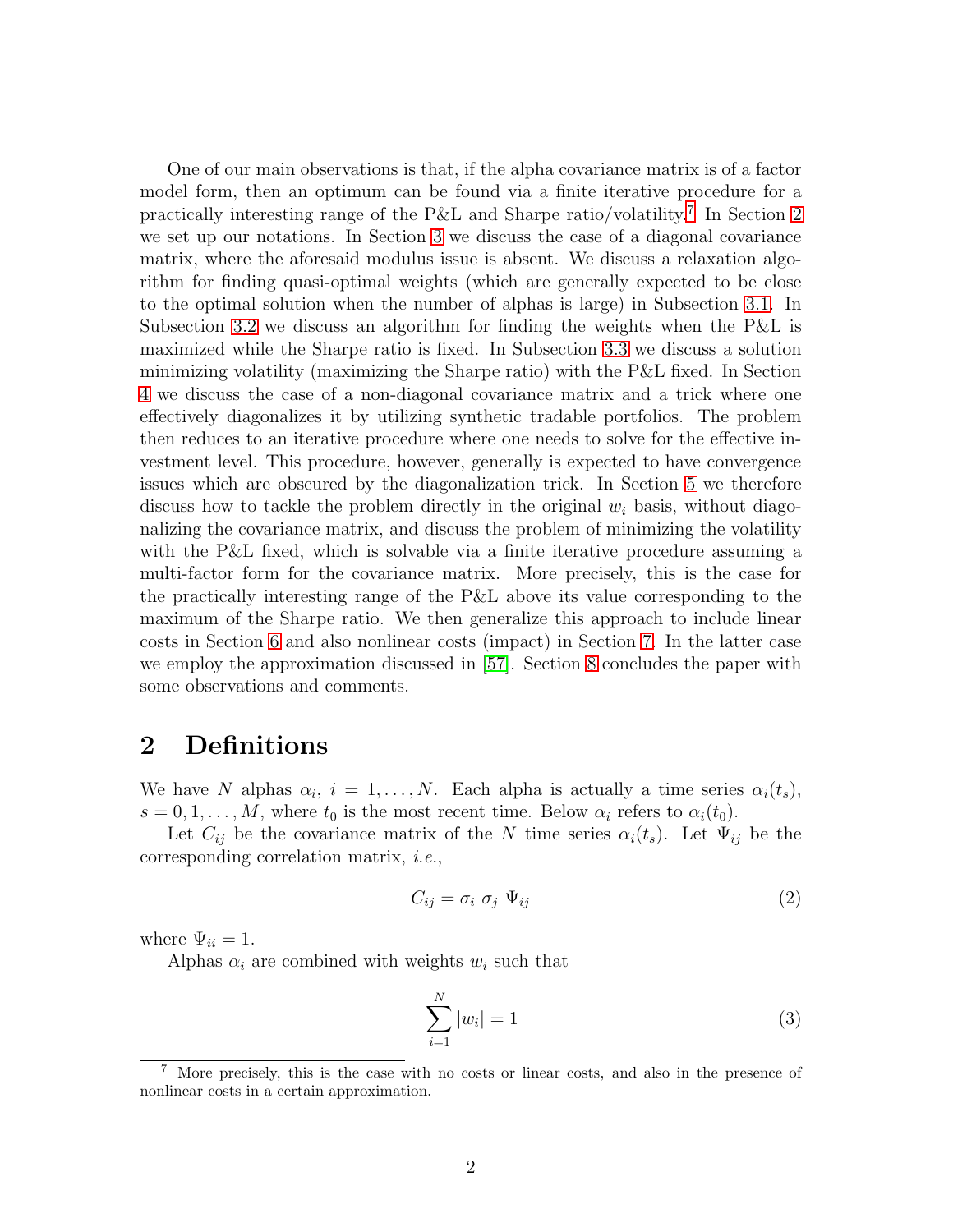Here the modulus accounts for the fact that, when alphas are combined on the same trading platform, some weights can be negative if the covariance matrix  $C_{ij}$  is not diagonal, even if all alphas are positive.

To begin with, we will ignore trading costs. Portfolio P&L, volatility and Sharpe ratio are given by

$$
P = I \sum_{i=1}^{N} \alpha_i w_i \tag{4}
$$

$$
R = I \sqrt{\sum_{i,j=1}^{N} C_{ij} w_i w_j}
$$
 (5)

$$
S = \frac{P}{R} \tag{6}
$$

where I is the investment level. Our goal is to find the set of  $w_i$  for which<sup>[8](#page-3-1)</sup>

<span id="page-3-2"></span>
$$
P \to \max \tag{7}
$$

$$
S \ge S_{\min} \tag{8}
$$

for a given Sharpe ratio lower bound  $S_{\text{min}}$ .

In practice, we can approach this problem in the following ways. First, we can start with the maximal possible  $P&L$  – which means that all weights, other than the weight corresponding to the largest alpha, are zero – and find a relaxation by gradually reducing the  $P\&L$  until  $(8)$  is satisfied. Second, we can solve a simplified problem  $P \to$  max for a fixed value of  $S = S_{\ast}$ , and then use a standard searching algorithm based on a discrete set of values of  $S_*$  within the desired precision. Third, we can solve another simplified problem  $S \to$  max for a fixed value of P, and then use a standard searching algorithm based on a discrete set of values of  $P$  within the desired precision. I.e., the basic idea is to reduce the large N-dimensional problem to a 1-dimensional searching algorithm. In some cases this approach does work.

## <span id="page-3-0"></span>3 Diagonal Case

When  $C_{ij}$  is not diagonal, some weights can be negative even if all alphas are positive. The modulus in [\(3\)](#page-2-2) complicates things. However, if  $C_{ij}$  is diagonal,  $C_{ij} = \sigma_i^2 \delta_{ij}$ , then, assuming all  $\alpha_i \geq 0$  (which we can do without loss of generality), all  $w_i \geq 0$ as well.[9](#page-3-3) Our optimization problem simplifies as follows. Let

<span id="page-3-4"></span>
$$
\widehat{\alpha}_i \equiv \nu_i \, \, \alpha_i \tag{9}
$$

$$
\widehat{w}_i \equiv \sigma_i \ w_i \tag{10}
$$

$$
\nu_i \equiv 1/\sigma_i \tag{11}
$$

<span id="page-3-1"></span><sup>8</sup> In practice, one may have to restate this criterion – see Section [8.](#page-36-0)

<span id="page-3-3"></span><sup>&</sup>lt;sup>9</sup> This is because a configuration with a negative  $w_{\ell}$  has the same volatility as and a lower P&L than the configuration with the sign of  $w_{\ell}$  flipped.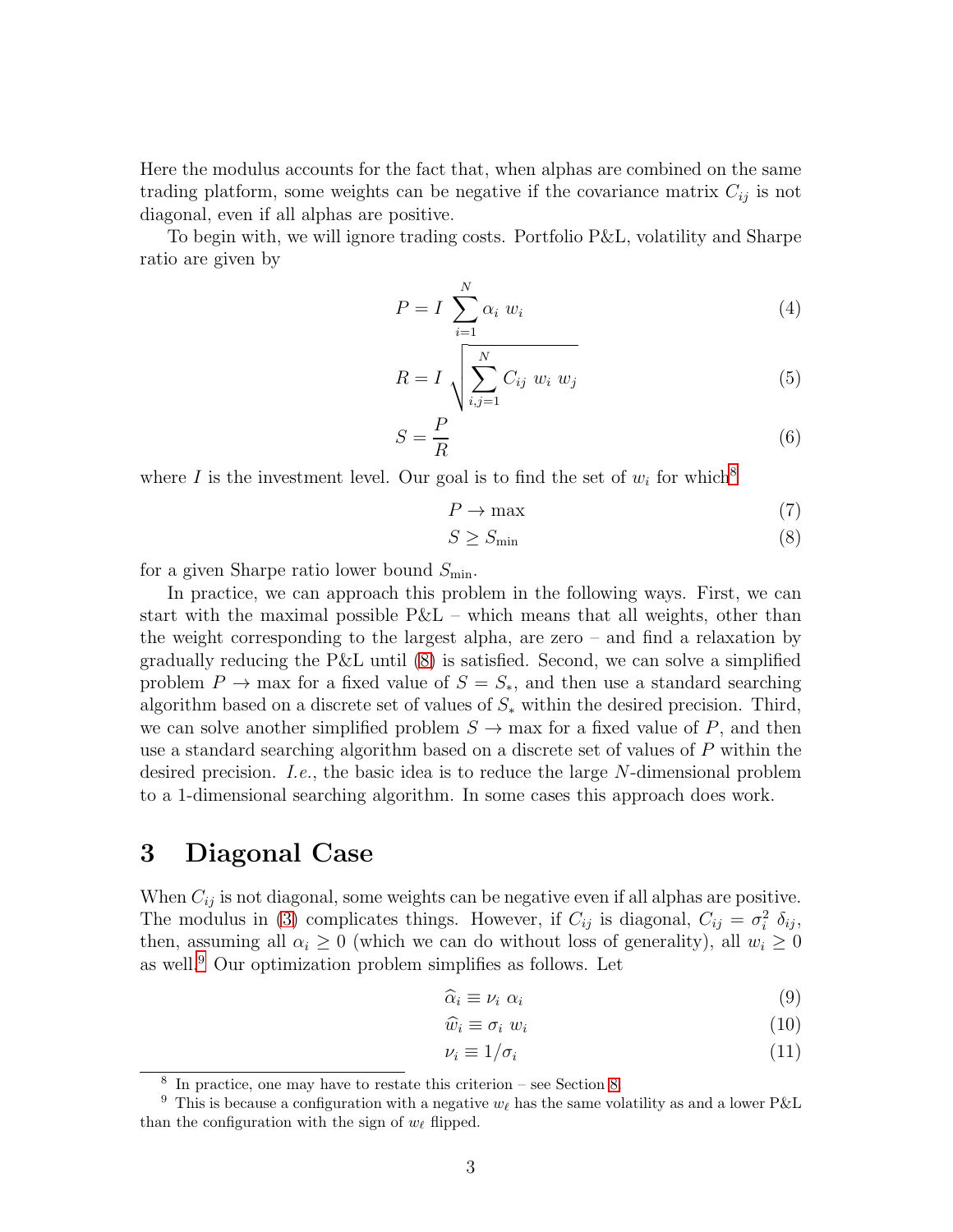Then we have

<span id="page-4-4"></span>
$$
P = I \sum_{i=1}^{N} \widehat{\alpha}_i \widehat{w}_i
$$
 (12)

$$
R = I \sqrt{\sum_{i=1}^{N} \widehat{w}_i^2}
$$
 (13)

and the optimization problem now is [\(7\)](#page-3-2) and [\(8\)](#page-3-2) subject to

<span id="page-4-2"></span>
$$
\sum_{i=1}^{N} \nu_i \widehat{w}_i = 1 \tag{14}
$$

$$
\widehat{w}_i \ge 0 \tag{15}
$$

with all  $\hat{\alpha}_i \geq 0$ . Below we discuss a simple relaxation algorithm for maximizing P&L for  $S = S_*$ .

### <span id="page-4-0"></span>3.1 Quasi-Optimal Weights

We can obtain a quasi-optimal solution as follows. Recall that all  $\hat{\alpha}_i$  are nonnegative. First, let us label alphas such that  $\alpha_1 = \max(\alpha_i, i = 1, \ldots, N)$ . It is clear that P is maximized when all  $\hat{w}_i$  vanish except for  $\hat{w}_1$ . If for such  $\hat{w}_i$  the condition  $S \geq S_*$  is satisfied, then this is the optimal solution. However, if it is not satisfied, then we need to sacrifice P&L  $P$  in order to increase the Sharpe ratio  $S$  by allowing  $\hat{w}_2$ ,  $\hat{w}_3$ , etc., to be non-zero until [\(8\)](#page-3-2) is satisfied, where  $\hat{\alpha}_i$  are sorted as follows.<sup>[10](#page-4-1)</sup>

#### 3.1.1 Sorting Alphas

For each subset

$$
\widehat{w}_i > 0, \quad i = 1, \dots, K \tag{16}
$$

$$
\widehat{w}_i = 0, \quad i = K + 1, \dots, N \tag{17}
$$

the Sharpe ratio is given by (recall that  $\hat{\alpha}_i \geq 0$ )

$$
S(K) = \frac{\sum_{i=1}^{K} \widehat{\alpha}_i \ \widehat{w}_i}{\sqrt{\sum_{i=1}^{K} \widehat{w}_i^2}}
$$
(18)

We want to find  $\hat{w}_i$ ,  $i = 1, ..., K$  that maximize  $S(K)$  subject to [\(14\)](#page-4-2):

<span id="page-4-3"></span>
$$
\sum_{i=1}^{K} \nu_i \widehat{w}_i = 1 \tag{19}
$$

<span id="page-4-1"></span><sup>10</sup> This sorting is a relaxation algorithm: we start with the maximal P&L by allocating all investment into  $\alpha_1$  and at each successive step add one more alpha such that P&L is maximized when the weights are allocated to maximize the Sharpe ratio, until we reach the bound  $S_{*}$ .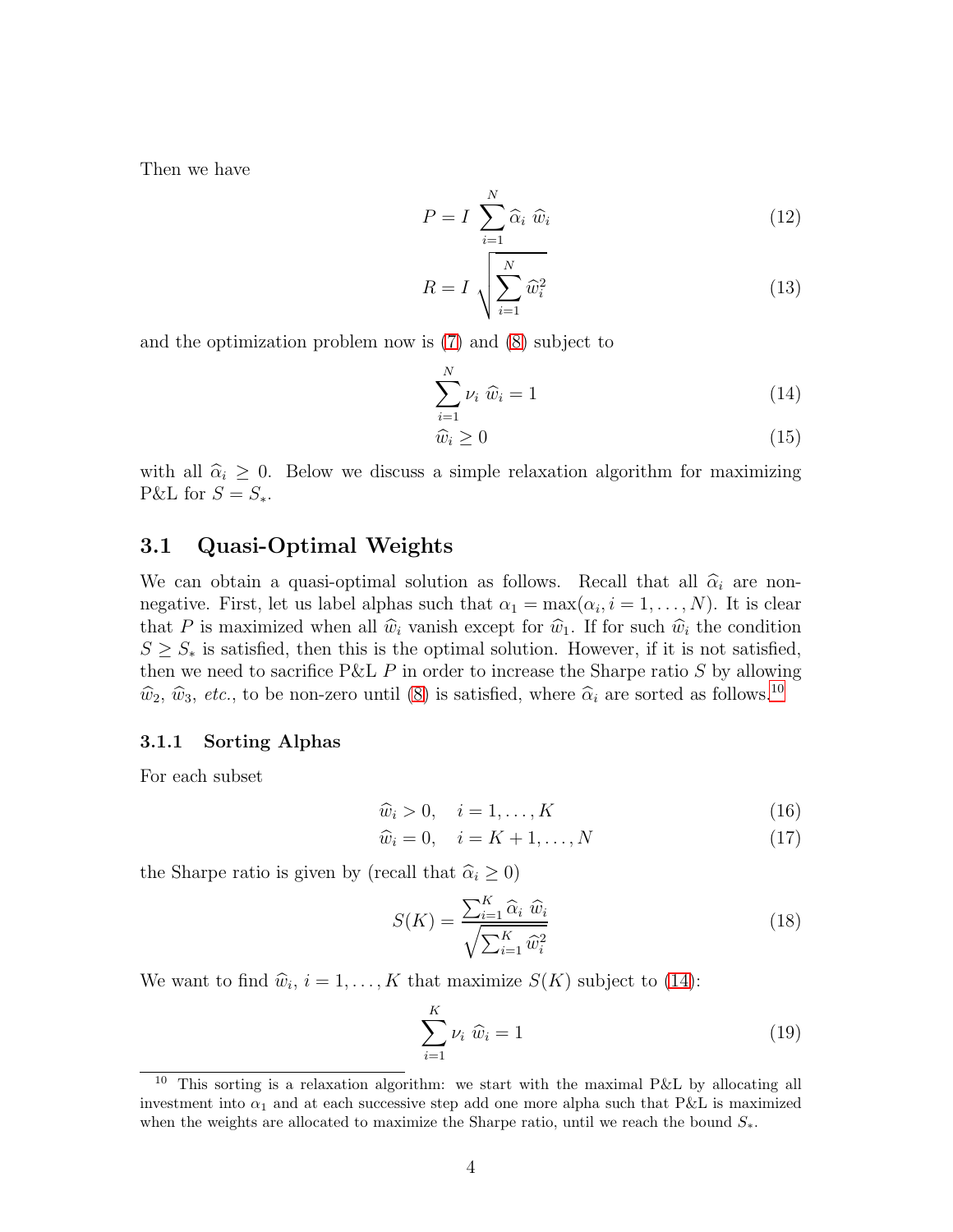Let us introduce a Lagrange multiplier  $\mu$ :

$$
\widetilde{S}(K) = S(K) + \mu \left( \sum_{i=1}^{K} \nu_i \ \widehat{w}_i - 1 \right) \tag{20}
$$

Then the solution for  $\hat{w}_i$  that maximizes  $S(K)$  subject to [\(19\)](#page-4-3) is given by

$$
\frac{\partial S(K)}{\partial \widehat{w}_i} = 0\tag{21}
$$

$$
\frac{\partial \widetilde{S}(K)}{\partial \mu} = 0 \tag{22}
$$

The  $\mu$  equation gives [\(19\)](#page-4-3). The  $\hat{w}_i$  equations give

<span id="page-5-0"></span>
$$
\widehat{w}_i = \gamma \ \widehat{\alpha}_i + \beta \ \nu_i, \quad i = 1, \dots, K \tag{23}
$$

$$
\gamma = \frac{\sum_{i=1}^{K} \hat{w}_i^2}{\sum_{i=1}^{K} \hat{\alpha}_i \hat{w}_i}
$$
\n(24)

$$
\beta = \mu \gamma \left(\sum_{i=1}^{K} \widehat{w}_i^2\right)^{\frac{1}{2}}
$$
\n(25)

Plugging [\(23\)](#page-5-0) into [\(24\)](#page-5-0), we have two solutions,  $\beta = -\gamma \sum_{i=1}^{K} \alpha_i \nu_i / \sum_{i=1}^{K} \nu_i^2$ , and  $\beta = 0$ . However, the former would imply  $\sum_{i=1}^{K} \nu_i \hat{w}_i = 0$ , so we have the following unique solution with  $\beta = 0$  and  $\mu = 0$ :

$$
\widehat{w}_i = \gamma \ \widehat{\alpha}_i \tag{26}
$$

$$
\gamma = \frac{1}{\sum_{i=1}^{K} \nu_i \ \hat{\alpha}_i} \tag{27}
$$

where  $\gamma$  is fixed using [\(19\)](#page-4-3).

The corresponding P&L in Eq. [\(12\)](#page-4-4) is given by

$$
\frac{P(K)}{I} = \frac{\sum_{i=1}^{K} \hat{\alpha}_i^2}{\sum_{i=1}^{K} \nu_i \hat{\alpha}_i} = \frac{\sum_{i=1}^{K} \nu_i^2 \alpha_i^2}{\sum_{i=1}^{K} \nu_i^2 \alpha_i}
$$
(28)

where we have used [\(9\)](#page-3-4). In the remainder of this sub-subsection it will be more convenient to work with the original  $\alpha_i$  as opposed to  $\hat{\alpha}_i$ .<br>
I at us set a such that  $P(K)$  is maximized for said

Let us sort  $\alpha_i$  such that  $P(K)$  is maximized for each K. I.e., for  $K = 1$  we have  $\alpha_1$  such that  $P(1)$  is maximized (which implies  $\alpha_1 = \max(\alpha_i, i = 1 \dots, N)$ ), for  $K = 2$  we have  $\alpha_1$  and  $\alpha_2$ , where  $\alpha_1$  is fixed at  $K = 1$  as above, and  $\alpha_2$  is such that  $P(2)$  is maximized, etc. With this sorting,  $P(K)$  is a monotonically decreasing function of K. To see this, let  $\alpha_i$ ,  $i = 1, \ldots, K + 2$  be sorted as above (*i.e.*, such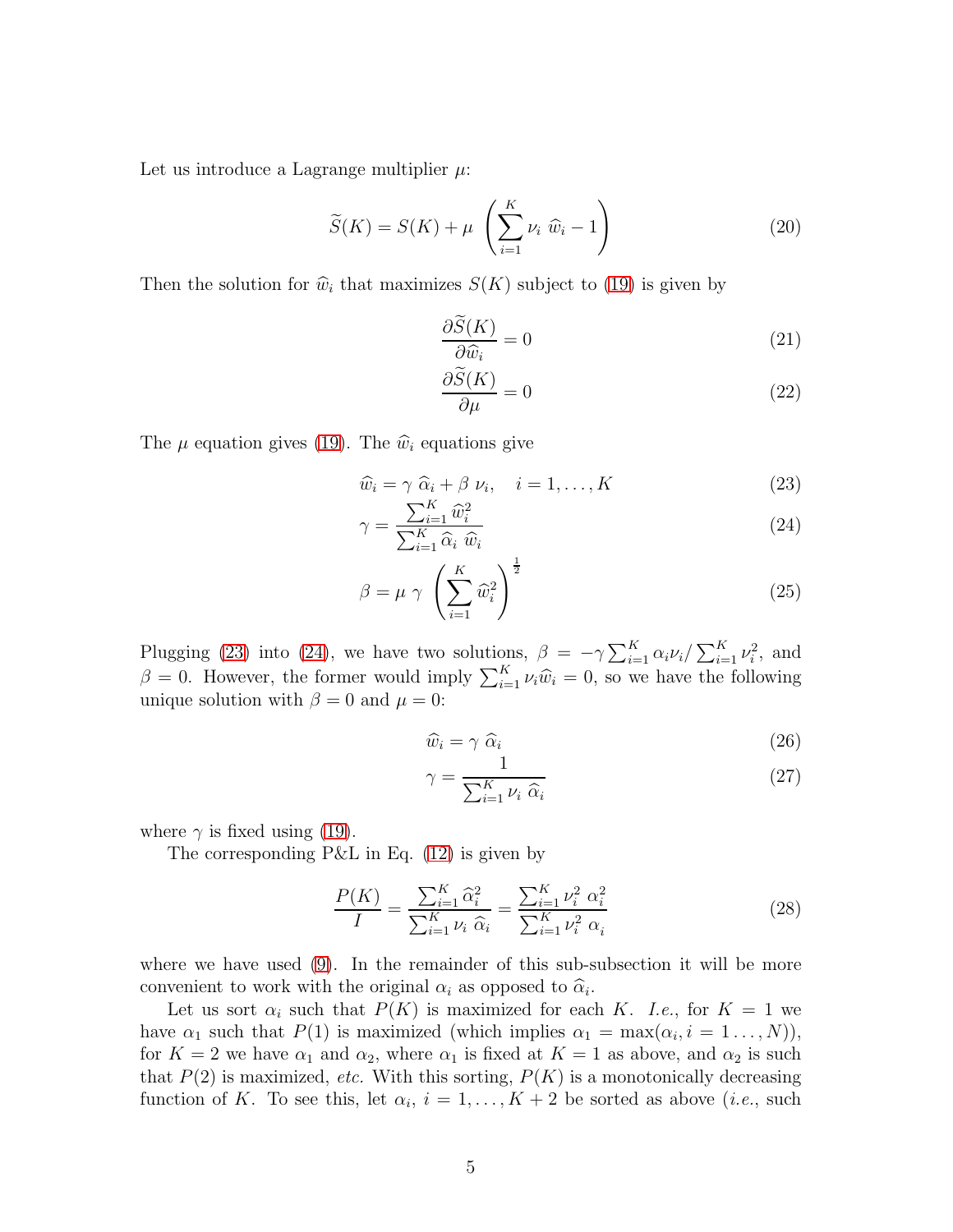that at each K the P&L  $P(K)$  is maximized), and let

$$
a \equiv \sum_{i=1}^{K} \nu_i^2 \alpha_i \tag{29}
$$

$$
b \equiv \sum_{i=1}^{K} \nu_i^2 \alpha_i^2 \tag{30}
$$

$$
x \equiv \alpha_{K+1} \tag{31}
$$

$$
y \equiv \alpha_{K+2} \tag{32}
$$

$$
u \equiv \nu_{K+1}^2 \tag{33}
$$

$$
v \equiv \nu_{K+2}^2 \tag{34}
$$

Without loss of generality, we will assume that all  $\alpha_i$  are distinct, and all  $\nu_i$  are distinct,  $i = 1, ..., K + 2$ . As above, let:  $P(K)$  correspond to K alphas  $\alpha_i$ ,  $i =$  $1, \ldots, K; P(K+1)$  correspond to  $K+1$  alphas  $\alpha_i, i = 1, \ldots, K+1;$  and  $P(K+2)$ correspond to  $K + 2$  alphas  $\alpha_i$ ,  $i = 1, ..., K + 2$ . Also, let  $P'(K + 1)$  correspond to  $K+1$  alphas  $\alpha'_i$ ,  $i=1,\ldots,K+1$ , where  $\alpha'_i=\alpha_i$  for  $i=1,\ldots,K$ , and  $\alpha'_{K+1}=\alpha_{K+2}$ . By definition, we have

$$
P(K+1) > P'(K+1)
$$
\n(35)

This implies that

<span id="page-6-0"></span>
$$
a u x2 + v y (b + u x2) > b u x + v y2 (a + u x)
$$
 (36)

Now assume that  $P(K + 2) > P(K + 1)$ , which would imply

$$
y > \frac{b+u x^2}{a+u x} \tag{37}
$$

Together with [\(36\)](#page-6-0) we would then have

$$
x > \frac{b}{a} \tag{38}
$$

and

$$
P(K+1) - P(K) = \frac{b+u x^2}{a+u x} - \frac{b}{a} = \frac{u x (a x - b)}{a (a+u x)} > 0
$$
 (39)

*i.e.*,  $P(K) < P(K + 1) < P(K + 2)$ , and  $P(K)$  must monotonically increase with K. However, this is not possible as  $P(2) < P(1)$ :

$$
P(2) - P(1) = \nu_2^2 \ \alpha_2 \ \frac{\alpha_2 - \alpha_1}{\nu_1^2 \ \alpha_1 + \nu_2^2 \ \alpha_2} < 0 \tag{40}
$$

as  $\alpha_1 = \max(\alpha_i, i = 1 \dots, N)$ . This implies that for no K can  $P(K+2) > P(K+1)$ , and  $P(K)$  monotonically decreases with K.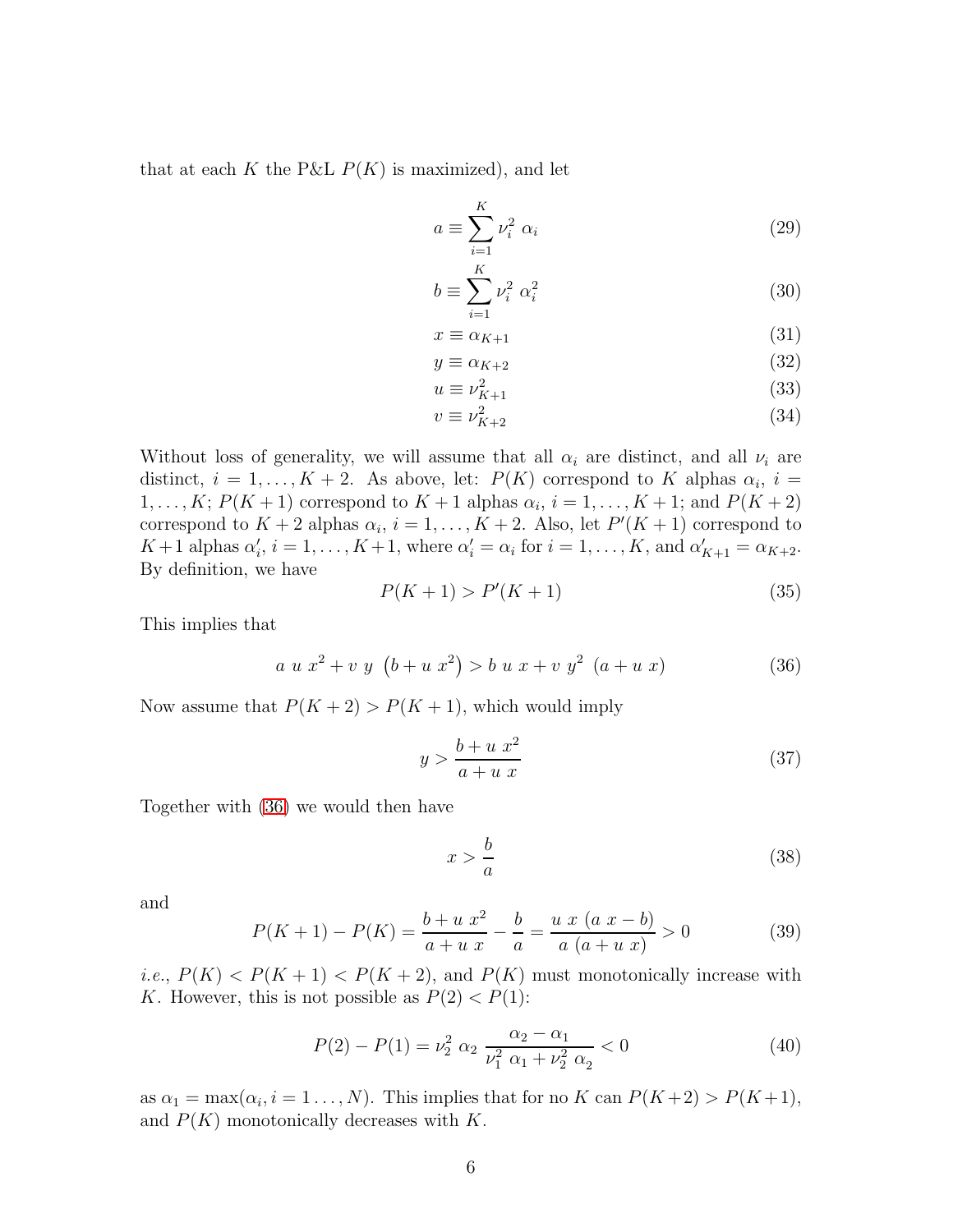#### 3.1.2 Computing Weights

With the aforementioned ordering of  $\hat{\alpha}_i$ , for each subset

$$
\widehat{w}_i > 0, \quad i = 1, \dots, K \tag{41}
$$

$$
\widehat{w}_i = 0, \quad i = K + 1, \dots, N \tag{42}
$$

the Sharpe ratio is maximized when (see above)

$$
\widehat{w}_i = \gamma \ \widehat{\alpha}_i, \quad i = 1, \dots, K \tag{43}
$$

where  $\gamma > 0$  is a constant. The corresponding Sharpe ratio is given by

$$
S(K) = \sqrt{\sum_{i=1}^{K} \hat{\alpha}_i^2}
$$
 (44)

The corresponding  $P\&L$  in Eq. [\(12\)](#page-4-4) is given by

$$
\frac{P(K)}{I} = \frac{\sum_{i=1}^{K} \widehat{\alpha}_i^2}{\sum_{i=1}^{K} \nu_i \ \widehat{\alpha}_i}
$$
(45)

Here, as above, we sort  $\hat{\alpha}_i$  such that  $P(K)$  is maximized for each K. I.e., for  $K = 1$ we have  $\hat{\alpha}_1$  such that  $P(1)$  is maximized, for  $K = 2$  we have  $\hat{\alpha}_1$  and  $\hat{\alpha}_2$ , where  $\hat{\alpha}_1$  is fixed at  $K = 1$  as above, and  $\hat{\alpha}_2$  is such that  $P(2)$  is maximized, *etc.* As we showed above, with this sorting,  $P(K)$  is a monotonically decreasing function of K.

Let  $K_*$  be such that

$$
S(K_{*}-1) < S_{*} \tag{46}
$$

$$
S(K_*) \ge S_* \tag{47}
$$

Then a quasi-optimal solution (see below), for which we have  $S = S_*$ , is given by

$$
\widehat{w}_i = \gamma \ \widehat{\alpha}_i, \quad i = 1, \dots, K_* - 1 \tag{48}
$$

$$
\widehat{w}_{K_*} = \gamma \eta \; \widehat{\alpha}_{K_*} \tag{49}
$$

$$
\widehat{w}_i = 0, \quad i = K_* + 1, \dots, N \tag{50}
$$

where  $\gamma$  will be fixed via [\(14\)](#page-4-2), and  $0 < \eta \leq 1$  is fixed by the requirement that for these weights  $S = S_*$ :

<span id="page-7-1"></span>
$$
\frac{\sum_{i=1}^{K_*-1} \hat{\alpha}_i^2 + \eta \; \hat{\alpha}_{K_*}^2}{\sqrt{\sum_{i=1}^{K_*-1} \hat{\alpha}_i^2 + \eta^2 \; \hat{\alpha}_{K_*}^2}} = S_*\tag{51}
$$

which gives<sup>[11](#page-7-0)</sup>

$$
\eta = \frac{\widetilde{S}_1^2 - \widetilde{S}_1 \ \widetilde{S}_* \ \sqrt{\widetilde{S}_2^2 - \widetilde{S}_*^2}}{\widetilde{S}_*^2 - 1} \tag{52}
$$

<span id="page-7-0"></span><sup>&</sup>lt;sup>11</sup> Eq. [\(51\)](#page-7-1) has two roots, and the correct root is fixed by the requirement that  $0 < \eta \leq 1$ .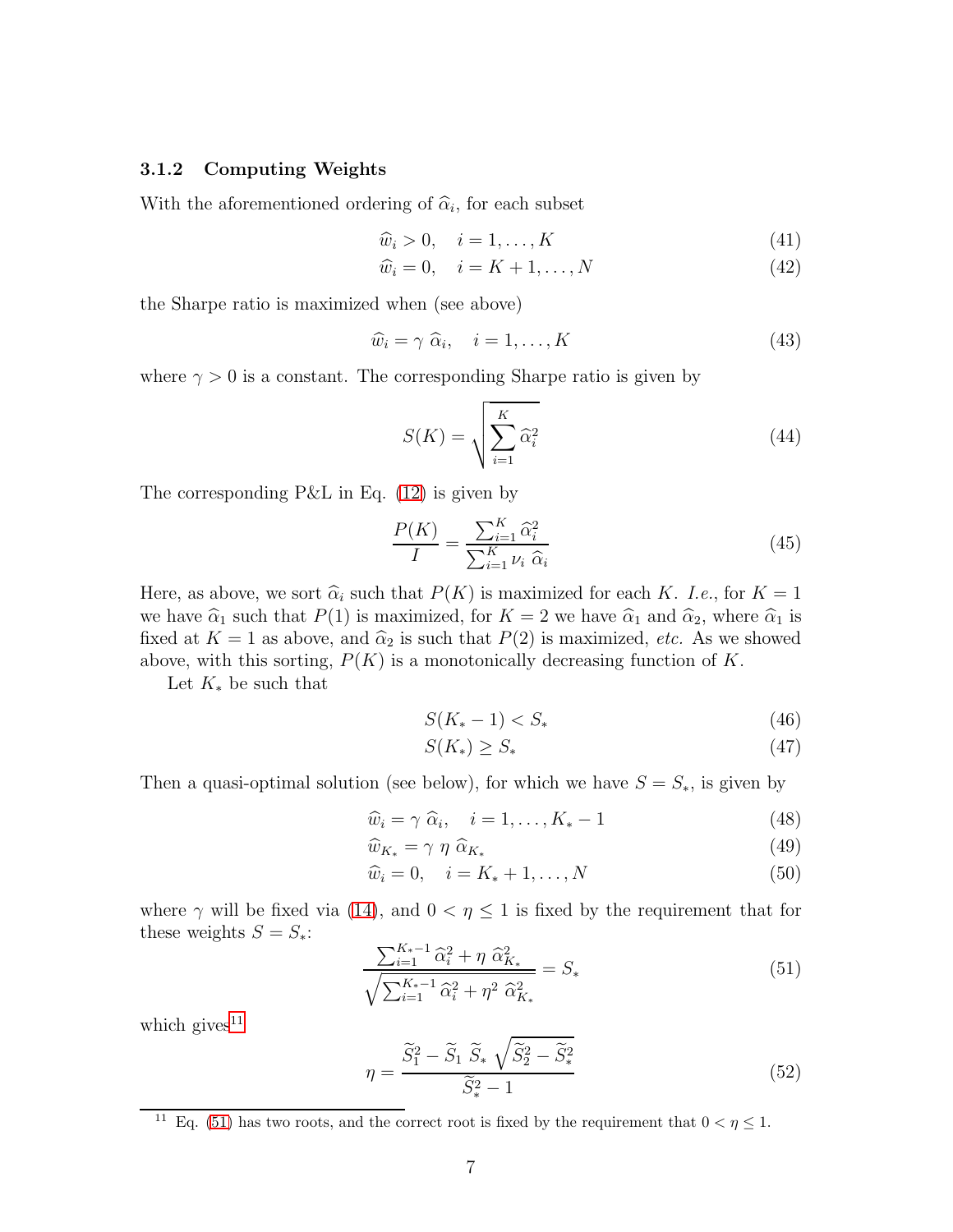where

$$
\widetilde{S}_1 \equiv S(K_* - 1) / \widehat{\alpha}_{K_*} \tag{53}
$$

$$
\widetilde{S}_2 \equiv S(K_*)/\widehat{\alpha}_{K_*} \tag{54}
$$

$$
\widetilde{S}_* \equiv S_* / \widehat{\alpha}_{K_*} \tag{55}
$$

$$
S_2^2 = S_1^2 + 1\tag{56}
$$

Note that  $\eta = 1$  if  $S_* = S(K_*)$ .

The reason why the above solution is not necessarily optimal is that  $P(K)$  depends on the ordering of  $\hat{\alpha}_i$  – we order  $\hat{\alpha}_i$  such that at each step  $K \to K + 1$  the P&L  $P(K + 1)$  is maximized, but this does not guarantee that there is no other ordering for which the same Sharpe ratio  $S_{\ast}$  (or higher) cannot be achieved for a higher P&L, because the P&L can be path dependent. For large  $N$  this path depen-dence is expected to be suppressed.<sup>[12](#page-8-1)</sup> In the next two subsections we discuss two ways of constructing the optimal solution.

### <span id="page-8-0"></span>3.2 Optimal Weights

In this subsection we discuss the problem of maximizing P&L with the Sharpe ratio fixed:  $S = S_*$ . We have

$$
S = \frac{\sum_{i=1}^{N} \widehat{\alpha}_i \ \widehat{w}_i}{\sqrt{\sum_{i=1}^{N} \widehat{w}_i^2}}
$$
(57)

The condition  $S = S_*$  can be written as

<span id="page-8-2"></span>
$$
\widehat{w}^T \Theta \widehat{w} = 0 \tag{58}
$$

where

$$
\Theta_{ij} \equiv \widehat{\alpha}_i \ \widehat{\alpha}_j - S_*^2 \ \delta_{ij} \tag{59}
$$

The matrix  $\Theta_{ij}$  has the following eigenvalue structure:

$$
\Theta \phi = \theta_* \phi \tag{60}
$$

$$
\Theta \ \chi^{(A)} = \theta' \ \chi^{(A)}, \quad A = 1, \dots, N - 1 \tag{61}
$$

where the eigenvectors  $\phi$  and  $\chi^{(A)}$  and the eigenvalues  $\theta_*$  and  $\theta'$  are given by

$$
\phi_i = \frac{\widehat{\alpha}_i}{a} \tag{62}
$$

$$
\sum_{i=1}^{N} \chi_i^{(A)} \phi_i = 0 \tag{63}
$$

$$
\theta_* = a^2 - S_*^2 \tag{64}
$$

$$
\theta' = -S_*^2\tag{65}
$$

<span id="page-8-1"></span> $12$  More precisely, this is expected to be the case for generic alpha configurations.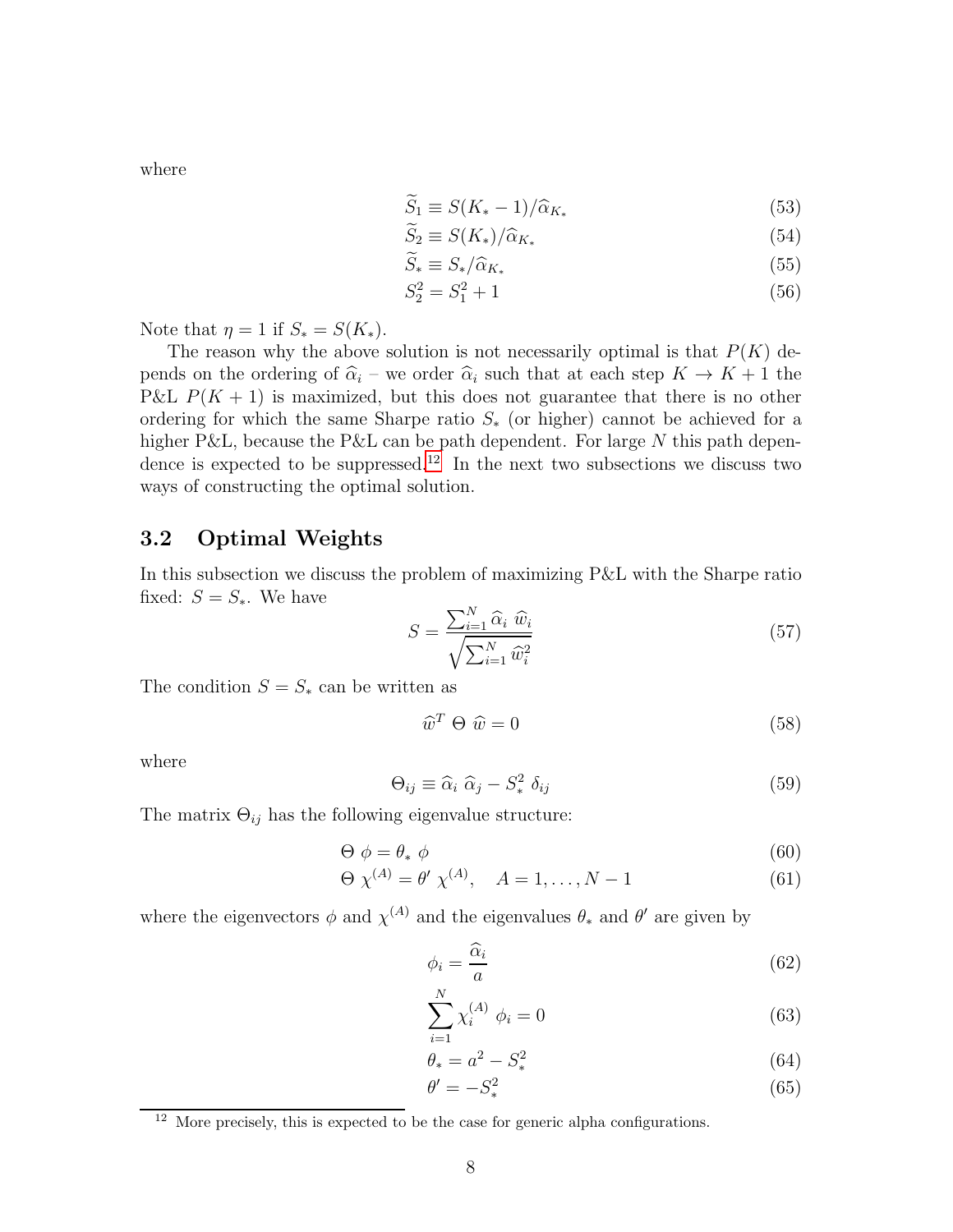and  $^{13}$  $^{13}$  $^{13}$ 

$$
a \equiv \sqrt{\sum_{i=1}^{N} \hat{\alpha}_i^2}
$$
 (66)

The eigenvectors  $\chi^{(A)}$  are orthogonal to the eigenvector  $\phi$ . In fact, let us take them to be orthonormal:  $\mathbf{v}$ 

$$
\sum_{i=1}^{N} \chi_i^{(A)} \chi_i^{(B)} = \delta_{AB} \tag{67}
$$

where  $A, B = 1, \ldots, N - 1$ . Note that  $\phi$  has norm 1 as defined above.

Note that the N eigenvectors  $\phi$  and  $\chi^{(A)}$  form a complete linearly independent set of N-vectors. Therefore, the optimal solution  $\widehat{w}_i$  can be written as

$$
\widehat{w}_i = \gamma \left( \phi_i + \sum_{A=1}^{N-1} \beta_A \ \chi_i^{(A)} \right) \tag{68}
$$

where  $\gamma$  and  $\beta_A$ ,  $A = 1, \ldots, N-1$  are N unknown coefficients we must determine. The P&L [\(12\)](#page-4-4), the Sharpe ratio condition [\(58\)](#page-8-2) and the weight normalization condition [\(14\)](#page-4-2) now read:

<span id="page-9-1"></span>
$$
\frac{P}{I} = a \gamma \tag{69}
$$

$$
\sum_{A=1}^{N-1} \beta_A^2 = r^2 \tag{70}
$$

$$
\gamma \left( \tilde{\phi} + \sum_{A=1}^{N-1} \beta_A \ \tilde{\chi}_A \right) = 1 \tag{71}
$$

$$
\phi_i + \sum_{A=1}^{N-1} \beta_A \chi_i^{(A)} \ge 0, \quad i = 1, ..., N
$$
 (72)

where the last condition follows from the requirement that for the optimal solution all  $\widehat{w}_i \ge 0$  due to the fact that all  $\widehat{\alpha}_i \ge 0$ , and

$$
r^{2} \equiv -\frac{\theta_{*}}{\theta'} = \frac{a^{2}}{S_{*}^{2}} - 1
$$
\n(73)

$$
\widetilde{\phi} \equiv \sum_{i=1}^{N} \nu_i \, \phi_i \tag{74}
$$

$$
\widetilde{\chi}_A \equiv \sum_{i=1}^N \nu_i \; \chi_i^{(A)} \tag{75}
$$

<span id="page-9-0"></span><sup>13</sup> Note that  $S_{\text{max}} = a$ , and  $\hat{w}_i = \hat{\alpha}_i / \sum_{j=1}^N \nu_j \hat{\alpha}_j$  for  $S = S_{\text{max}}$ . Below we assume  $S_* < S_{\text{max}}$ .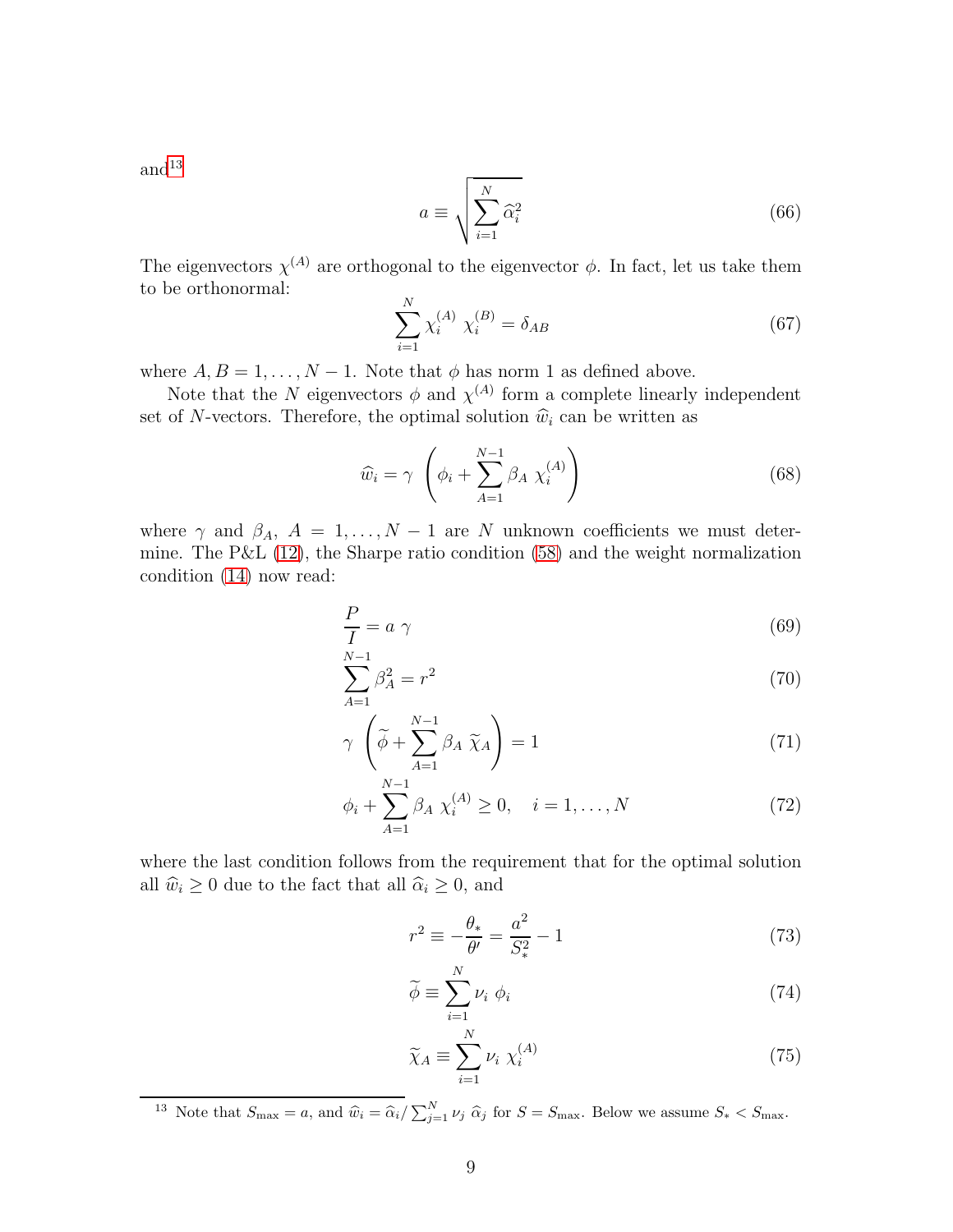So, our optimization problem is now reduced to maximizing  $\gamma$  subject to [\(70\)](#page-9-1), [\(71\)](#page-9-1) and [\(72\)](#page-9-1). I.e., our optimization problem now reads:

<span id="page-10-0"></span>
$$
Y \equiv \sum_{A=1}^{N-1} \beta_A \ \widetilde{\chi}_A \to \min \tag{76}
$$

$$
\sum_{A=1}^{N-1} \beta_A^2 = r^2 \tag{77}
$$

$$
\phi_i + \sum_{A=1}^{N-1} \beta_A \chi_i^{(A)} \ge 0, \quad i = 1, ..., N
$$
 (78)

This optimization problem can be solved as follows.

Note that  $\beta_A$  live on an  $(N-2)$ -sphere of radius r, so the sum in [\(76\)](#page-10-0) is bounded both from below and above. Also, note that without loss of generality we can always assume that  $\widetilde{\chi}_A$  has the following canonical form:

<span id="page-10-1"></span>
$$
\widetilde{\chi}_1 \equiv \kappa > 0\tag{79}
$$

$$
\widetilde{\chi}_A = 0, \quad A = 2, \dots, N - 1 \tag{80}
$$

We can always rotate  $\chi_i^{(A)}$ <sup>(A)</sup> and  $\beta_A$  into the above canonical form using an  $SO(N-1)$ rotation (under which Y is invariant):

$$
\chi_i^{(A)} \to \sum_{B=1}^{N-1} U_{AB} \; \chi_i^{(B)}, \quad A = 1, \dots, N-1 \tag{81}
$$

$$
\widetilde{\chi}_A \to \sum_{B=1}^{N-1} U_{AB} \ \widetilde{\chi}_B, \quad A = 1, \dots, N-1 \tag{82}
$$

$$
\beta_A \to \sum_{B=1}^{N-1} U_{AB} \; \beta_B, \quad A = 1, \dots, N-1 \tag{83}
$$

$$
\sum_{C=1}^{N-1} U_{AC} U_{BC} = \delta_{AB}, \quad A, B = 1, \dots, N-1
$$
 (84)

and the sign of  $\tilde{\chi}_1$  can always be set by appropriately flipping the signs of the eigenvectors  $\chi_i^{(A)}$ , if need be.  $i^{(A)}$ , if need be.

In the above basis we have

$$
Y = \kappa \beta_1 \tag{85}
$$

Its maximum occurs at  $\beta_1 = r$  (the "North Pole" on the  $(N-2)$ -sphere) and its minimum occurs at  $\beta_1 = -r$  (the "South Pole" on the  $(N-2)$ -sphere). If  $\beta_1 = -r$  satisfies the constraints [\(72\)](#page-9-1), then this corresponds to the optimal solution. However, the constraints [\(72\)](#page-9-1) may not be satisfied. From the quasi-optimal solution of Subsection [3.1](#page-4-0) we know that a solution with  $\hat{w}_i \geq 0$  and the Sharpe ratio equal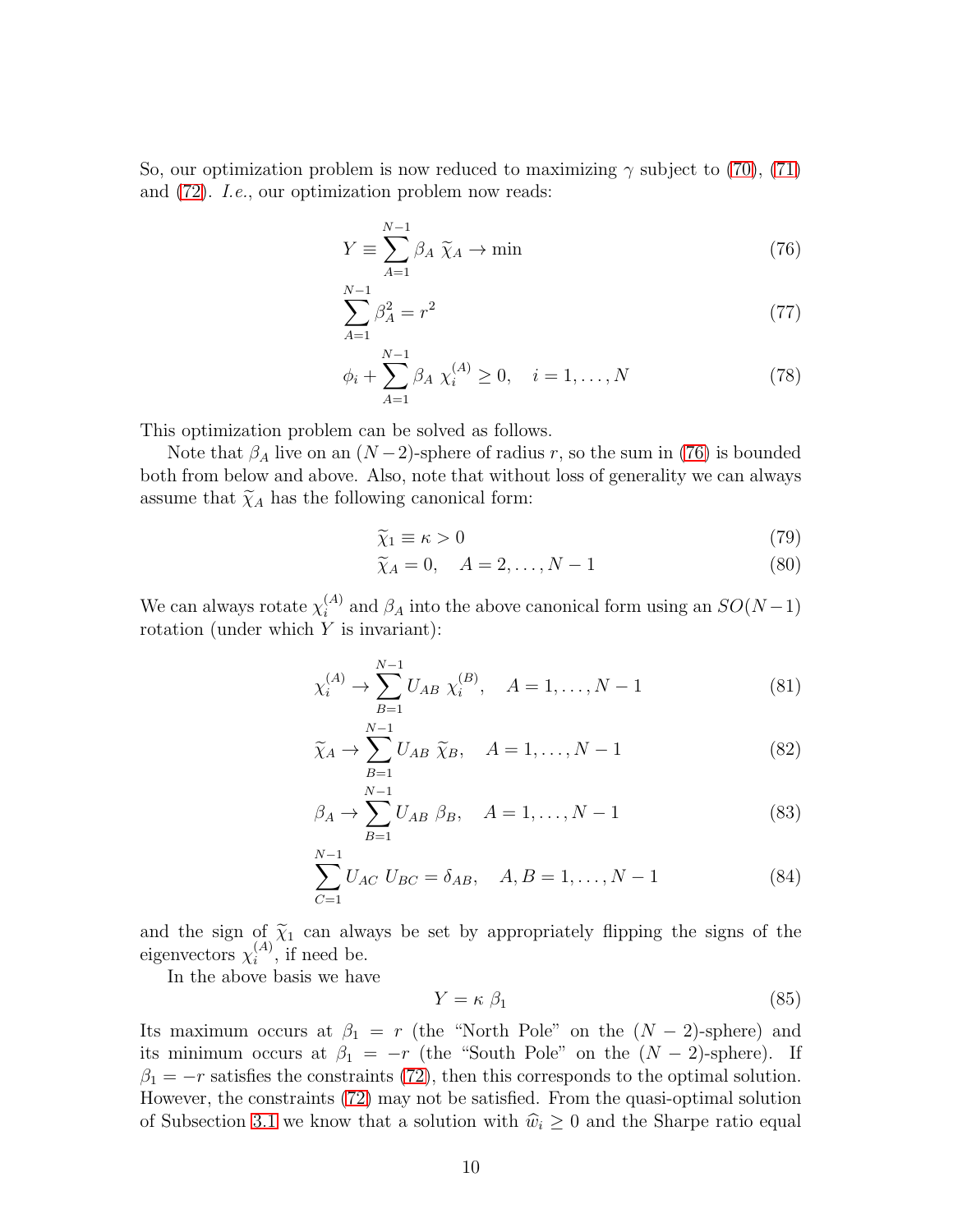S<sup>\*</sup> exists, *i.e.*, there exist values of  $\beta_A$  on the  $(N-2)$ -sphere [\(70\)](#page-9-1) such that [\(72\)](#page-9-1) are satisfied. However, this might not be the optimal solution. The optimal solution therefore lies along a path with decreasing  $\beta_1$  connecting the point on the  $(N-2)$ sphere corresponding to the quasi-optimal solution and the South Pole. (Note that all paths on an  $(N-2)$ -sphere are topologically equivalent.) Therefore, we need to identify this point corresponding to the optimal solution. One way of approaching this problem is via reducing the number of  $\beta_A$  to be determined by utilizing the residual  $SO(N-2)$  rotational symmetry.

If for the optimal solution  $-r < \beta_1 < r$ , then at least one  $\beta_A$ ,  $A = 2, \ldots, N - 1$ must be non-zero. Without loss of generality we can always assume that  $\beta_A$  have the following canonical form:

$$
\beta_A = 0, \quad A = 3, \dots, N - 1 \tag{86}
$$

We can always rotate  $\chi_i^{(A)}$  $\beta_A$ ,  $A = 2, ..., N-1$  into the above canonical form<sup>[14](#page-11-0)</sup> using an  $SO(N-2)$  rotation (under which  $\widetilde{\chi}_A = 0, A = 2, ..., N-1$  are invariant):

$$
\chi_i^{(A)} \to \sum_{B=2}^{N-1} U'_{AB} \ \chi_i^{(B)}, \quad A = 2, \dots, N-1 \tag{87}
$$

$$
\beta_A \to \sum_{B=2}^{N-1} U'_{AB} \; \beta_B, \quad A = 2, \dots, N-1 \tag{88}
$$

$$
\sum_{C=2}^{N-1} U'_{AC} U'_{BC} = \delta_{AB}, \quad A, B = 2, \dots, N-1
$$
 (89)

So we have:

$$
\phi_i + \beta_1 \chi_i^{(1)} + \beta_2 \chi_i^{(2)} \ge 0, \quad i = 1, \dots, N
$$
\n(90)

$$
\beta_1^2 + \beta_2^2 = r^2 \tag{91}
$$

Also, since  $\phi_i$  and  $\chi_i^{(A)}$  $i^{(A)}$ ,  $A = 1, ..., N - 1$  form a complete orthonormal set of N-vectors, there exist coefficients c and  $d_A$ ,  $A = 1, \ldots, N - 1$  such that

$$
c \phi_i + \sum_{A=1} d_A \chi_i^{(A)} = \nu_i, \quad i = 1, ..., N
$$
 (92)

<span id="page-11-0"></span><sup>&</sup>lt;sup>14</sup> Note, however, that while we are free to choose any basis for  $\chi_i^{(A)}$ , assuming the above canonical form implies that  $\chi_i^{(2)}$  is now unknown and must be determined rather than chosen. I.e., instead of choosing  $\chi_i^{(A)}$  and trying to determine  $\beta_A$ , we restrict  $\beta_A$  to the above canonical form at the expense of having to determine  $\chi_i^{(2)}$ .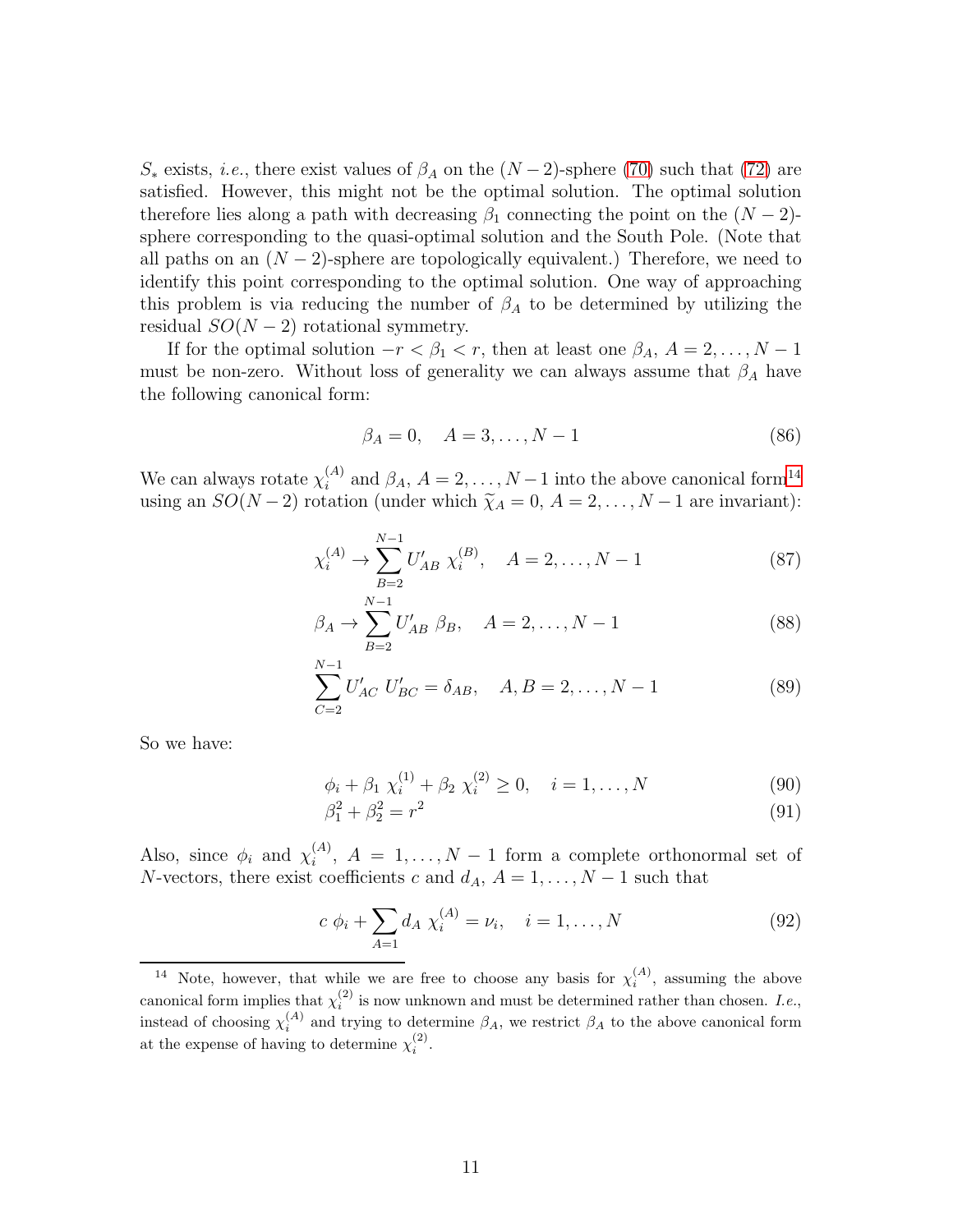which implies that

<span id="page-12-1"></span>
$$
c = \widetilde{\phi} \tag{93}
$$

$$
d_1 = \kappa \tag{94}
$$

$$
d_A = 0, \quad A = 2, \dots, N - 1 \tag{95}
$$

$$
\chi_i^{(1)} = \frac{1}{\kappa} \left( \nu_i - \widetilde{\phi} \phi_i \right) \tag{96}
$$

$$
\kappa^2 = \tilde{\nu}^2 - \tilde{\phi}^2 \tag{97}
$$

where

$$
\widetilde{\nu}^2 \equiv \sum_{i=1}^N \nu_i^2 \tag{98}
$$

We have the following constraints:

<span id="page-12-0"></span>
$$
\chi_i^{(2)} \ge -\frac{1}{\kappa \sqrt{r^2 - \beta_1^2}} \left( \beta_1 \ \nu_i + \left[ \kappa - \beta_1 \ \tilde{\phi} \right] \phi_i \right) \tag{99}
$$

where without loss of generality we assume that  $\beta_2 > 0$ . (We discuss the  $\beta_2 < 0$ case below.)

There are only four *a priori* conditions (which are the  $\tilde{\chi}_2 = 0$  condition plus the relevant orthonormality conditions) that the constraints [\(99\)](#page-12-0) must be compatible with:

<span id="page-12-2"></span>
$$
\sum_{i=1}^{N} \nu_i \chi_i^{(2)} = 0 \tag{100}
$$

$$
\sum_{i=1}^{N} \phi_i \chi_i^{(2)} = 0 \tag{101}
$$

$$
\sum_{i=1}^{N} \chi_i^{(1)} \chi_i^{(2)} = 0
$$
\n(102)

$$
\sum_{i=1}^{N} \left[ \chi_i^{(2)} \right]^2 = 1 \tag{103}
$$

Due to [\(96\)](#page-12-1), [\(102\)](#page-12-2) follows from [\(100\)](#page-12-2) and [\(101\)](#page-12-2). Also, [\(101\)](#page-12-2) is automatically compatible with [\(99\)](#page-12-0). A nontrivial condition follows from [\(100\)](#page-12-2) and [\(99\)](#page-12-0) via multiplying both sides of [\(99\)](#page-12-0) by  $\nu_i$  and summing over  $i = 1, ..., N$ :

$$
\widetilde{\nu}^2 \ \beta_1 + \widetilde{\phi} \left[ \kappa - \beta_1 \ \widetilde{\phi} \right] \ge 0 \tag{104}
$$

which gives

$$
\beta_1 \ge \beta_* \equiv -\frac{\widetilde{\phi}}{\kappa} \tag{105}
$$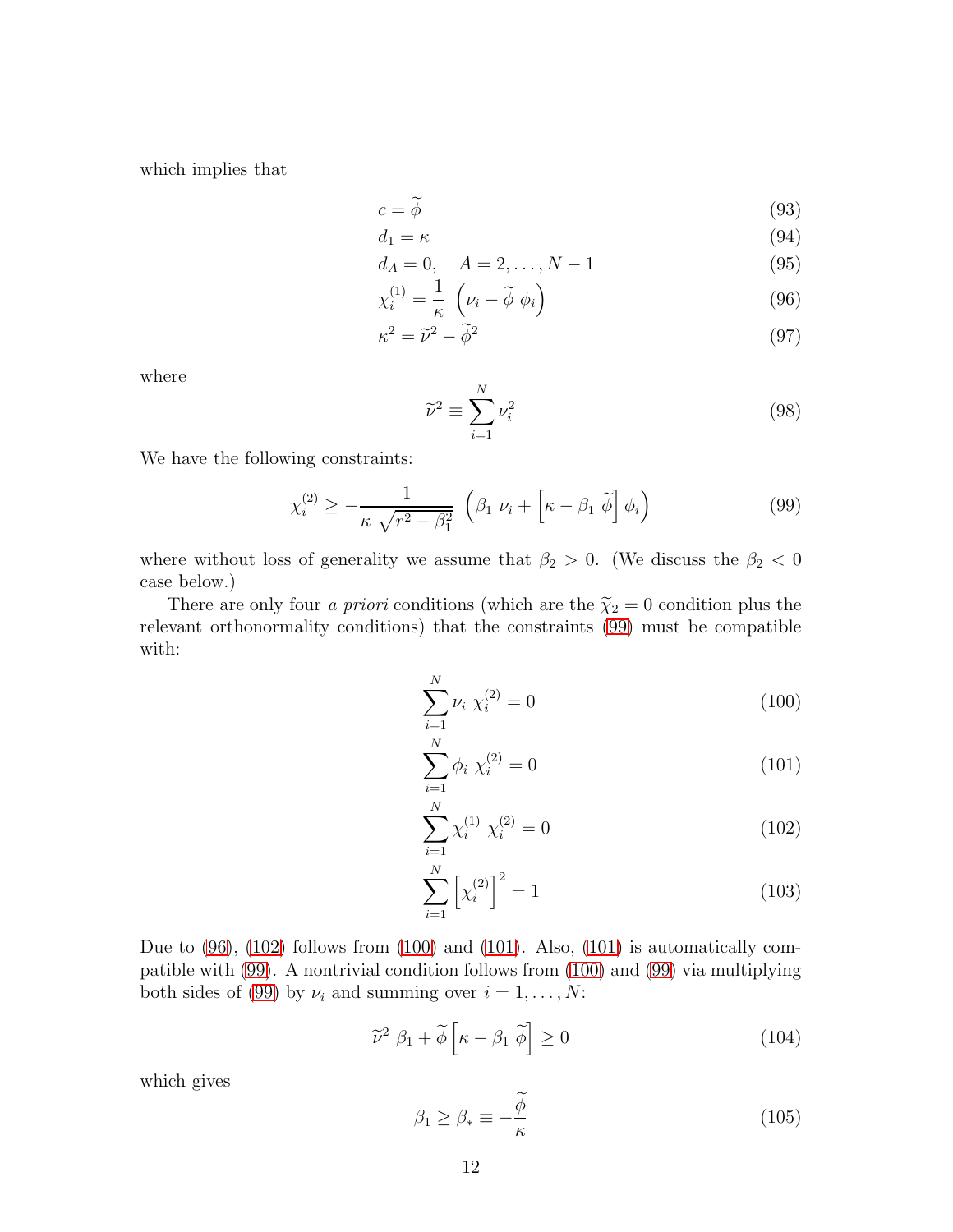Considering that  $\beta_1 \geq -r$ , this condition is satisfied if

<span id="page-13-0"></span>
$$
\widetilde{\phi} \ge \widetilde{\nu} \sqrt{1 - \frac{S_*^2}{a^2}} \tag{106}
$$

If this condition is not satisfied, then  $\beta_1 > -r$  and the optimal solution satisfying [\(72\)](#page-9-1) lies away from the South Pole. Note that [\(106\)](#page-13-0) is a necessary condition to have  $\beta_1 = -r$ .

Thus, our optimization problem has been reduced to finding the lowest value of  $\beta_1$  such that there exits an N-vector  $\chi^{(2)}$  such that [\(99\)](#page-12-0), [\(100\)](#page-12-2), [\(101\)](#page-12-2) and [\(103\)](#page-12-2) are satisfied. Assuming  $\beta_1 \geq \beta_*$ , the constraints [\(99\)](#page-12-0) can be incompatible with [\(103\)](#page-12-2), which further constrains  $\beta_1$ . For a given  $\beta_1$  let  $T^+$  and  $T^-$  be the subsets of the values of the index  $i = 1, \ldots, N$  such that

$$
\phi_i < -\frac{\beta_1}{\kappa - \beta_1 \, \widetilde{\phi}} \, \nu_i \;, \quad i \in T^+ \tag{107}
$$

$$
\phi_i \ge -\frac{\beta_1}{\kappa - \beta_1 \stackrel{\sim}{\phi}} \nu_i \;, \quad i \in T^- \tag{108}
$$

Then we have  $\chi_i^{(2)} > 0$  for  $i \in T^+$  and [\(103\)](#page-12-2) may or may not be attainable for such  $\beta_1$ . In the following we will treat  $T^+$  and  $T^-$  as vectors of lengths  $N^+$  and  $N^ (N^+ + N^- = N)$ , and for  $i \in T^-$  we will use a map  $i = T_a^-$ , where  $a = 1, \ldots, N^-$ .

We can construct  $\chi^{(2)}$  as follows:

$$
\chi_i^{(2)} = -\frac{\theta_i}{\kappa \sqrt{r^2 - \beta_1^2}} \left( \beta_1 \ \nu_i + \left[ \kappa - \beta_1 \ \widetilde{\phi} \right] \phi_i \right), \quad i \in T^+ \tag{109}
$$

$$
\theta_i \ge 1, \quad i \in T^+\tag{110}
$$

$$
\sum_{i \in T^{+}} \left[ \chi_{i}^{(2)} \right]^{2} \equiv \tilde{\zeta}
$$
\n(111)

$$
\sum_{i \in T^{+}} \nu_{i} \ \chi_{i}^{(2)} \equiv -\widetilde{\chi} \tag{112}
$$

$$
\sum_{i \in T^{+}} \chi_{i}^{(2)} \phi_{i} \equiv -\tilde{\xi}
$$
\n(113)

$$
\chi_a^- \equiv \chi_i^{(2)}, \quad i = T_a^-, \quad a = 1, \dots, N^-
$$
\n(114)

$$
\varphi_a \equiv \phi_i, \quad i = T_a^-, \quad a = 1, \dots, N^-
$$
\n(115)

$$
\omega_a \equiv \nu_i, \quad i = T_a^-, \quad a = 1, ..., N^-
$$
\n(116)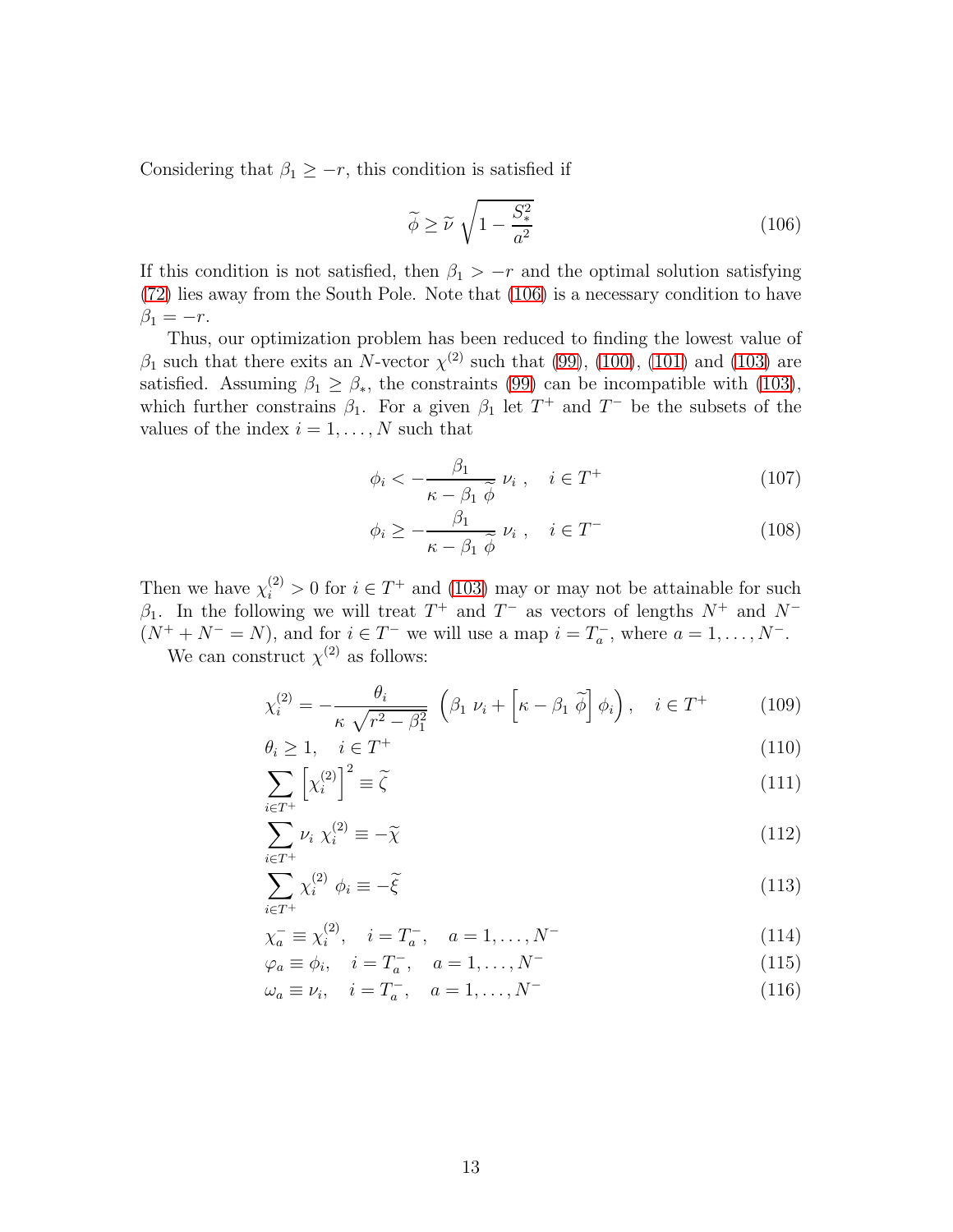The  $N^-$ -vector  $\chi_a^-$  is constrained as follows:

<span id="page-14-0"></span>
$$
\sum_{a=1}^{N^-} \omega_a \ \chi_a^- = \widetilde{\chi} \tag{117}
$$

$$
\sum_{a=1}^{N^-} \chi_a^- \varphi_a = \tilde{\xi}
$$
 (118)

$$
\sum_{a=1}^{N^{-}} \left[ \chi_{a}^{-} \right]^{2} = 1 - \tilde{\zeta}
$$
 (119)

The vector  $\chi_a^-$  can always be decomposed as follows:

$$
\chi_a^- = c_- \varphi_a + d_- \omega_a + \widehat{\chi}_a^- \tag{120}
$$

$$
c_{-} \equiv \frac{\lambda \, \xi - \widetilde{\varphi} \, \widetilde{\chi}}{\widetilde{\sigma} \, \widetilde{\lambda} - \widetilde{\varphi}^{2}} \tag{121}
$$

$$
d_{-} \equiv \frac{\tilde{\sigma} \; \tilde{\chi} - \tilde{\varphi} \; \tilde{\xi}}{\tilde{\sigma} \; \tilde{\lambda} - \tilde{\varphi}^{2}}
$$
(122)

where

$$
\widetilde{\sigma} \equiv \sum_{a=1}^{N^-} \varphi_a^2 \tag{123}
$$

$$
\widetilde{\varphi} \equiv \sum_{a=1}^{N^{-}} \omega_{a} \varphi_{a}
$$
\n(124)

$$
\widetilde{\lambda} \equiv \sum_{a=1}^{N^-} \omega_a^2 \tag{125}
$$

and the  $N^-$ -vector  $\widehat{\chi}_a^-$  is such that

$$
\sum_{a=1}^{N^{-}} \widehat{\chi}_a^{-} \omega_a = 0 \qquad (126)
$$

$$
\sum_{a=1}^{N^{-}} \widehat{\chi}_{a}^{-} \varphi_{a} = 0
$$
\n(127)

With this decomposition, [\(119\)](#page-14-0) reads

<span id="page-14-1"></span>
$$
\sum_{a=1}^{N^{-}} \left[ \widehat{\chi}_{a}^{-} \right]^{2} = 1 - \widetilde{\zeta} - \frac{g(\widetilde{\chi}, \widetilde{\xi})}{\widetilde{\sigma} \ \widetilde{\lambda} - \widetilde{\varphi}^{2}}
$$
(128)

$$
g(x_1, x_2) \equiv \tilde{\sigma} \ x_1^2 + \tilde{\lambda} \ x_2^2 - 2 \ \tilde{\varphi} \ x_1 \ x_2 \tag{129}
$$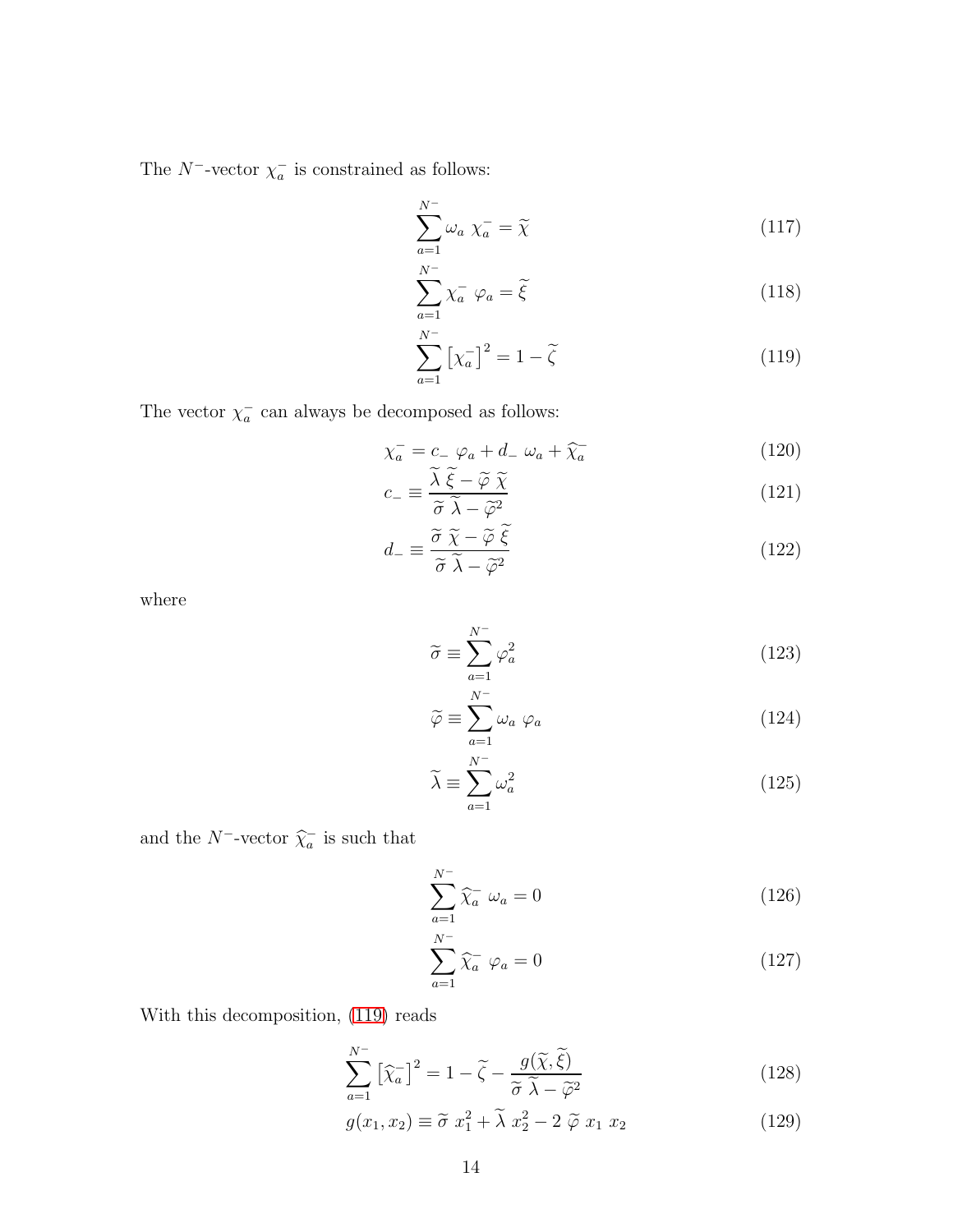Note that

$$
\widetilde{\sigma} = \sum_{i \in T^{-}} \phi_i^2 = \frac{\sum_{i \in T^{-}} \widehat{\alpha}_i^2}{\sum_{i=1}^N \widehat{\alpha}_i^2} \le 1
$$
\n(130)

$$
\frac{\widetilde{\varphi}^2}{\widetilde{\sigma}} = \frac{\left(\sum_{i \in T^-} \nu_i \ \widehat{\alpha}_i\right)^2}{\sum_{i \in T^-} \widehat{\alpha}_i^2} < \widetilde{\lambda} = \sum_{i \in T^-} \nu_i^2 \tag{131}
$$

where we assume that  $\widehat{\alpha}_i$ ,  $i \in T^-$  are not all identical, and  $\nu_i$ ,  $i \in T^-$  are not all  $i \in T^+$ identical. Further, note that each of  $\zeta$ ,  $\xi$  and  $\widetilde{\chi}$  is minimized when  $\theta_i \equiv 1$ ,  $i \in T^+$ , while if we fix  $\theta_i$ , then  $\zeta$  increases as  $\beta_1$  decreases (assuming  $\beta_1 < 0$ ). Finally, the eigenvalues of the  $2 \times 2$  curvature matrix

$$
\frac{\partial^2 g(x_1, x_2)}{\partial x_p \partial x_q}, \quad p, q = 1, 2 \tag{132}
$$

are given by

$$
g_{\pm} = \frac{1}{2} \left( \tilde{\lambda} + \tilde{\sigma} \pm \sqrt{\left( \tilde{\lambda} - \tilde{\sigma} \right)^2 + 4 \tilde{\varphi}^2} \right)
$$
(133)

and are both positive considering that  $\tilde{\varphi}^2 < \tilde{\sigma} \lambda$ . This implies that the r.h.s. of [\(128\)](#page-14-1) is maximized when  $\theta_i \equiv 1, i \in T^+$ . Therefore, the above construction provides  $\chi_i^{(2)}$ i corresponding to the optimal (*i.e.*, minimal)  $\beta_1$  when  $\theta_i \equiv 1$ ,  $i \in T^+$  and  $\widehat{\chi}_a^- \equiv 0$ ,  $a = 1, \ldots, N^-$ :

<span id="page-15-0"></span>
$$
\chi_i^{(2)} = -\frac{1}{\kappa \sqrt{r^2 - \beta_1^2}} \left( \beta_1 \ \nu_i + \left[ \kappa - \beta_1 \ \tilde{\phi} \right] \phi_i \right), \quad i \in T^+ \tag{134}
$$

$$
\chi_i^{(2)} = c_- \phi_i + d_- \nu_i, \quad i \in T^-
$$
\n
$$
(135)
$$

$$
\tilde{\zeta} + \frac{g(\chi, \xi)}{\tilde{\sigma} \tilde{\lambda} - \tilde{\varphi}^2} = 1
$$
\n(136)

The last equation [\(136\)](#page-15-0) is then used to determine the optimal value of  $\beta_1$ . Practically, one needs to employ an iterative procedure to determine  $\beta_1$  from [\(136\)](#page-15-0) because  $T^+$  and  $T^-$  depend on  $\beta_1$ . One way of implementing such an iterative procedure is to use the quasi-optimal solution of the previous subsection. Let  $z_i \equiv \hat{w}_i$  for that solution. Then the corresponding value of  $\beta_1 \equiv \widehat{\beta}_1$  is given by (this follows from [\(69\)](#page-9-1), [\(71\)](#page-9-1), [\(79\)](#page-10-1) and [\(80\)](#page-10-1))

$$
\widehat{\beta}_1 = \frac{1 - \widetilde{\phi} \sum_{i=1}^N z_i \phi_i}{\kappa \sum_{i=1}^N z_i \phi_i} \tag{137}
$$

We can now search for the value of  $\beta_1$  between  $\widehat{\beta}_1$  and  $\beta_*$ , e.g., using a standard algorithm such as successively testing midpoints until the l.h.s. of [\(136\)](#page-15-0) approaches 1 from below with a desired precision.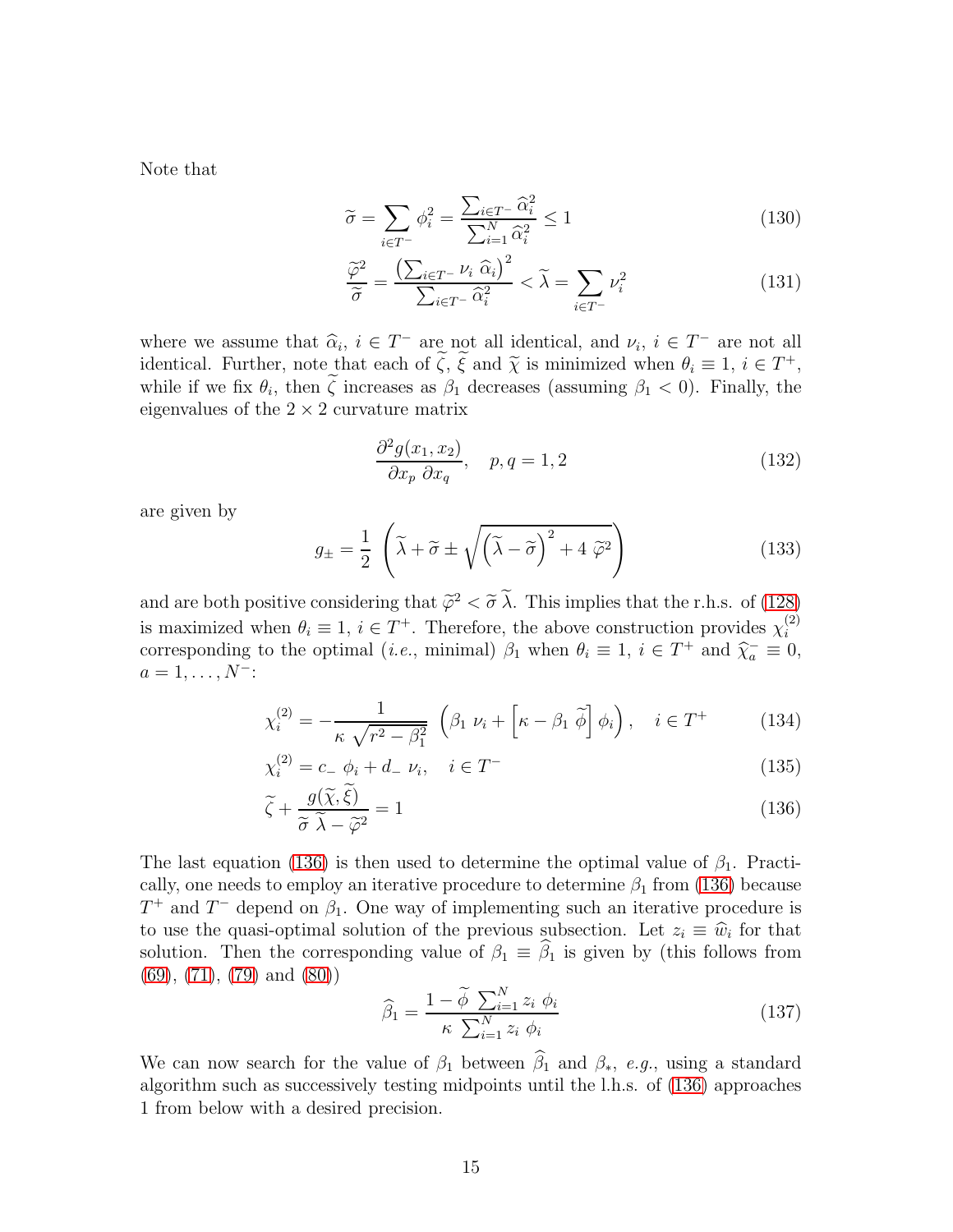Above we assume that  $\beta_2 > 0$ . If we assume that  $\beta_2 < 0$ , then instead of [\(99\)](#page-12-0) we have:

$$
\chi_i^{(2)} \le \frac{1}{\kappa \sqrt{r^2 - \beta_1^2}} \left( \beta_1 \ \nu_i + \left[ \kappa - \beta_1 \ \tilde{\phi} \right] \phi_i \right) \tag{138}
$$

and the above discussion carries through unchanged except that now  $\chi_i^{(2)}$  $i^{(2)}$ ,  $i \in T^+$ are all negative.

Finally, the weights  $\hat{w}_i = 0$  for  $i \in T^+$ , while for  $i \in T^-$  they are given by

$$
\widehat{w}_i = \frac{\left(1 - \frac{\beta_1}{\kappa} \widetilde{\phi} + \sqrt{r^2 - \beta_1^2} c_-\right) \phi_i + \left(\frac{\beta_1}{\kappa} + \sqrt{r^2 - \beta_1^2} d_-\right) \nu_i}{\widetilde{\phi} + \beta_1 \kappa} \tag{139}
$$

The fact that non-zero  $\hat{w}_i$  have a form  $\hat{w}_i = e \phi_i + f \nu_i$  (where e and f are coefficients) is not surprising from symmetry considerations:  $\phi_i$  and  $\nu_i$  are the only vectors available as building blocks. However, what is nontrivial is the definition of  $T^+$  and  $T^-$ , *i.e.*, which  $\hat{w}_i$  are vanishing.

### <span id="page-16-0"></span>3.3 Alternative Construction

We can construct the above optimal solution in a different way. Instead of maximizing P&L directly, we can i) first minimize the volatility  $R$  (*i.e.*, maximize the Sharpe ratio S) for a fixed value of the P&L P, and ii) then find P such that  $S = S_*$ . I.e., at the first step we solve the following problem:

$$
\frac{P}{I} = \sum_{i=1}^{N} \hat{\alpha}_i \ \hat{w}_i \equiv \tilde{P} = \text{fixed}
$$
 (140)

$$
\frac{R}{I} = \sqrt{\sum_{i=1}^{N} \hat{w}_i^2} \to \min
$$
\n(141)

$$
\sum_{i=1}^{N} \nu_i \widehat{w}_i = 1 \tag{142}
$$

$$
\widehat{w}_i \ge 0, \quad i = 1, \dots, N \tag{143}
$$

This problem can be stated as follows:

$$
g(\widehat{w}, \mu, \widetilde{\mu}) \equiv \frac{1}{2} \sum_{i=1}^{N} \widehat{w}_i^2 + \mu \left( \sum_{i=1}^{N} \nu_i \widehat{w}_i - 1 \right) + \widetilde{\mu} \left( \sum_{i=1}^{N} \widehat{\alpha}_i \widehat{w}_i - \widetilde{P} \right)
$$
(144)

$$
g(\widehat{w}, \mu, \widetilde{\mu}) \to \min_{\lambda \in \mathbb{R}^n} \mathbb{R}^n \tag{145}
$$

$$
\widehat{w}_i \ge 0, \quad i = 1, \dots, N \tag{146}
$$

where  $\mu$  and  $\tilde{\mu}$  are Lagrange multipliers, *i.e.*, the objective function  $g(\hat{w}, \mu, \tilde{\mu})$  is minimized w.r.t.  $\hat{w}_i$ ,  $\mu$  and  $\tilde{\mu}$ .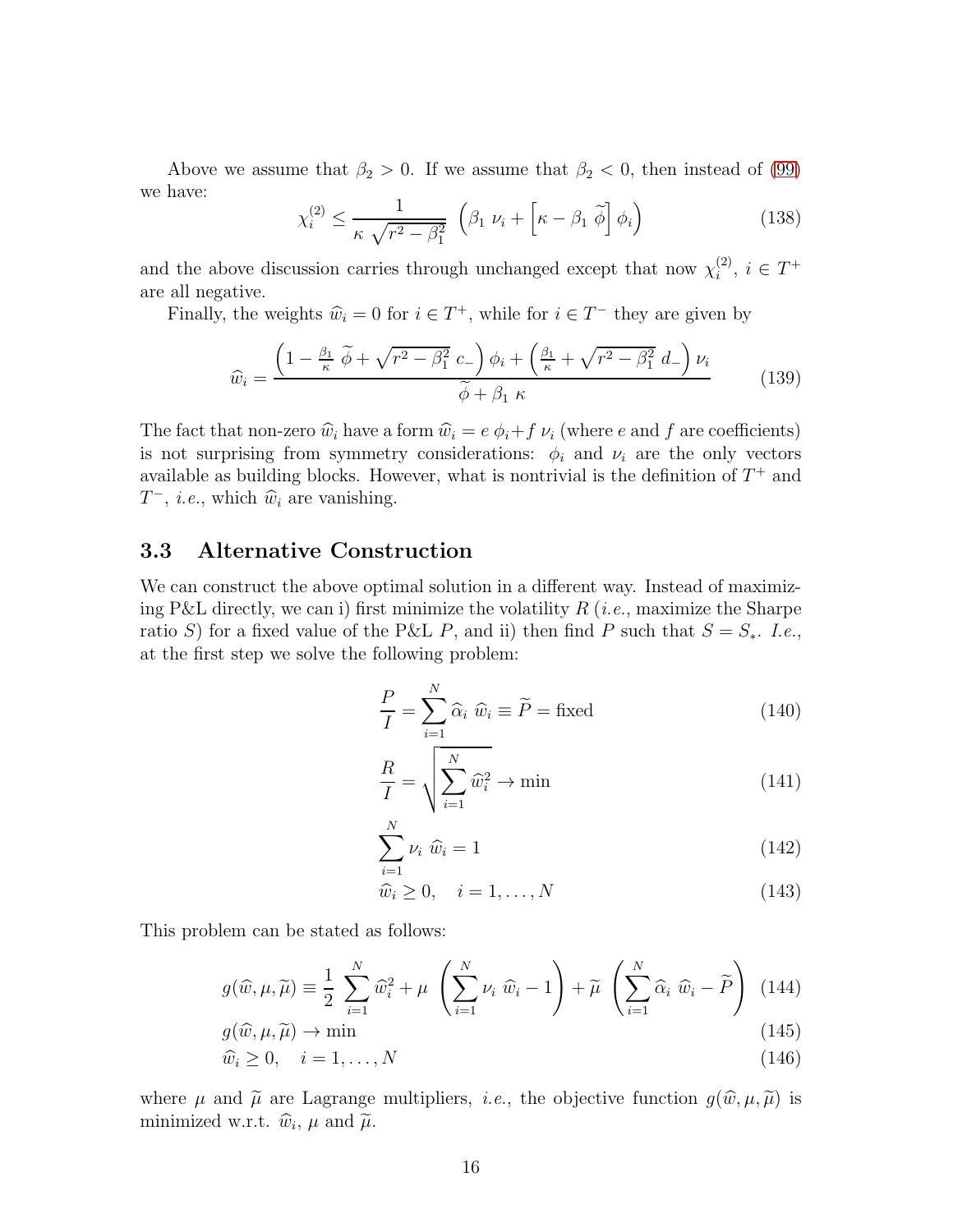The solution is as follows. First, let us sort  $\alpha_i$  (not  $\hat{\alpha}_i$ ) in the decreasing order (recall that  $\hat{\alpha}_i = \nu_i \alpha_i$ ), *i.e.*,  $\alpha_1 = \max(\alpha_i, i = 1, ..., N)$ . Then

<span id="page-17-1"></span>
$$
\widehat{w}_i = \frac{\left(\widetilde{\nu}^2 \ \widetilde{P} - a\right)\widehat{\alpha}_i - \left(a \ \widetilde{P} - b^2\right)\nu_i}{\widetilde{\nu}^2 \ b^2 - a^2}, \quad i = 1, \dots, K \tag{147}
$$

$$
\widehat{w}_i = 0, \quad i = K + 1, \dots, N \tag{148}
$$

$$
a \equiv \sum_{i=1}^{K} \nu_i \ \hat{\alpha}_i \tag{149}
$$

$$
b^2 \equiv \sum_{i=1}^K \widehat{\alpha}_i^2 \tag{150}
$$

$$
\widetilde{\nu}^2 \equiv \sum_{i=1}^K \nu_i^2 \tag{151}
$$

$$
\widehat{\alpha}_i > \frac{a \ \widetilde{P} - b^2}{\widetilde{\nu}^2 \ \widetilde{P} - a} \ \nu_i, \quad i = 1, \dots, K
$$
\n(152)

where the last condition determines  $K$ , *i.e.*,  $K$  is the maximum number of first  $K$ alphas  $\alpha_i$  (sorted in the decreasing order) such that [\(152\)](#page-17-1), which is equivalent to

$$
\alpha_i > \frac{a \ \widetilde{P} - b^2}{\widetilde{\nu}^2 \ \widetilde{P} - a}, \quad i = 1, \dots, K
$$
\n(153)

is satisfied. Note that  $\tilde{\nu}^2$   $b^2 > a^2$  (assuming non-identical  $\hat{\alpha}_i$  and non-identical  $\nu_i$ ). Also,  $\hat{P} \le \alpha_1$ , and we can assume  $\hat{P} > 0$ . Finally, note that  $\hat{P} = b^2/a$  corresponds to

$$
S = S_{\text{max}} \equiv \sqrt{\sum_{i=1}^{N} \hat{\alpha}_i^2}
$$
 (154)

Indeed, in this case we have  $\hat{w}_i = \hat{\alpha}_i/a$  (and all  $\hat{w}_i$  are non-vanishing unless some  $\widehat{\alpha}_i = 0$ ). Therefore, we can assume that  $P \ge b^2/a$ , because, if we consider lower P, we have a solution with higher Sharpe ratio and higher P&L, so the search can be limited to the values  $b^2/a < \overline{P} < \alpha_1$ .

Using the above algorithm we can construct  $\hat{w}_i$  for any given P. We can then determine the weights corresponding to  $S = S_*$  using a standard algorithm such as successively testing midpoints between successive values of  $\tilde{P}$  (between  $\alpha_1$  and  $b^2/a$ ) until the Sharpe ratio S approaches  $S_*$  with a desired precision.

## <span id="page-17-0"></span>4 Non-Diagonal Case

When the covariance matrix  $C_{ij}$  is non-diagonal, things are more complicated because of the modulus in [\(3\)](#page-2-2). We can still go into a diagonal basis via the following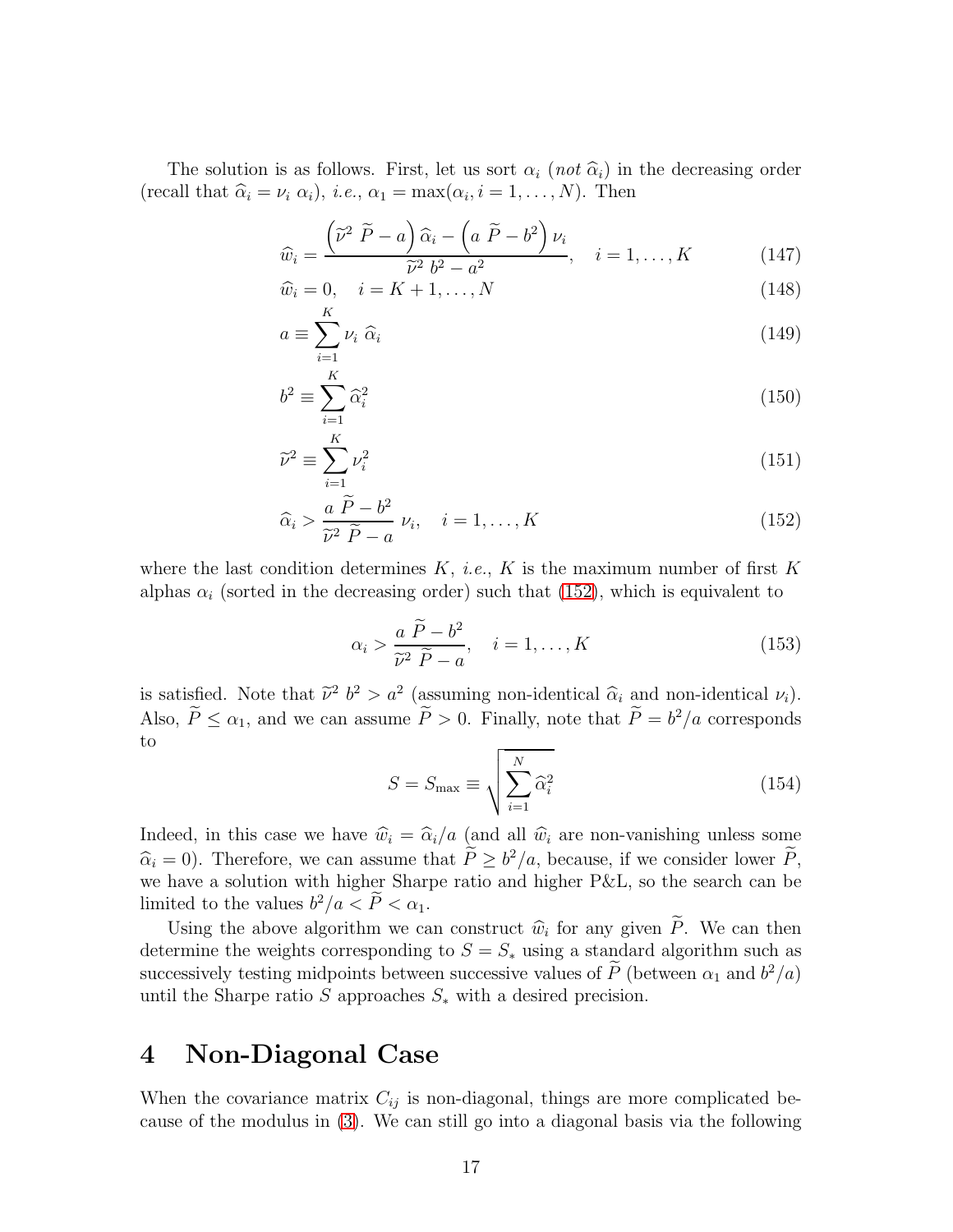trick. Let  $V_i^{(a)}$  be N right eigenvectors of  $C_{ij}$  corresponding to its eigenvalues  $\lambda^{(a)}$ ,  $a=1,\ldots,N$ :

$$
C\ V^{(a)} = \lambda^{(a)}\ V^{(a)}\tag{155}
$$

with no summation over a. Since C is symmetric,  $V^{(a)}$  can be chosen to be orthonormal:

$$
\sum_{i=1}^{N} V_i^{(a)} V_i^{(b)} = \delta_{ab} \tag{156}
$$

which we assume to be the case. We will also assume that all  $\lambda^{(a)} > 0$ , *i.e.*,  $C_{ij}$  is positive-definite.<sup>[15](#page-18-0)</sup> Furthermore, we will assume that none of the eigenvalues  $\lambda^{(a)}$  is "infinitesimally" small compared with others.<sup>[16](#page-18-1)</sup>

Now consider N synthetic portfolios  $\Pi^{(a)}$ ,  $a = 1, \ldots, N$ , with the weights

$$
w_i^{(a)} = \frac{V_i^{(a)}}{\sum_{j=1}^N \left| V_j^{(a)} \right|} \tag{157}
$$

Note that

$$
\sum_{i=1}^{N} \left| w_i^{(a)} \right| = 1 \tag{158}
$$

Since we are assuming that all alphas are traded on the same execution platform, the portfolios  $\Pi^{(a)}$  are tradable. Furthermore, the covariance matrix for these portfolios is diagonal:

$$
C_{ab} \equiv \langle \alpha^{(a)}, \alpha^{(b)} \rangle = \frac{\lambda^{(a)}}{\left(\sum_{j=1}^{N} \left| V_j^{(a)} \right| \right)^2} \delta_{ab} \tag{159}
$$

The corresponding alphas are given by

$$
\alpha^{(a)} \equiv \frac{1}{\sum_{j=1}^{N} |V_j^{(a)}|} \sum_{i=1}^{N} V_i^{(a)} \alpha_i
$$
 (160)

and can be assumed to be non-negative – if any  $\alpha^{(a)}$  is negative, we can always make it positive by flipping the signs of the weights in the corresponding synthetic portfolio. Now we could proceed to solve the optimization problem for these synthetic alphas as we did in the previous section. However, the caveat is that if we invest I dollars into a combinations of these synthetic  $\alpha^{(a)}$ , it does not correspond to investing I dollars into the underlying alphas due to "netting" of alphas<sup>[17](#page-18-2)</sup> as the

<sup>&</sup>lt;sup>15</sup> A simple method for making a covariance matrix positive-definite was discussed in [\[58\]](#page-41-2) based on [\[59\]](#page-41-3).

<span id="page-18-0"></span> $16 \overline{16}$  I.e., none of these eigenvalues are zeros distorted by machine precision, as would be the case if  $M < N$  (where  $M + 1$  is the number of observations in the alpha time series – see Section [2\)](#page-2-1).

<span id="page-18-2"></span><span id="page-18-1"></span><sup>&</sup>lt;sup>17</sup> Not to be confused with the "netting" of underlying tradables.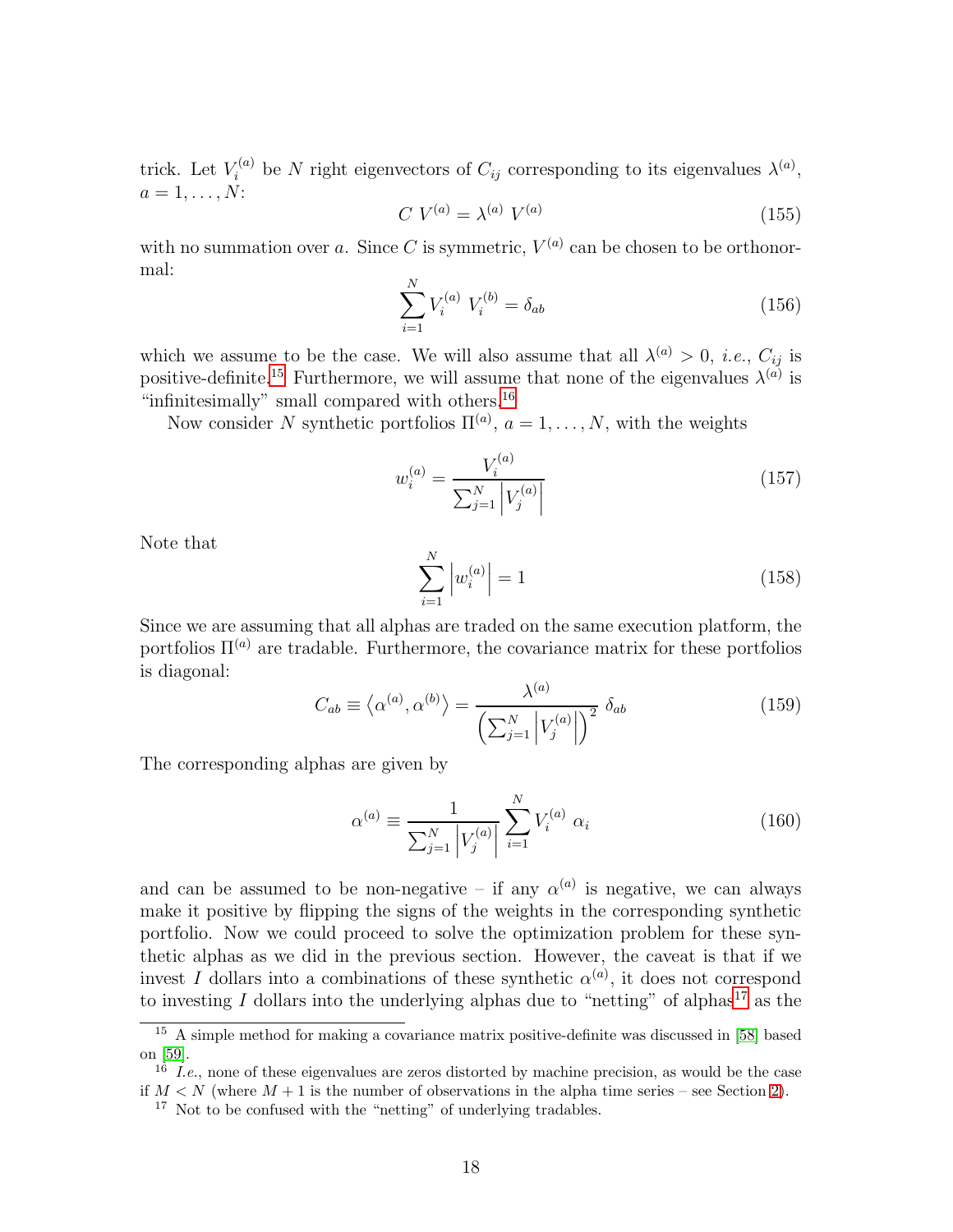weights  $w_i^{(a)}$  $i<sup>(a)</sup>$  in various portfolios have opposite signs. So, in the optimization problem, on paper, we need to invest some *priori* unknown "synthetic" amount I' into the synthetic alphas  $\alpha^{(a)}$  to have the desired actual investment I in the real alphas  $\alpha_i$ . This amount I' would then have to be determined via an iterative procedure. However, for general  $C_{ij}$  this iterative procedure can run into stability issues. This is because the optimization now becomes effectively 2-dimensional. In this regard, it is more streamlined to tackle the problem by dealing with the modulus in [\(3\)](#page-2-2) directly as opposed to attempting to circumvent it via diagonalization. We discuss this approach in the next section.

## <span id="page-19-0"></span>5 Optimal Weights

Here we will follow the framework of Subsection [3.3](#page-16-0) and i) first minimize the volatility R (*i.e.*, maximize the Sharpe ratio S) for a fixed value of the P&L P, and ii) then find P such that  $S = S_*$ . The second step is straightforward.<sup>[18](#page-19-1)</sup> At the first step we solve the following problem:

$$
\frac{P}{I} = \sum_{i=1}^{N} \alpha_i \ w_i \equiv \widetilde{P} = \text{fixed}
$$
 (161)

$$
\frac{R}{I} = \sqrt{\sum_{i,j=1}^{N} C_{ij} w_i w_j} \equiv \widetilde{R} \to \min
$$
\n(162)

subject to

$$
\sum_{i=1}^{N} |w_i| = 1 \tag{163}
$$

where  $C_{ij}$  is arbitrary except that, without loss of generality for our purposes here (see below), we will assume it to be positive-definite. This problem can be stated as follows:

<span id="page-19-3"></span>
$$
g(w, \mu, \widetilde{\mu}) \equiv \frac{1}{2} \sum_{i,j=1}^{N} C_{ij} w_i w_j +
$$
  
+ 
$$
\mu \left( \sum_{i=1}^{N} |w_i| - 1 \right) + \widetilde{\mu} \left( \sum_{i=1}^{N} \alpha_i w_i - \widetilde{P} \right) \to \min
$$
 (164)

where  $\mu$  and  $\tilde{\mu}$  are Lagrange multipliers, *i.e.*, the objective function  $g(w, \mu, \tilde{\mu})$  is minimized w.r.t.  $w_i$ ,  $\mu$  and  $\tilde{\mu}$ . What complicates matters is the modulus of  $w_i$ . The problem can still be solved, albeit it requires a finite iterative procedure, i.e., the solution is exact and is obtained after a finite number of iterations.<sup>[19](#page-19-2)</sup>

<sup>18</sup> The second step is a one-dimensional root searching problem.

<span id="page-19-2"></span><span id="page-19-1"></span><sup>&</sup>lt;sup>19</sup> More precisely, the optimum is unique for  $\mu \geq 0$  – see below.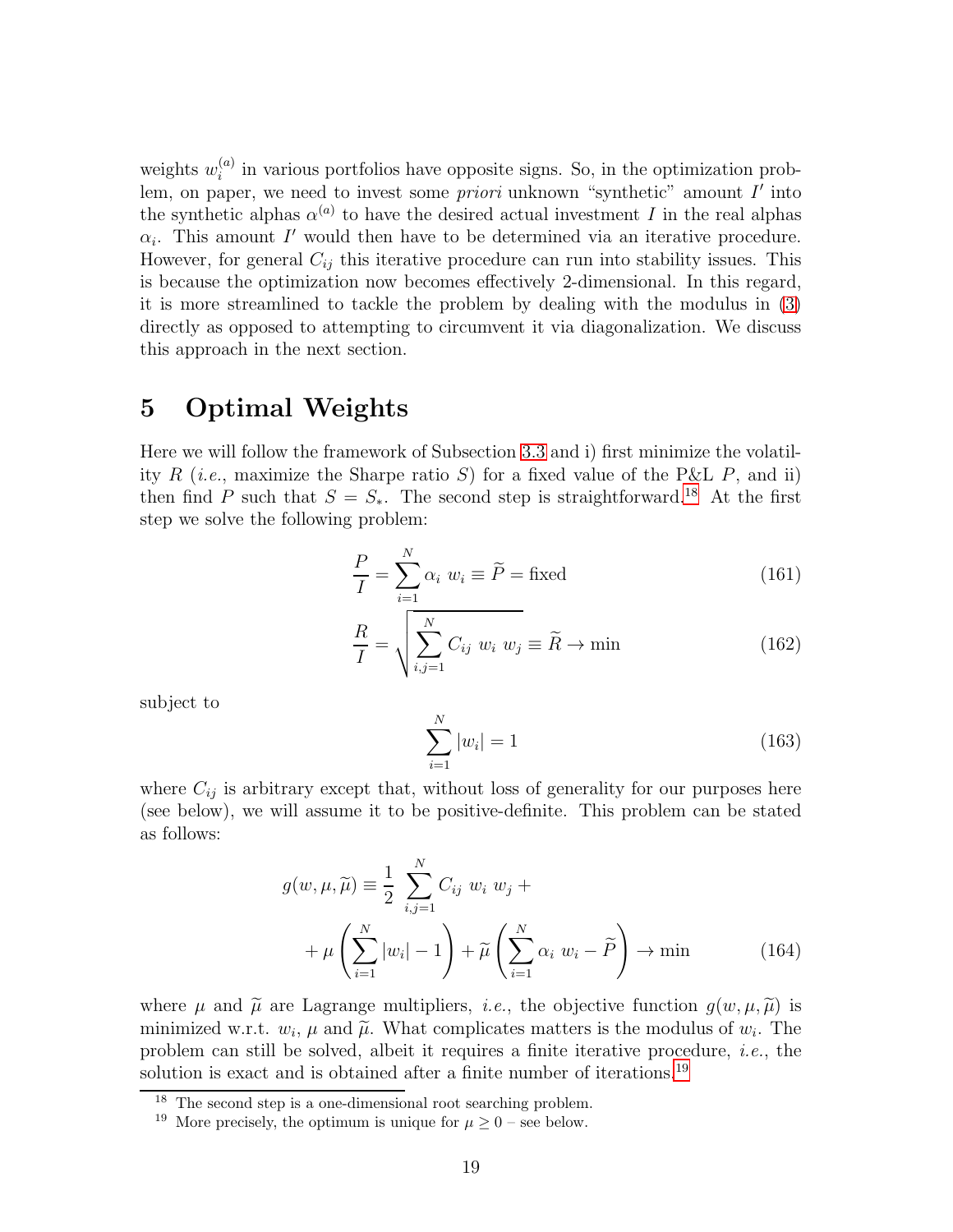Let J and J' be the subsets of the index  $i = 1, \ldots, N$  such that

$$
w_i \neq 0, \quad i \in J \tag{165}
$$

$$
w_i = 0, \quad i \in J' \tag{166}
$$

Let

$$
\eta_i \equiv \text{sign}(w_i), \quad i \in J \tag{167}
$$

Note that, since the modulus has a discontinuous derivative, the minimization equations are not the same as setting first derivatives of  $g(w, \mu, \tilde{\mu})$  to zero. More concretely, first derivatives are well-defined for  $i \in J$ , but not for  $i \in J'$ . So, we have the following minimization equations for  $w_i$ ,  $i \in J$ :

<span id="page-20-0"></span>
$$
\sum_{j \in J} C_{ij} w_j + \mu \eta_i + \widetilde{\mu} \alpha_i = 0, \quad i \in J \tag{168}
$$

$$
\sum_{i \in J} |w_i| = 1 \tag{169}
$$

$$
\sum_{i \in J} \alpha_i \ w_i = \widetilde{P} \tag{170}
$$

with  $\mu$  and  $\tilde{\mu}$  determined using [\(169\)](#page-20-0) and [\(170\)](#page-20-0). There are additional conditions for the global minimum corresponding to the directions  $i \in J'$ :

<span id="page-20-1"></span>
$$
\sum_{i,j=1}^{N} C_{ij} \ (w_i + \epsilon_i) \ (w_j + \epsilon_j) \ge \sum_{i,j \in J} C_{ij} \ w_i \ w_j \tag{171}
$$

$$
\sum_{i=1}^{N} |w_i + \epsilon_i| = 1 \tag{172}
$$

$$
\sum_{i=1}^{N} \alpha_i \ (w_i + \epsilon_i) = \widetilde{P}
$$
\n(173)

where  $w_i$ ,  $i \in J$  are determined using [\(168\)](#page-20-0), while  $w_i = 0$ ,  $i \in J'$ . The conditions [\(171\)](#page-20-1) must be satisfied including for arbitrary infinitesimal  $\epsilon_i$  subject to [\(172\)](#page-20-1) and [\(173\)](#page-20-1). For infinitesimal  $\epsilon_i$  these conditions can be rewritten as follows:<sup>[20](#page-20-2)</sup>

$$
\sum_{i,j\in J} C_{ij} w_i \epsilon_j + \sum_{i\in J} \sum_{j\in J'} C_{ij} w_i \epsilon_j \ge 0
$$
\n(174)

$$
\sum_{i \in J} \eta_i \epsilon_i + \sum_{i \in J'} |\epsilon_i| = 0 \tag{175}
$$

$$
\sum_{i \in J} \alpha_i \epsilon_i + \sum_{i \in J'} \alpha_i \epsilon_i = 0 \tag{176}
$$

<span id="page-20-2"></span><sup>&</sup>lt;sup>20</sup> Since here  $\epsilon_i$  are taken to be infinitesimal, these are the conditions for a local minimum. See Subsection [5.5](#page-27-0) for the global minimum conditions.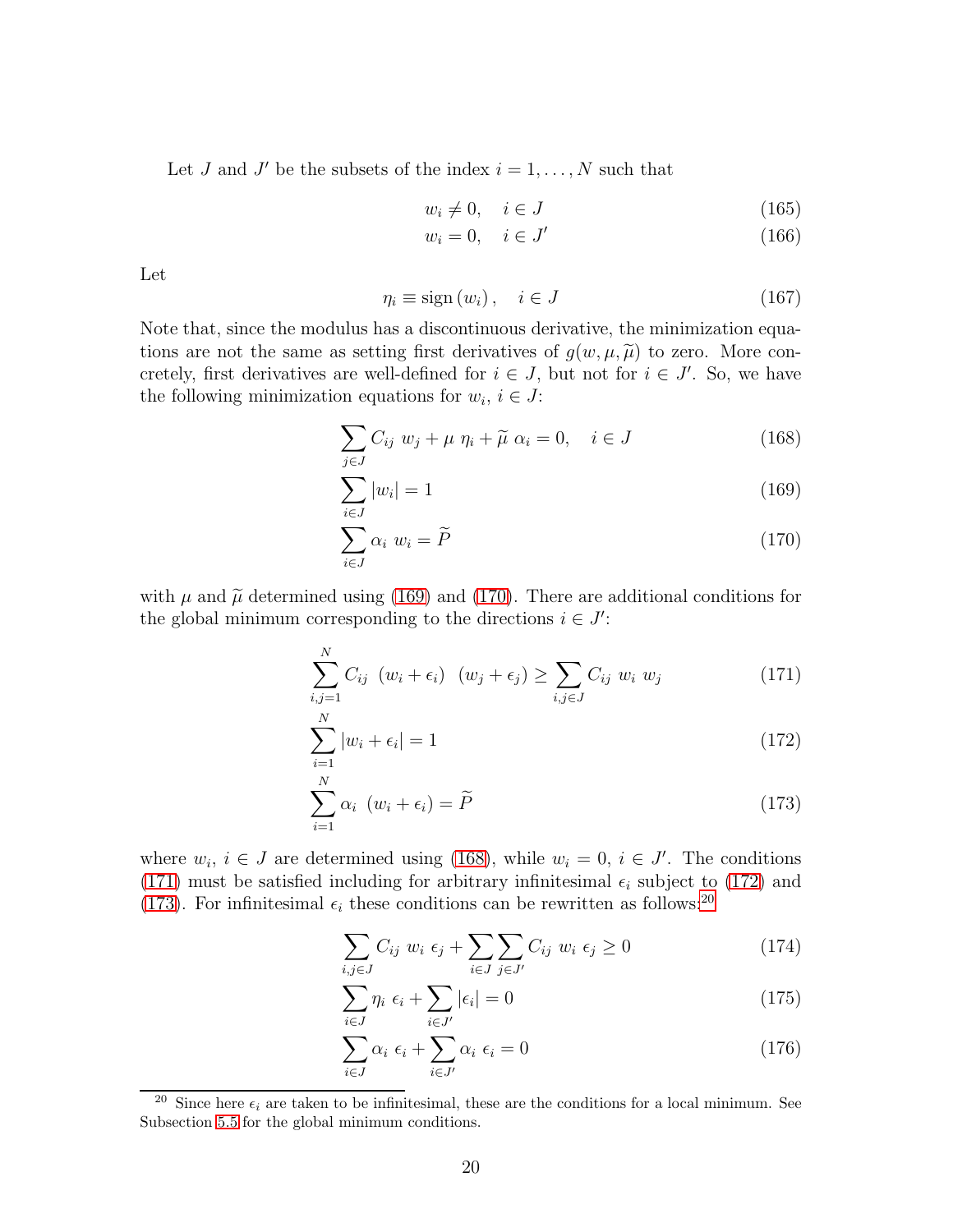which, taking into account [\(168\)](#page-20-0), reduce to

<span id="page-21-5"></span>
$$
\sum_{j \in J'} \left( \sum_{i \in J} C_{ij} w_i \epsilon_j + \mu \, |\epsilon_j| + \widetilde{\mu} \, \alpha_j \epsilon_j \right) \ge 0 \tag{177}
$$

Since  $\epsilon_j$ ,  $j \in J'$  are arbitrary, this gives the following conditions:

<span id="page-21-3"></span>
$$
\forall j \in J': \quad \left| \widetilde{\mu} \alpha_j + \sum_{i \in J} C_{ij} w_i \right| \le \mu \tag{178}
$$

These conditions must be satisfied by the solution to [\(168\)](#page-20-0), [\(169\)](#page-20-0) and [\(170\)](#page-20-0). The solution that (locally) minimizes  $g(w, \mu, \widetilde{\mu})$  is given by (in matrix notation)

$$
w = -\mu \ D \ \eta - \widetilde{\mu} \ D \ \alpha \tag{179}
$$

$$
\mu = \frac{\dot{P} \left(\alpha^T D \eta\right) - \left(\alpha^T D \alpha\right)}{\left(\alpha^T D \alpha\right) \left(\eta^T D \eta\right) - \left(\alpha^T D \eta\right)^2}
$$
(180)

$$
\widetilde{\mu} = \frac{(\alpha^T D \eta) - \widetilde{P} (\eta^T D \eta)}{(\alpha^T D \alpha) (\eta^T D \eta) - (\alpha^T D \eta)^2}
$$
(181)

Here all (both contracted and free) indices are assumed to run over  $i \in J$ , e.g.,

<span id="page-21-2"></span>
$$
w_i = -\mu \sum_{j \in J} D_{ij} \eta_j - \widetilde{\mu} \sum_{j \in J} D_{ij} \alpha_j, \quad i \in J \tag{182}
$$

and D is the inverse matrix of the  $N(J) \times N(J)$  matrix  $C_{ij}$ ,  $i, j \in J$ , where  $N(J) \equiv$  $|J|$  is the number of elements of J:

<span id="page-21-4"></span>
$$
\sum_{k \in J} C_{ik} D_{kj} = \delta_{ij}, \quad i, j \in J \tag{183}
$$

*i.e.*, *D* is not a restriction of the inverse of the  $N \times N$  matrix  $C_{ij}$ ,  $i, j \in 1, ..., N$  to  $i, j \in J$ .

Here the following observation is in order. In the above solution, a priori we do not know i) what the subset  $J'$  is and ii) what the values of  $\eta_i$  are for  $i \in J$ . This means that a priori we have total of  $3^N$  possible combinations (including the redundant empty  $J$  case), so if we go through this finite set, we will solve the problem exactly. However,  $3^N$  is a prohibitively large number,<sup>[21](#page-21-0)</sup> so one needs a more clever way of solving the problem.<sup>[22](#page-21-1)</sup>

<span id="page-21-0"></span><sup>&</sup>lt;sup>21</sup> We assume that N itself is large.

<span id="page-21-1"></span><sup>&</sup>lt;sup>22</sup> We need to iterate because of the term proportional to  $\mu$  in [\(182\)](#page-21-2). Let us assume  $\mu = 0$ . Then for generic alpha configurations J' is empty,  $D = C^{-1}$ , and the solution is  $w = (\alpha^T C^{-1} \eta)^{-1} C^{-1} \alpha$ with  $\widetilde{P} = (\alpha^T C^{-1} \alpha)/(\alpha^T C^{-1} \eta)$ , which corresponds to the solution to  $S \to \max$  with  $S = S_{\max} = \sqrt{\alpha^T C^{-1} \alpha}$ . We discuss this case in more detail in Subsection 5.2 in the sentent of the factor model  $\sqrt{\alpha^T C^{-1} \alpha}$ . We discuss this case in more detail in Subsection [5.3](#page-25-0) in the context of the factor model covariance matrix.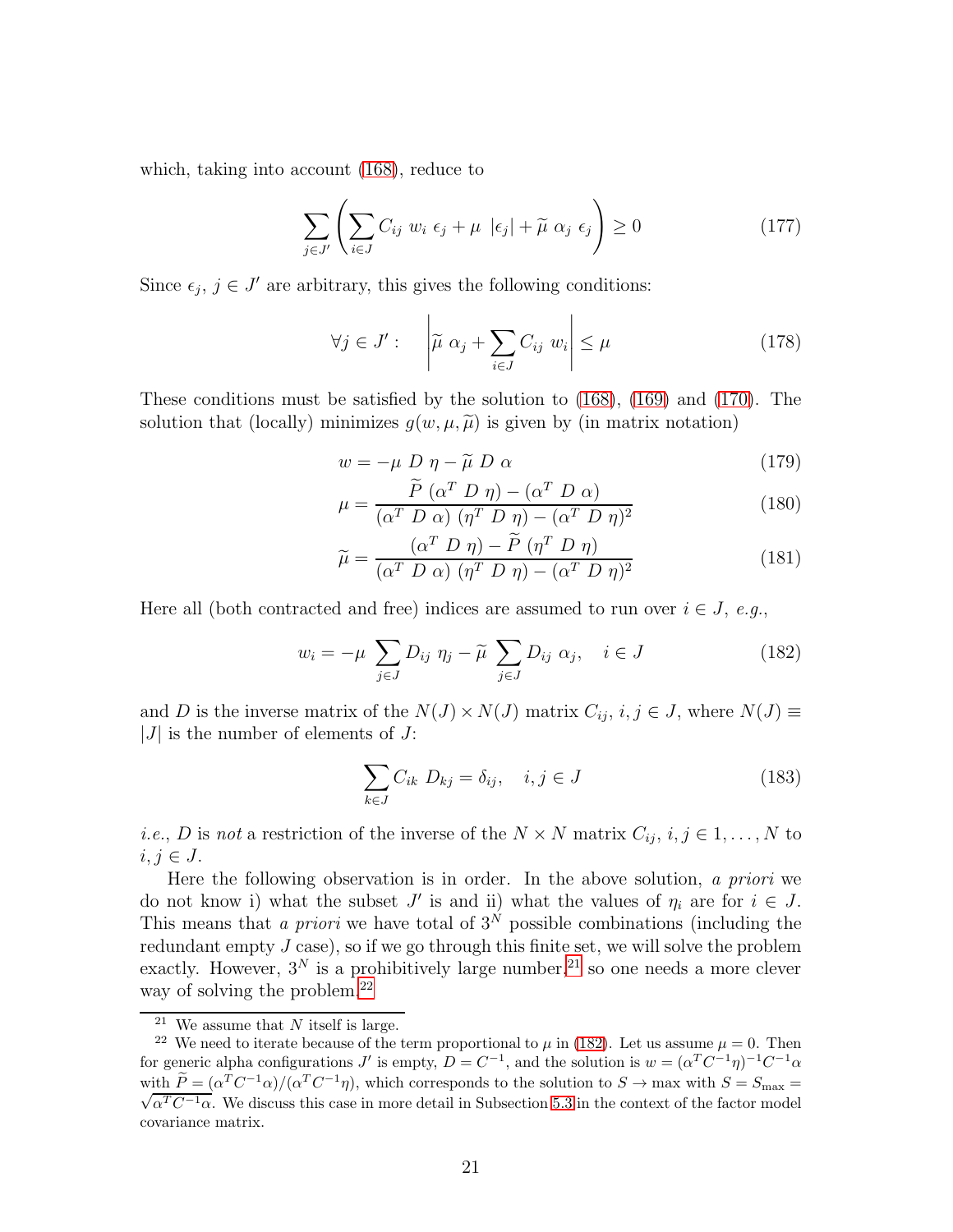#### <span id="page-22-4"></span>5.1 Factor Model

As was pointed out in [\[57\]](#page-41-0) in the context of optimization with linear costs, a way to reduce the number of iterations in this types of problems is to reduce the "offdiagonality" of  $C_{ij}$ . This can be achieved by considering a factor model for alphas.<sup>[23](#page-22-0)</sup>

As in the case of a stock multi-factor risk model, instead of N alphas, one deals with  $F \ll N$  risk factors and the covariance matrix  $C_{ij}$  is replaced by  $\Gamma_{ij}$  given by

$$
\Gamma \equiv \Xi + \Omega \Phi \Omega^T \equiv \Xi + \tilde{\Omega} \tilde{\Omega}^T \tag{184}
$$

$$
\Xi_{ij} \equiv \xi_i^2 \; \delta_{ij} \tag{185}
$$

$$
\widetilde{\Phi}\ \widetilde{\Phi}^T = \Phi \tag{186}
$$

where  $\xi_i$  is the specific risk for each  $\alpha_i$ ;  $\Omega_{iA}$  is an  $N \times F$  factor loadings matrix;  $\Omega \equiv \Omega \Phi$ ;  $\Phi_{AB}$  is the factor covariance matrix,  $A, B = 1, \ldots, F$ ; and  $\Phi_{AB}$  is the Cholesky decomposition of  $\Phi_{AB}$ , which is assumed to be positive-definite. I.e., the random processes  $\Upsilon_i$  corresponding to N alphas are modeled via N random processes  $z_i$  (corresponding to specific risk) together with F random processes  $f_A$ (corresponding to factor risk):

$$
\Upsilon_i = z_i + \sum_{A=1}^{F} \Omega_{iA} f_A \tag{187}
$$

$$
\langle z_i, z_j \rangle = \Xi_{ij} \tag{188}
$$

$$
\langle z_i, f_A \rangle = 0 \tag{189}
$$

$$
\langle f_A, f_B \rangle = \Phi_{AB} \tag{190}
$$

$$
\langle \Upsilon_i, \Upsilon_j \rangle = \Gamma_{ij} \tag{191}
$$

Instead of an  $N \times N$  covariance matrix  $C_{ij}$  we now have an  $F \times F$  covariance matrix  $\Phi_{AB}$ . In the following we assume that  $C_{ij}$  has the factor model form  $\Gamma_{ij}$ .

### <span id="page-22-3"></span>5.2 Optimization with Factor Model

In this framework, the problem reduces to solving an  $(F + 2)$ -dimensional system as follows. First, let

<span id="page-22-2"></span>
$$
v_A \equiv \sum_{i=1}^{N} w_i \ \widetilde{\Omega}_{iA} = \sum_{i \in J} w_i \ \widetilde{\Omega}_{iA}, \quad A = 1, \dots, F
$$
 (192)

Then from [\(168\)](#page-20-0) we have

<span id="page-22-1"></span>
$$
w_i = -\frac{1}{\xi_i^2} \left( \mu \eta_i + \widetilde{\mu} \alpha_i + \sum_{A=1}^F \widetilde{\Omega}_{iA} \ v_A \right), \quad i \in J \tag{193}
$$

<span id="page-22-0"></span><sup>&</sup>lt;sup>23</sup> Here we simply assume a factor model form for the covariance matrix without delving into details of how it is constructed.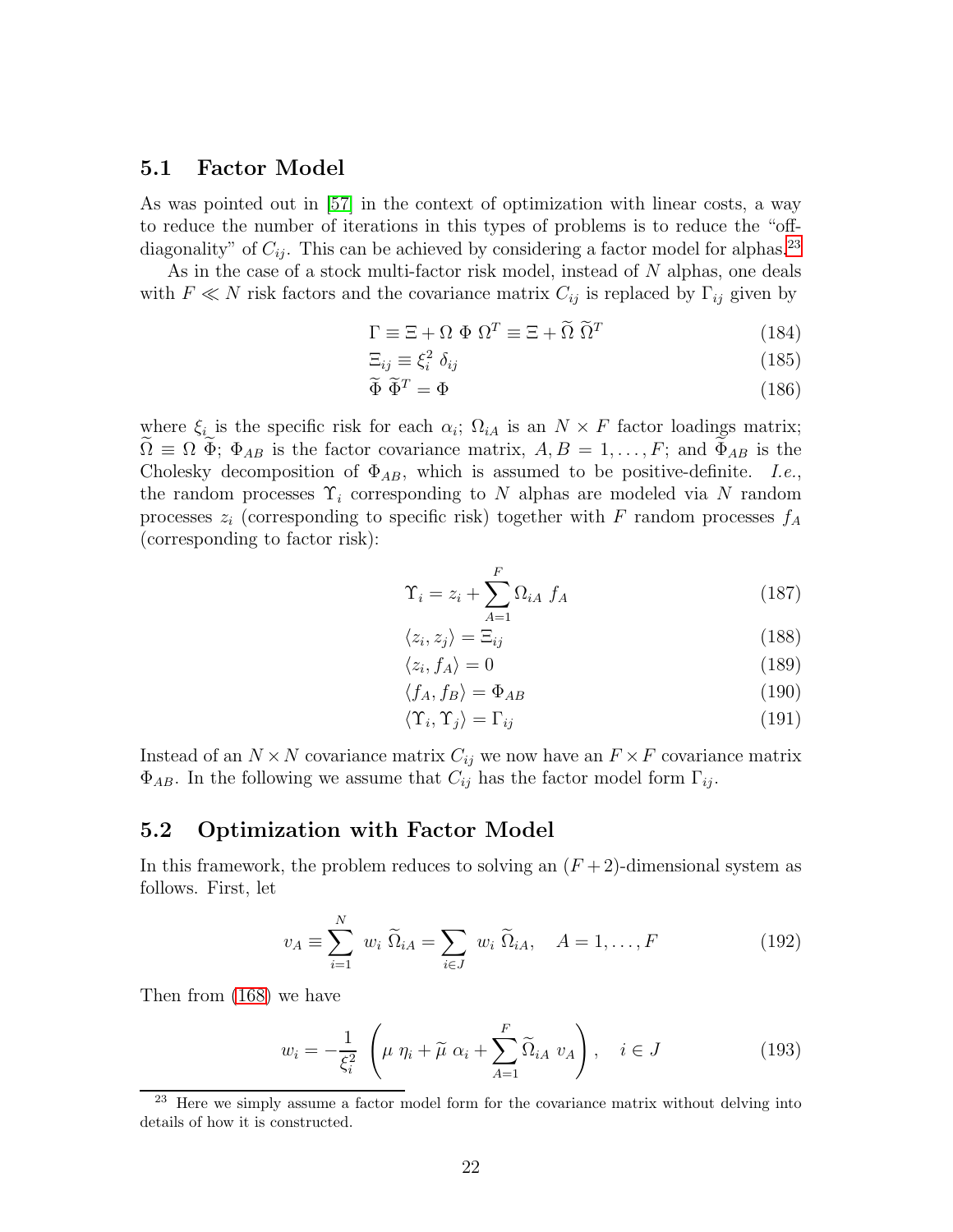Recalling that  $w_i$   $\eta_i > 0$ ,  $i \in J$ , and assuming that  $\mu \geq 0$  (see below), we get

<span id="page-23-0"></span>
$$
\eta_i = -\text{sign}\left(\tilde{\mu} \ \alpha_i + \sum_{A=1}^F \tilde{\Omega}_{iA} \ v_A\right), \quad i \in J \tag{194}
$$

$$
\forall i \in J : \quad \left| \widetilde{\mu} \alpha_i + \sum_{A=1}^{F} \widetilde{\Omega}_{iA} \ v_A \right| > \mu \tag{195}
$$

$$
\forall i \in J': \quad \left| \widetilde{\mu} \alpha_i + \sum_{A=1}^{F} \widetilde{\Omega}_{iA} \ v_A \right| \leq \mu \tag{196}
$$

where [\(195\)](#page-23-0) follows from [\(193\)](#page-22-1), and [\(196\)](#page-23-0) follows from [\(178\)](#page-21-3). The last two inequalities define J and J' in terms of  $(F + 2)$  unknowns  $v_A$ ,  $\mu$  and  $\tilde{\mu}$ .

In the remainder of this subsection we assume that  $\mu \geq 0$ . We discuss the  $\mu < 0$ case in Subsection [5.4.](#page-27-1)

Substituting [\(193\)](#page-22-1) into [\(192\)](#page-22-2), [\(169\)](#page-20-0) and [\(170\)](#page-20-0), we get the following system of  $(F + 2)$  equations for  $(F + 2)$  unknowns  $v_A$ ,  $\mu$  and  $\tilde{\mu}$ :

$$
\sum_{B=1}^{F} Q_{AB} \ v_B + a_A \ \mu + b_A \ \tilde{\mu} = 0 \tag{197}
$$

$$
\sum_{A=1}^{F} a_A \ v_A + c \ \mu + d \ \tilde{\mu} = -1 \tag{198}
$$

$$
\sum_{A=1}^{F} b_A v_A + d \mu + e \tilde{\mu} = -\tilde{P}
$$
 (199)

where

$$
Q_{AB} \equiv \delta_{AB} + \sum_{i \in J} \frac{\widetilde{\Omega}_{iA} \ \widetilde{\Omega}_{iB}}{\xi_i^2} \tag{200}
$$

$$
a_A \equiv \sum_{i \in J} \frac{\eta_i \; \Omega_{iA}}{\xi_i^2} \tag{201}
$$

$$
b_A \equiv \sum_{i \in J} \frac{\alpha_i \ \Omega_{iA}}{\xi_i^2} \tag{202}
$$

$$
c \equiv \sum_{i \in J} \frac{1}{\xi_i^2} \tag{203}
$$

$$
d \equiv \sum_{i \in J} \frac{\alpha_i \ \eta_i}{\xi_i^2} \tag{204}
$$

$$
e \equiv \sum_{i \in J} \frac{\alpha_i^2}{\xi_i^2} \tag{205}
$$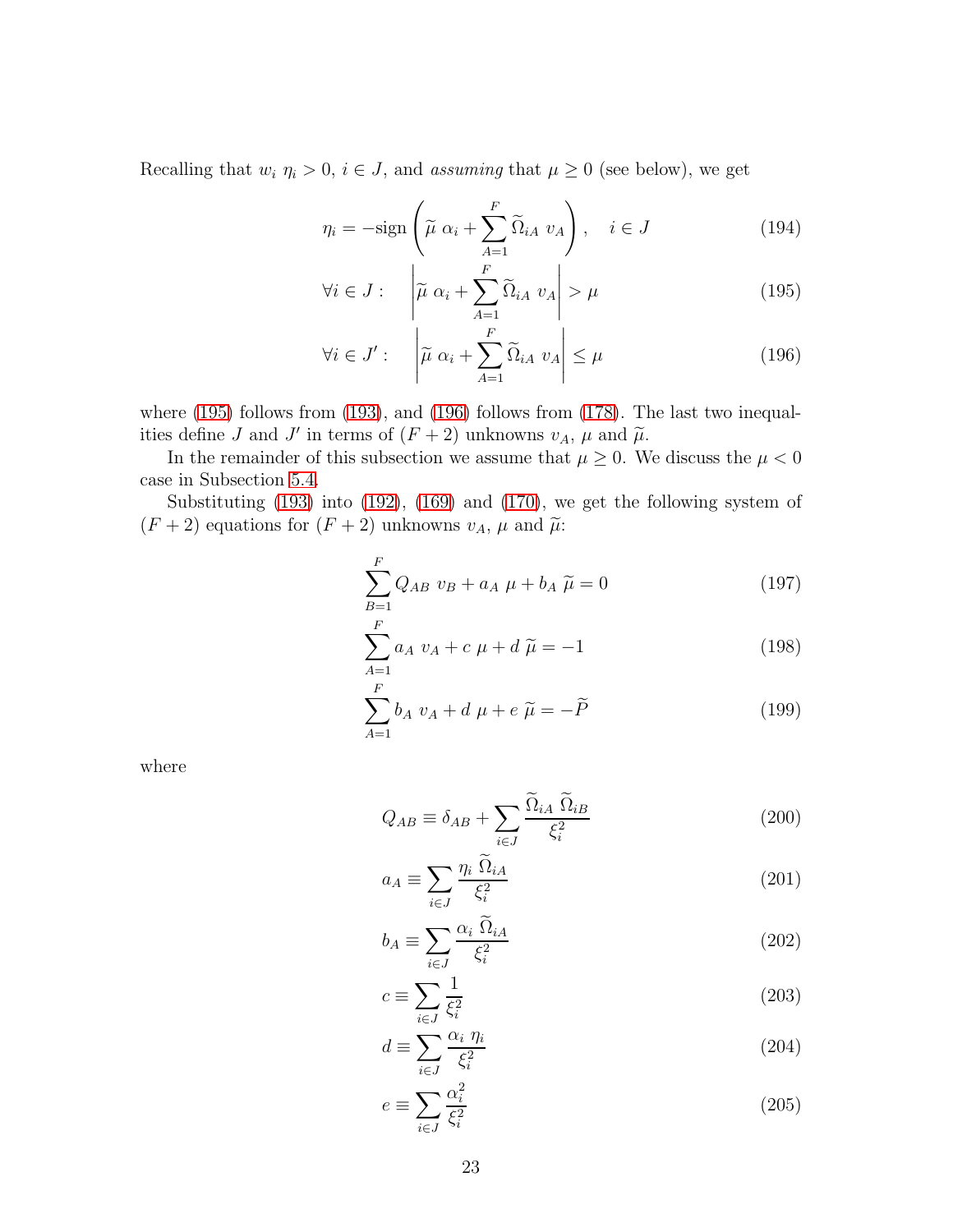Let  $\widetilde{Q}_{ab}$ ,  $a, b = 1, \ldots, (F + 2)$  be the following symmetric  $(F + 2) \times (F + 2)$  matrix:

$$
\widetilde{Q}_{AB} \equiv Q_{AB} \tag{206}
$$

$$
\widetilde{Q}_{A,(F+1)} = \widetilde{Q}_{(F+1),A} \equiv a_A \tag{207}
$$

$$
Q_{A,(F+2)} = Q_{(F+2),A} \equiv b_A \tag{208}
$$

$$
Q_{(F+1),(F+1)} \equiv c \tag{209}
$$

$$
\widetilde{Q}_{(F+1),(F+2)} = \widetilde{Q}_{(F+2),(F+1)} \equiv d \tag{210}
$$

$$
\widetilde{Q}_{(F+2),(F+2)} \equiv e \tag{211}
$$

Also, let  $x_a$  and  $y_a$ ,  $a = 1, ..., (F + 2)$  be the following  $(F + 2)$ -vectors:

$$
x_A \equiv v_A \tag{212}
$$

$$
x_{F+1} \equiv \mu \tag{213}
$$

$$
x_{F+2} \equiv \widetilde{\mu} \tag{214}
$$

$$
y_A = 0 \tag{215}
$$

$$
y_{F+1} = -1 \tag{216}
$$

$$
y_{F+2} = -\widetilde{P} \tag{217}
$$

Then we have

<span id="page-24-0"></span>
$$
x_a = \sum_{b=1}^{F+2} \hat{Q}_{ab} y_b
$$
 (218)

where  $\hat{Q}_{ab}$  is the matrix inverse to  $\hat{Q}_{ab}$ :  $\hat{Q} \equiv \hat{Q}^{-1}$ .

Note that [\(218\)](#page-24-0) solves for  $v_A$ ,  $\mu$  and  $\tilde{\mu}$  given  $\eta_i$ ,  $J$  and  $J'$ . On the other hand, [\(194\)](#page-23-0), [\(195\)](#page-23-0) and [\(196\)](#page-23-0) determine  $\eta_i$ , J and J' in terms of  $v_A$ ,  $\mu$  and  $\tilde{\mu}$ . The entire system is then solved iteratively, where at the initial iteration one takes  $J^{(0)} =$  $\{1, \ldots, N\}$ , so that  $J^{(0)}$  is empty, and

$$
\eta_i^{(0)} = \pm 1, \quad i = 1, \dots, N \tag{219}
$$

While *a priori* the values of  $\eta_i^{(0)}$  $i^{(0)}$  can be arbitrary, unless  $F \ll N$ , in some cases one might encounter convergence issues. However, if one chooses

$$
\eta_i^{(0)} = sign(\alpha_i), \quad i = 1, ..., N
$$
 (220)

then the iterative procedure generally is expected to converge rather fast. Furthermore, note that the solution is actually exact, *i.e.*, the convergence criteria are given by (from Subsection [5.5](#page-27-0) we have that for  $\mu \geq 0$  this produces the global optimum)

$$
J^{(s+1)} = J^{(s)} \tag{221}
$$

$$
\forall i \in J^{(s+1)}: \quad \eta_i^{(s+1)} = \eta_i^{(s)} \tag{222}
$$

$$
\mu^{(s+1)} = \mu^{(s)} \tag{223}
$$

$$
\widetilde{\mu}^{(s+1)} = \widetilde{\mu}^{(s)} \tag{224}
$$

$$
\forall A \in \{1, \dots, F\} : \quad v_A^{(s+1)} = v_A^{(s)} \tag{225}
$$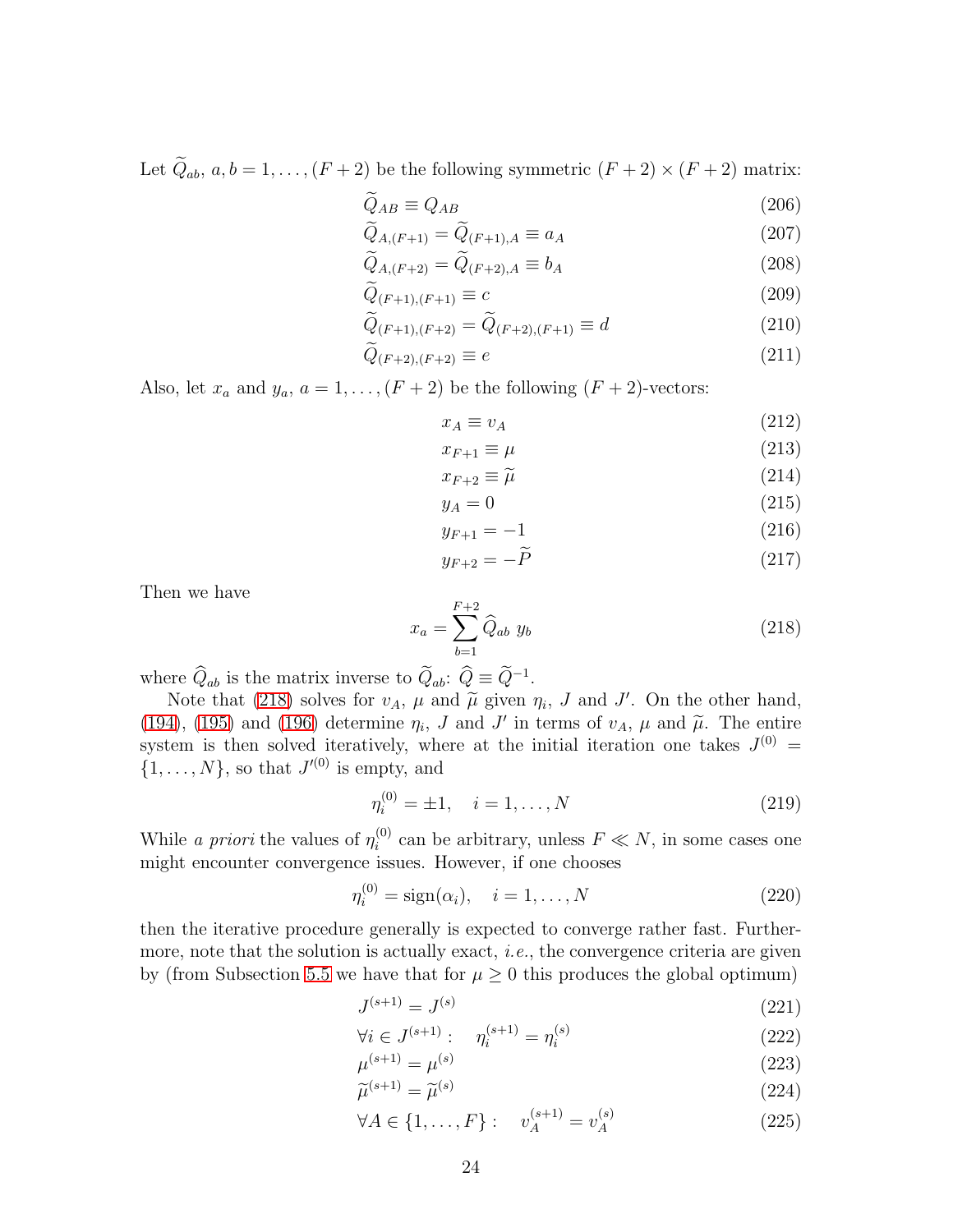where s and  $s+1$  label successive iterations.<sup>[24](#page-25-1)</sup> Put differently, the iterative procedure is finite – it converges in a finite number of iterations. Finally, note that  $w_i$  for  $i \in J$ are given by [\(193\)](#page-22-1), while  $w_i = 0$  for  $i \in J'$ .

### <span id="page-25-0"></span>5.3  $\mu = 0$  Case

From the previous subsection we have

<span id="page-25-3"></span>
$$
\mu = \frac{\overrightarrow{d} \ \overrightarrow{P} - \tilde{e}}{\tilde{c} \ \tilde{e} - \tilde{d}^2}
$$
\n
$$
(226)
$$

$$
\widetilde{\mu} = \frac{\widetilde{d} - \widetilde{c}\ \widetilde{P}}{\widetilde{c}\ \widetilde{e} - \widetilde{d}^2}
$$
\n
$$
(227)
$$

$$
0 < \widetilde{R}^2 = 2 \ g(w_i, \mu, \widetilde{\mu})\big|_{\text{optimum}} = -\mu - \widetilde{\mu} \ \widetilde{P} = \frac{\widetilde{c} \ \widetilde{P}^2 - 2 \ \widetilde{d} \ \widetilde{P} + \widetilde{e}}{\widetilde{c} \ \widetilde{e} - \widetilde{d}^2} \tag{228}
$$

where

$$
\widetilde{c} \equiv c - a^T Q^{-1} \ a = \sum_{i,j \in J} C_{ij}^{-1} \ \eta_i \ \eta_j > 0 \tag{229}
$$

$$
\tilde{d} \equiv d - b^T Q^{-1} a = \sum_{i,j \in J} C_{ij}^{-1} \alpha_i \eta_j
$$
 (230)

$$
\tilde{e} \equiv e - b^T Q^{-1} b = \sum_{i,j \in J} C_{ij}^{-1} \alpha_i \alpha_j > 0
$$
\n(231)

$$
C_{ij}^{-1} = \frac{1}{\xi_i^2} \delta_{ij} - \sum_{A,B=1}^{F} \frac{\tilde{\Omega}_{iA}}{\xi_i^2} \frac{\tilde{\Omega}_{iB}}{\xi_j^2} Q_{AB}^{-1}
$$
 (232)

and  $Q_{AB}^{-1}$  is the inverse of  $Q_{AB}^{25}$  $Q_{AB}^{25}$  $Q_{AB}^{25}$ . Note that if  $\mu \ge 0$ , then  $\tilde{\mu} < 0$  assuming  $\tilde{P} = 0$ . From [\(226\)](#page-25-3) for  $\mu = 0$  we have

<span id="page-25-4"></span>
$$
\widetilde{P} = \widetilde{P}_* \equiv \frac{\widetilde{e}}{\widetilde{d}} > 0
$$
\n(233)

$$
\widetilde{\mu} = -\frac{1}{\widetilde{d}} < 0 \tag{234}
$$

We will now show that this corresponds to the weights  $\widetilde{w}_i$  that maximize the Sharpe ratio:  $S \to \max$ . (We will denote this maximal value of the Sharpe ratio via  $S_{\max}$ .)

<span id="page-25-1"></span> $24$  The first two of these criteria are based on discrete quantities and are unaffected by computational (machine) precision effects, while the last three of these criteria are based on continuous quantities and in practice are understood as satisfied within computational (machine) precision. In practice, it suffices to check only one of the three continuous criteria, e.g., the convergence of  $\mu$ .

<span id="page-25-2"></span><sup>&</sup>lt;sup>25</sup> Note that, because  $C_{ij}$  has the factor model form, in this case the  $N(J) \times N(J)$  matrix D defined in [\(183\)](#page-21-4) *coincides* with the restriction of the inverse of the  $N \times N$  matrix  $C_{ij}$ ,  $i, j \in 1, ..., N$ to  $i, j \in J$ .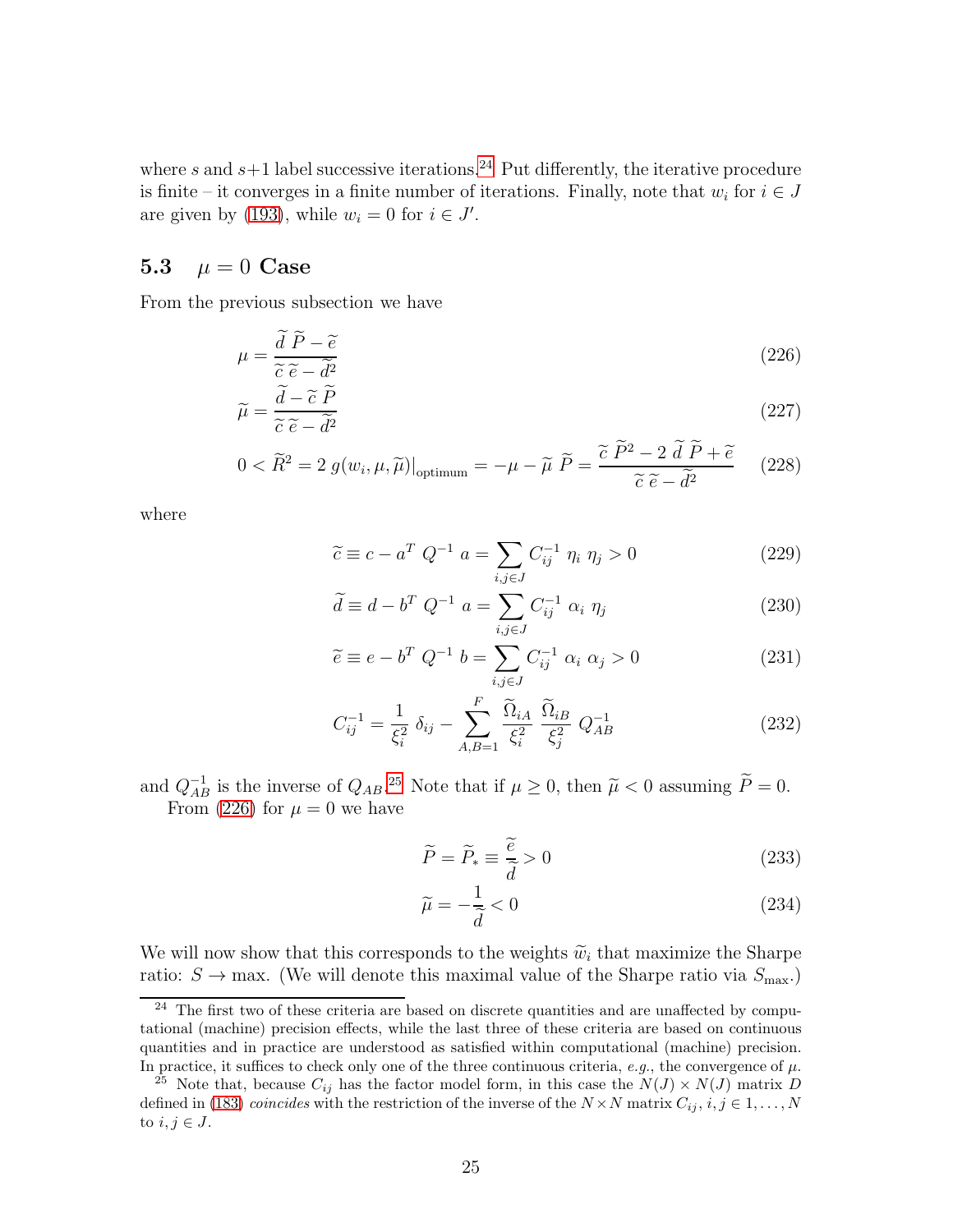These weights are given by

<span id="page-26-1"></span>
$$
\widetilde{w}_i = \gamma \sum_{i=1}^N C_{ij}^{-1} \alpha_j = \frac{\gamma}{\xi_i^2} \left( \alpha_i - \sum_{j=1}^N \frac{\alpha_j}{\xi_j^2} \sum_{A,B=1}^F \widetilde{\Omega}_{iA} \widetilde{\Omega}_{jB} Q_{AB}^{-1} \right)
$$
(235)

where  $\gamma$  is fixed by [\(3\)](#page-2-2). So we have  $(\widetilde{\eta}_i \equiv \text{sign}(\widetilde{w}_i))$ :

$$
\widetilde{P}\Big|_{S=S_{\text{max}}} = \sum_{i=1}^{N} \alpha_i \ \widetilde{w}_i = \gamma \ \left( e - \sum_{A,B=1}^{F} Q_{AB}^{-1} \ b_A \ b_B \right) = \gamma \ \widetilde{e} \tag{236}
$$

$$
1 = \sum_{i=1}^{N} \widetilde{\eta}_i \ \widetilde{w}_i = \gamma \left( d - \sum_{A,B=1}^{F} Q_{AB}^{-1} \ a_A \ b_B \right) = \gamma \ \widetilde{d}
$$
 (237)

and we have  $(233).^{26}$  $(233).^{26}$  $(233).^{26}$  Note that in this case generically J' is empty and  $\widetilde{w}_i$  can only vanish "accidentally" for those alphas such that the expression in the parenthesis in [\(235\)](#page-26-1) vanishes. In the following we will assume that such "accidental" vanishings do not take place, i.e., let us consider generic alpha configurations. Also, we will denote the values of  $\tilde{c}$ , d and  $\tilde{e}$  at  $S = S_{\text{max}}$  via  $\tilde{c}_* > 0$ ,  $d_* > 0$  and  $\tilde{e}_* > 0$ . The second inequality follows from  $(234)$ .

Next, note that we can focus on the values of  $\widetilde{P}\geq \widetilde{P}_*$ . Indeed, it makes no sense to consider  $\widetilde{P} < \widetilde{P}_*$  as we have a solution with higher P&L and higher Sharpe ratio, namely, the  $S = S_{\text{max}}$  solution. Further, let us consider a solution with  $\widetilde{P} = (1+\delta)\widetilde{P}_*,$ where  $0 < \delta \ll 1$ . Then  $w_i = (1 + \xi_i)\tilde{w}_i$ , where  $|\xi_i| \ll 1$  and we have taken into account that none of the  $\tilde{w}_i$  vanishes. We then have  $\eta_i = \tilde{\eta}_i$ , and the values of  $\tilde{c}$ , denotes the set of  $\tilde{c}$  of  $\tilde{c}$ . and  $\tilde{e}$  for  $w_i$  are the same as for  $\tilde{w}_i$ . So we have

<span id="page-26-2"></span>
$$
\mu = \frac{\widetilde{e}_*}{\widetilde{c}_* \widetilde{e}_* - \widetilde{d}_*^2} \delta \tag{238}
$$

$$
\widetilde{\mu} = -\frac{1 + \widetilde{c}_* \mu}{\widetilde{d}_*} \tag{239}
$$

$$
\widetilde{R}^2 = \frac{\widetilde{e}_*}{\widetilde{d}_*^2} \ (1 + \widetilde{c}_* \ \mu \ \delta) \tag{240}
$$

Since for  $\delta > 0$  the P&L increases, the volatility cannot decrease as  $\delta = 0$  corresponds to  $S = S_{\text{max}}$ . It then follows from [\(240\)](#page-26-2) that  $\mu > 0$  for  $0 < \delta \ll 1$  as we have  $\tilde{c}_* > 0$ .

Note that  $\mu = 0$  uniquely corresponds to the  $S = S_{\text{max}}$  solution, so  $\mu$  cannot become zero at any  $\widetilde{P} > \widetilde{P}_*$ . Therefore, as we smoothly increase  $\widetilde{P}$ , the only way  $\mu$ can become negative is via a discontinuity in  $\tilde{c}$ ,  $\tilde{d}$  and  $\tilde{e}$ , *i.e.*, for some  $\tilde{P} = \tilde{P}_1 > \tilde{P}_*$ we have  $\mu = \mu_1 > 0$  with one or more vanishing  $w_i$ , *i.e.*,  $J' \equiv J'_1$  is not empty, while

<span id="page-26-0"></span><sup>&</sup>lt;sup>26</sup> The reason why  $\mu = 0$  corresponds to  $S \to \text{max}$  can be understood by noting that for  $\mu \neq 0$ the term proportional to  $\mu$  in [\(164\)](#page-19-3) breaks the scaling property that  $g \to \lambda^2 g$  under  $w_i \to \lambda w_i$ ,  $\widetilde{\mu} \to \lambda \widetilde{\mu}$  and  $\widetilde{P} \to \lambda \widetilde{P}$ .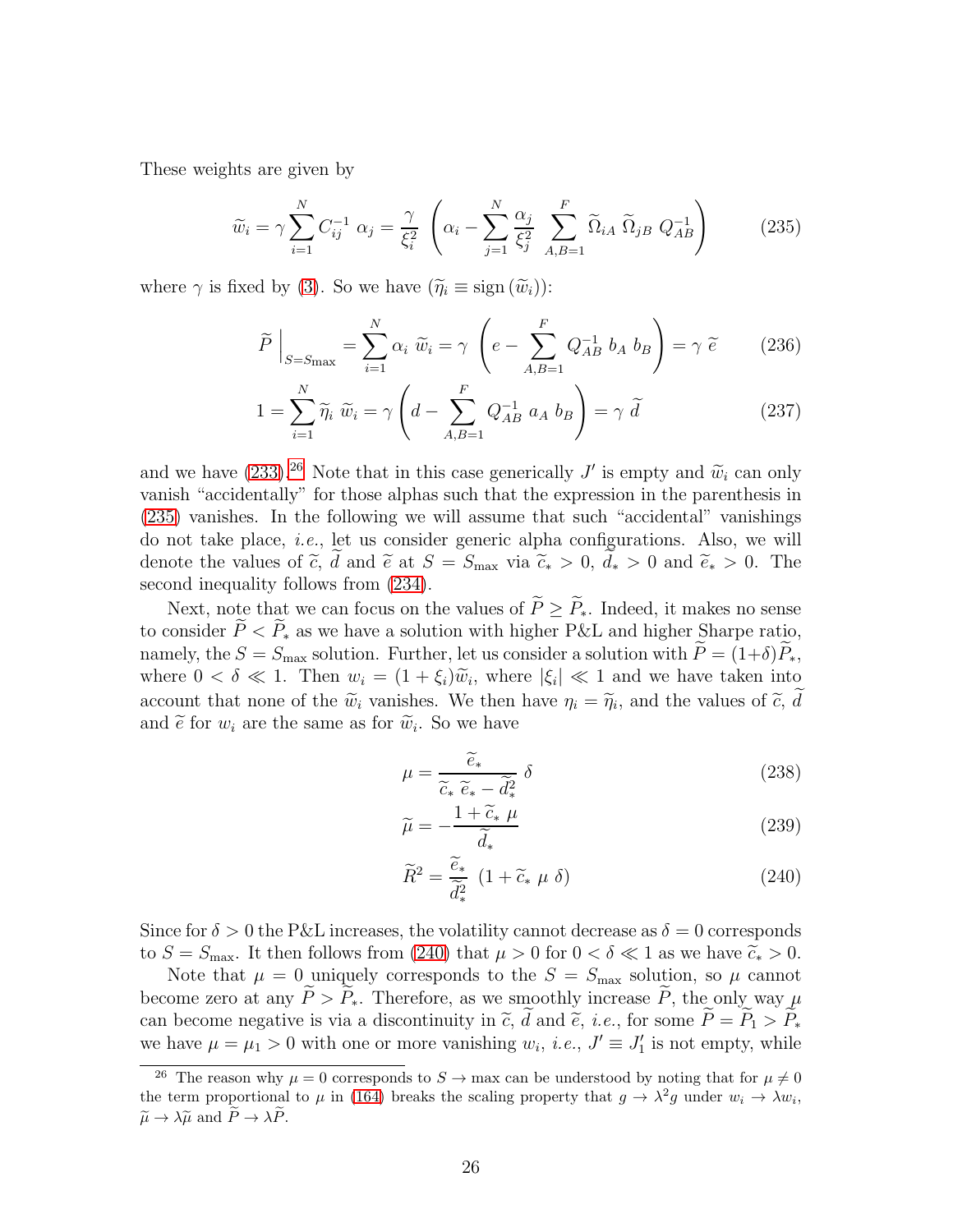for  $P = (1 + \delta)P_1$ , where  $|\delta| \ll 1$ , we have empty J' and  $\mu = \mu_2(\delta) < 0$ . This would imply that as  $\delta \to 0$ , we would have  $w_i \to 0$  for  $i \in J'_1$  with non-vanishing  $\mu = \mu_2(0) < 0$ , which is impossible. (Note that  $\tilde{c}$ ,  $\tilde{d}$  and  $\tilde{e}$  are unchanged as  $\delta \to 0$ .) Also,  $\mu > 0$  and  $J'$  is not empty as  $\tilde{P} \to \max(\alpha_i)$ . Finally, note that  $\mu \leq 0$  is compatible with  $\widetilde{P} < \widetilde{P}_*$  as no  $w_i$  have to vanish for  $\mu$  to become 0 as  $\widetilde{P} \to \widetilde{P}_*$  -.

### <span id="page-27-1"></span>5.4  $\mu < 0$  case

If  $\mu < 0$ , then we no longer have [\(194\)](#page-23-0) and [\(195\)](#page-23-0). Instead, from [\(178\)](#page-21-3) it follows that  $J'$  is empty and  $J = \{1, \ldots, N\}$ , *i.e.*, there are no vanishing  $w_i$ , and we have

$$
\mu < 0 \tag{241}
$$

$$
w_i = \frac{1}{\xi_i^2} (\eta_i |\mu| + z_i), \quad i = 1, ..., N
$$
 (242)

$$
z_i \equiv -\left(\widetilde{\mu} \alpha_i + \sum_{A=1}^F \widetilde{\Omega}_{iA} v_A\right), \quad i = 1, \dots, N \tag{243}
$$

It then follows that

$$
\eta_i = \text{sign}(z_i), \quad i \in \bar{J} \tag{244}
$$

$$
\forall i \in \tilde{J} : \quad |z_i| \ge |\mu| \tag{245}
$$

However,  $\eta_i$  can be 1 or  $-1$  for  $i \notin \tilde{J}$ , *i.e.*, it is undetermined.

This is because for  $\mu < 0$  generically there are expected to be more than one local minima. This is problematic in two ways. First, it makes finding the global minimum more difficult due to the usual instabilities in any iterative procedure, especially when the number of local minima is large. Second, in the presence of a large number of local minima, the system is more prone to the out-of-sample instability as relatively small fluctuations in the off-diagonal elements of  $C_{ij}$  can lead to an iterative algorithm jumping between local minima. However, as we discussed above,  $\mu < 0$  luckily corresponds to the uninteresting range  $\tilde{P} < \tilde{P}_*$ .

### <span id="page-27-0"></span>5.5 Conditions for Global Minimum

Above we gave the conditions for the global minimum:

<span id="page-27-2"></span>
$$
\sum_{i,j=1}^{N} C_{ij} \ (w_i + \epsilon_i) \ (w_j + \epsilon_j) \ge \sum_{i,j \in J} C_{ij} \ w_i \ w_j \tag{246}
$$

$$
\sum_{i=1}^{N} |w_i + \epsilon_i| = 1 \tag{247}
$$

$$
\sum_{i=1}^{N} \alpha_i \ (w_i + \epsilon_i) = \widetilde{P}
$$
\n(248)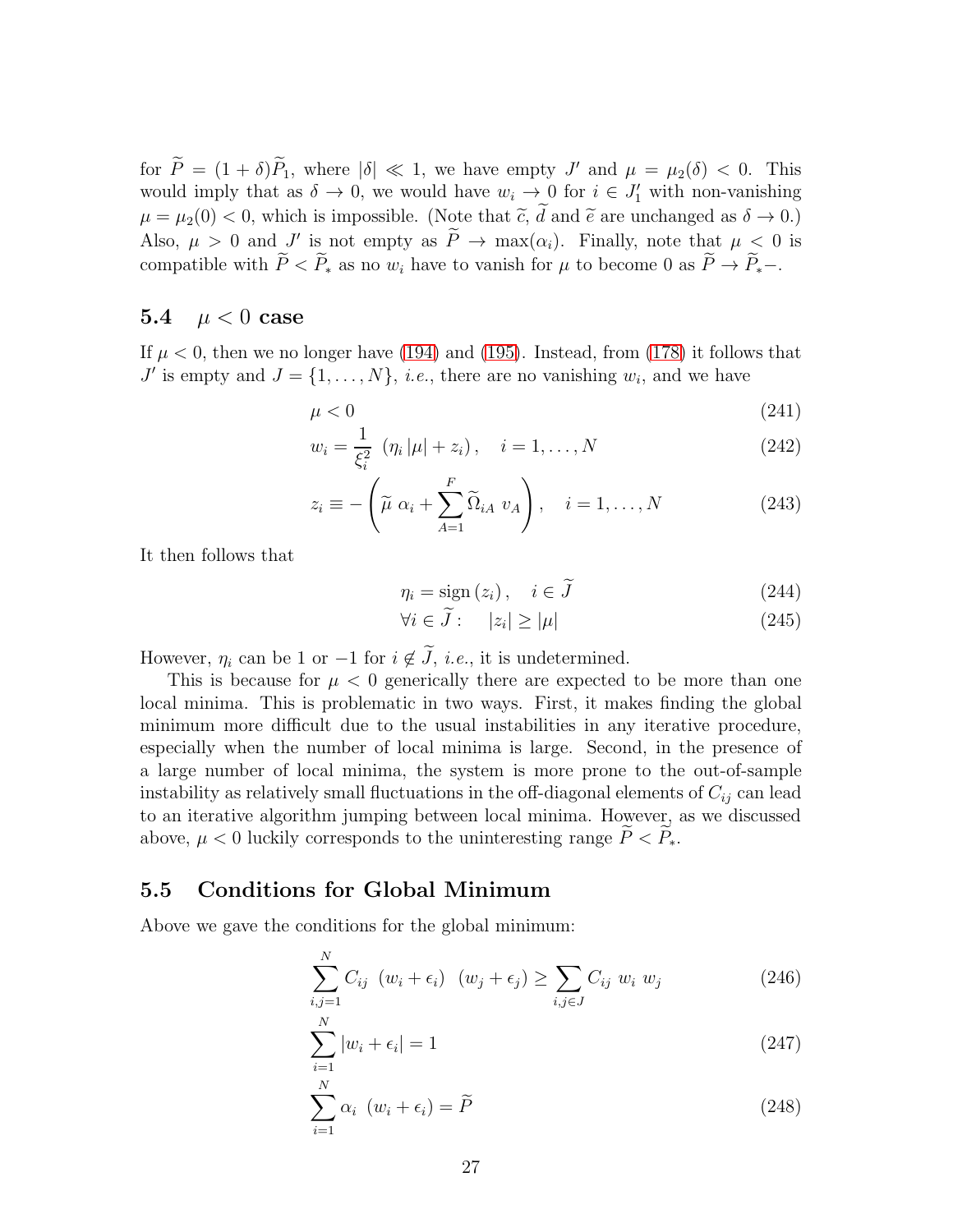where  $w_i$ ,  $i \in J$  are determined using [\(168\)](#page-20-0), while  $w_i = 0$ ,  $i \in J'$ , and  $\epsilon_i$  are arbitrary subject to [\(247\)](#page-27-2) and [\(248\)](#page-27-2). Above we discussed these conditions for arbitrary infinitesimal  $\epsilon_i$ , which give the conditions for a local minimum. Here we discuss the above conditions for non-infinitesimal  $\epsilon_i$ . We have

<span id="page-28-1"></span>
$$
\sum_{i,j=1}^{N} C_{ij} \epsilon_i \epsilon_j + 2 \sum_{i,j \in J} C_{ij} w_i \epsilon_j + 2 \sum_{i \in J} \sum_{j \in J'} C_{ij} w_i \epsilon_j \ge 0
$$
 (249)

$$
\sum_{i \in J} (|w_i + \epsilon_i| - |w_i|) + \sum_{i \in J'} |\epsilon_i| = 0
$$
\n(250)

$$
\sum_{i \in J} \alpha_i \epsilon_i + \sum_{i \in J'} \alpha_i \epsilon_i = 0 \tag{251}
$$

which, taking into account [\(168\)](#page-20-0) and [\(177\)](#page-21-5), reduce to

<span id="page-28-0"></span>
$$
\sum_{i,j=1}^{N} C_{ij} \epsilon_i \epsilon_j \ge 2 \mu \left( \sum_{i \in J} \eta_i \epsilon_i + \sum_{i \in J'} |\epsilon_i| \right) \tag{252}
$$

Note that for infinitesimal  $\epsilon_i$  the r.h.s. of [\(252\)](#page-28-0) vanishes due to [\(250\)](#page-28-1), while the l.h.s. is positive due to positive-definiteness of  $C_{ij}$ . However, for non-infinitesimal  $\epsilon_i$  we have nontrivial conditions.

Let us define  $J_1 \subset J$  and  $J_2 \subset J$  as follows:

$$
\eta_i \ (w_i + \epsilon_i) \ge 0, \quad i \in J_1 \tag{253}
$$

$$
\eta_i \ (w_i + \epsilon_i) < 0, \quad i \in J_2 \tag{254}
$$

Then, from [\(250\)](#page-28-1) we have

$$
\sum_{i \in J} \eta_i \epsilon_i + \sum_{i \in J'} |\epsilon_i| = -2 \sum_{i \in J_2} |w_i + \epsilon_i| \tag{255}
$$

and

<span id="page-28-2"></span>
$$
\sum_{i,j=1}^{N} C_{ij} \epsilon_i \epsilon_j \ge -4 \mu \sum_{i \in J_2} |w_i + \epsilon_i| \tag{256}
$$

This condition is always satisfied for  $\mu \geq 0$ , which implies that the solution to the local optimum conditions discussed above is automatically the global optimum. However, for  $\mu < 0$  [\(256\)](#page-28-2) implies that a solution to the local optimum conditions is not guaranteed to be the global optimum. In fact, as we discuss in Subsection [5.4,](#page-27-1) for  $\mu < 0$  we can have multiple local minima.

### 5.6 General Case

The methods employed in the context of the factor model can be used to tackle the case of a general covariance matrix with the understanding that, as we discuss below, convergence of an iterative procedure in the general case is tricky.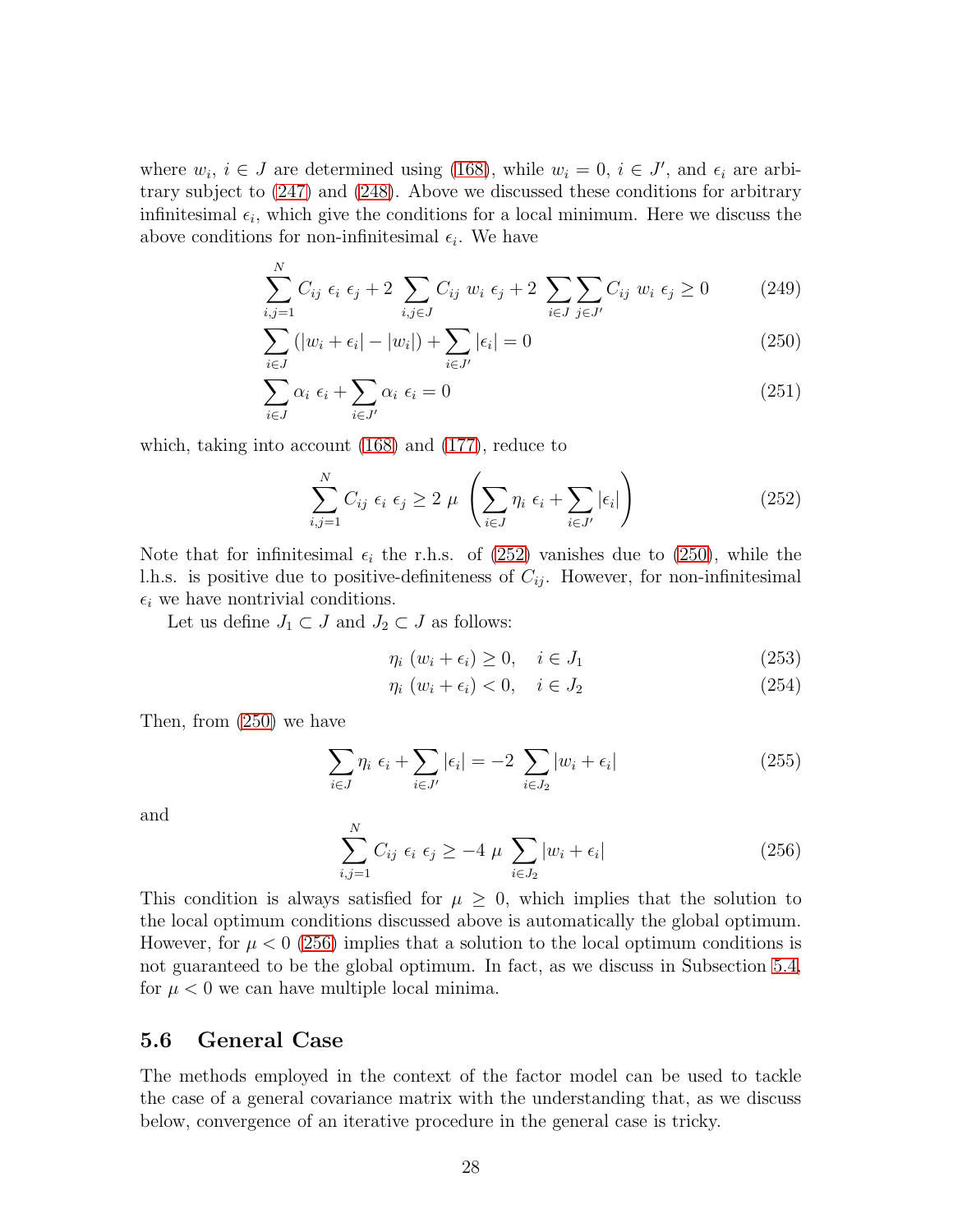We want to solve [\(168\)](#page-20-0) subject to [\(169\)](#page-20-0) and [\(170\)](#page-20-0) for a general positive-definite covariance matrix  $C_{ij}$  (assuming  $C_{ii} > 0$ ). From [\(168\)](#page-20-0) we have

<span id="page-29-0"></span>
$$
w_i = -\frac{1}{C_{ii}} \left( \mu \eta_i + \widetilde{\mu} \alpha_i + v_i \right), \quad i \in J \tag{257}
$$

$$
v_i \equiv \sum_{j \in J(i)} C_{ij} w_j, \quad i \in J \tag{258}
$$

$$
J(i) \equiv J \setminus \{i\} \tag{259}
$$

*i.e.*,  $J(i)$  is defined as J with the single-element subset  $\{i\}$  subtracted, and J (and  $J'$ ) are defined as above. Let

$$
Q_{ij} \equiv \frac{C_{ij}}{C_{jj}}, \quad i, j \in J \tag{260}
$$

$$
a_i \equiv \sum_{j \in J(i)} Q_{ij} \eta_j = \sum_{j \in J} Q_{ij} \eta_j - \eta_i, \quad i \in J \tag{261}
$$

$$
b_i \equiv \sum_{j \in J(i)} Q_{ij} \alpha_j = \sum_{j \in J} Q_{ij} \alpha_j - \alpha_i, \quad i \in J
$$
 (262)

$$
\widetilde{a}_i \equiv \frac{\eta_i}{C_{ii}}, \quad i \in J \tag{263}
$$

$$
\widetilde{b}_i \equiv \frac{\alpha_i}{C_{ii}}, \quad i \in J \tag{264}
$$

$$
c \equiv \sum_{i \in J} \frac{1}{C_{ii}} \tag{265}
$$

$$
d \equiv \sum_{i \in J} \frac{\alpha_i \ \eta_i}{C_{ii}} \tag{266}
$$

$$
e \equiv \sum_{i \in J} \frac{\alpha_i^2}{C_{ii}} \tag{267}
$$

Then, by plugging [\(257\)](#page-29-0) into [\(258\)](#page-29-0), [\(169\)](#page-20-0) and [\(170\)](#page-20-0), we obtain the following system of  $N(J) + 2$  equations for  $N(J) + 2$  unknowns  $v_i$ ,  $\mu$  and  $\tilde{\mu}:^{27}$  $\tilde{\mu}:^{27}$  $\tilde{\mu}:^{27}$ 

$$
\sum_{j\in J} Q_{ij} v_j + a_i \mu + b_i \tilde{\mu} = 0, \quad i \in J
$$
 (268)

$$
\sum_{i \in J} \tilde{a}_i \ v_i + c \ \mu + d \ \tilde{\mu} = 0 \tag{269}
$$

$$
\sum_{i \in J} \widetilde{b}_i \ v_i + d \ \mu + e \ \widetilde{\mu} = 0 \tag{270}
$$

<span id="page-29-1"></span><sup>&</sup>lt;sup>27</sup> Recall the definition of  $N(J) \equiv |J|$ .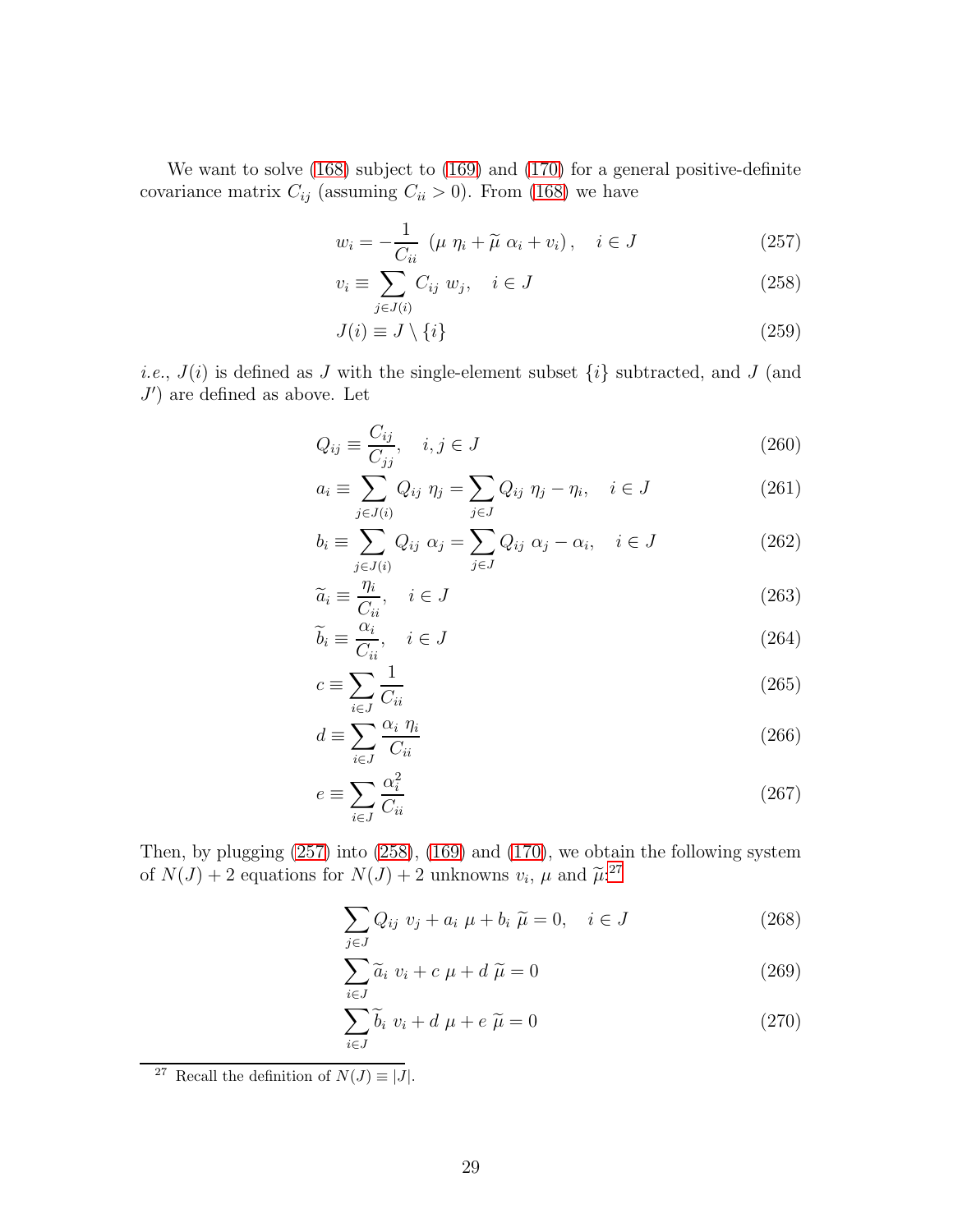Let  $\widetilde{Q}_{ab}$ ,  $a, b = 1, ..., (N(J) + 2)$  be the following  $(N(J) + 2) \times (N(J) + 2)$  matrix:

$$
\widetilde{Q}_{ij} \equiv Q_{ij}, \quad i, j \in J \tag{271}
$$

$$
\widetilde{Q}_{i,(N(J)+1)} \equiv a_i, \quad i \in J \tag{272}
$$

$$
Q_{(N(J)+1),i} \equiv \widetilde{a}_i, \quad i \in J \tag{273}
$$

$$
\widetilde{Q}_{i,(N(J)+2)} \equiv b_i, \quad i \in J \tag{274}
$$

$$
\overline{Q}_{(N(J)+2),i} \equiv b_i, \quad i \in J \tag{275}
$$

$$
\bar{Q}_{(N(J)+1),(N(J)+1)} \equiv c \tag{276}
$$

$$
\widetilde{Q}_{(N(J)+1),(N(J)+2)} = \widetilde{Q}_{(N(J)+2),(N(J)+1)} \equiv d \tag{277}
$$

$$
\bar{Q}_{(N(J)+2),(N(J)+2)} \equiv e \tag{278}
$$

Note that  $Q_{ab}$  is not symmetric. Also, let  $x_a$  and  $y_a$ ,  $a = 1, \ldots, (N(J) + 2)$  be the following  $(N(J) + 2)$ -vectors:

$$
x_i \equiv v_i, \quad i \in J \tag{279}
$$

$$
x_{N(J)+1} \equiv \mu \tag{280}
$$

$$
x_{N(J)+2} \equiv \widetilde{\mu} \tag{281}
$$

$$
y_i = 0, \quad i \in J \tag{282}
$$

$$
y_{N(J)+1} = -1 \tag{283}
$$

$$
y_{N(J)+2} = -P \tag{284}
$$

Then we have

<span id="page-30-1"></span>
$$
x_a = \sum_{b=1}^{N(J)+2} \hat{Q}_{ab} y_b \tag{285}
$$

where  $\hat{Q}_{ab}$  is the matrix inverse<sup>[28](#page-30-0)</sup> to  $\hat{Q}_{ab}$ :  $\hat{Q} \equiv \hat{Q}^{-1}$ .

Next, recalling that  $\eta_i w_i > 0$ ,  $i \in J$ , using [\(257\)](#page-29-0) and assuming  $\mu \geq 0$  we have

$$
\mu \ge 0 \tag{286}
$$

$$
\eta_i = -\text{sign}\left(\tilde{\mu}\ \alpha_i + v_i\right), \quad i \in J \tag{287}
$$

$$
\forall i \in J: \quad |\tilde{\mu} \alpha_i + v_i| > \mu \tag{288}
$$

$$
\forall i \in J': \quad |\tilde{\mu} \alpha_i + v_i| \le \mu \tag{289}
$$

where the last condition follows from [\(178\)](#page-21-3). The last three conditions determine  $\eta_i$ , J and J' in terms of  $v_i$ ,  $\mu$  and  $\tilde{\mu}$ , while [\(285\)](#page-30-1) solves  $v_i$ ,  $\mu$  and  $\tilde{\mu}$  given  $\eta_i$ , J and J'. So, one can attempt to solve the entire system iteratively as in the context of the factor model in Subsection [5.2.](#page-22-3) In this regard, the  $N(J)$ -vector  $v_i$  here is analogous to the F-vector  $v_A$  in Subsection [5.2.](#page-22-3) However, unless  $N(J) \ll N$ , the analogy with the factor model is only superficial and the convergence is not guaranteed.

<span id="page-30-0"></span><sup>&</sup>lt;sup>28</sup> This inverse exists so long as  $C_{ij}$  is invertible, which we assume to be the case.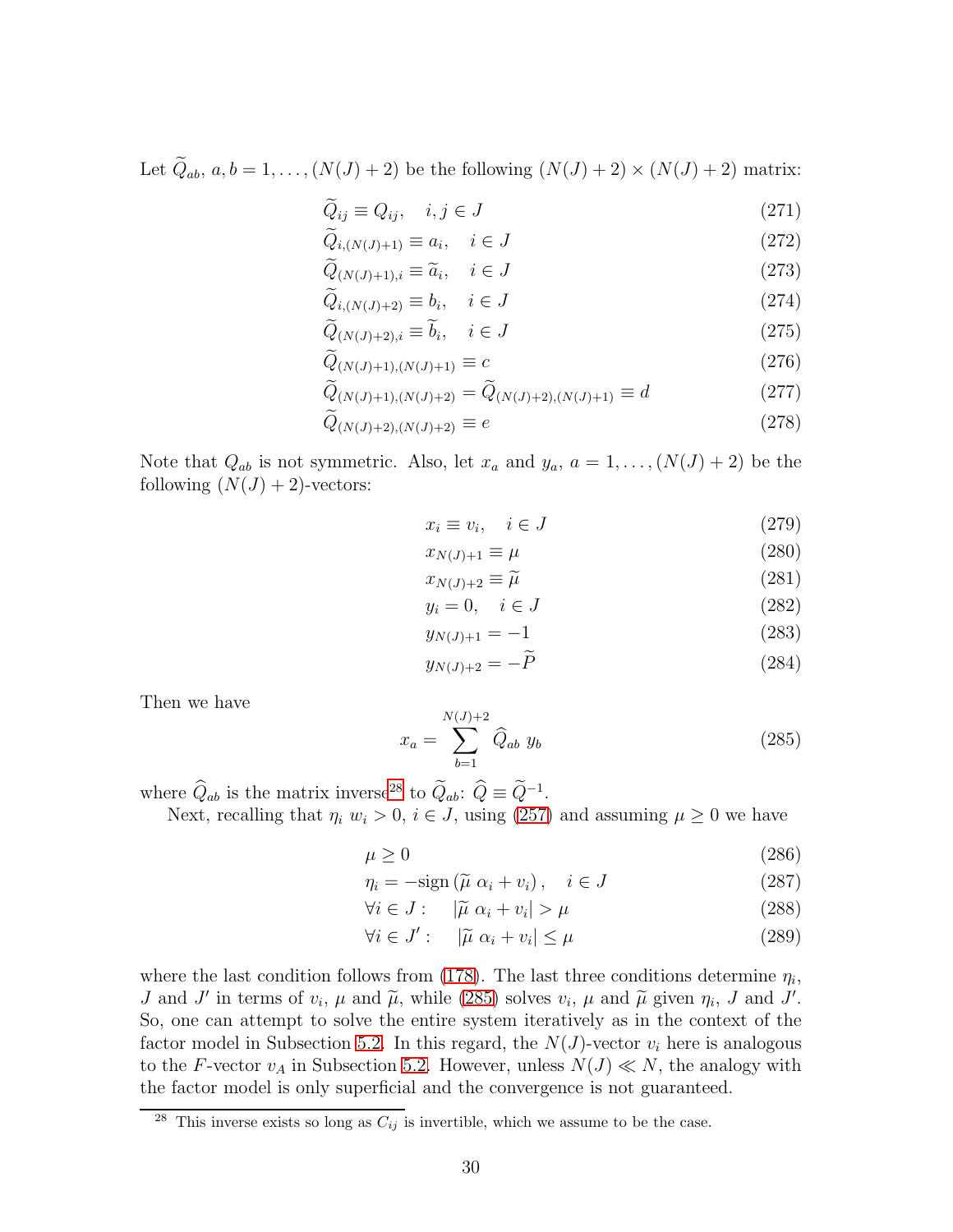# <span id="page-31-0"></span>6 Linear Cost in Weight Optimization

Next, let us include linear cost in the weight optimization problem. Linear costs can be modeled by subtracting a linear penalty from the P&L:

$$
P = I \sum_{i=1}^{N} \alpha_i w_i - L D
$$
 (290)

where  $L$  includes all fixed trading costs (SEC fees, exchange fees, broker-dealer fees, etc.) and linear slippage.<sup>[29](#page-31-1)</sup> The linear cost assumes no impact, *i.e.*, trading does not affect the stock prices. Also,  $D = I T$  is the dollar amount traded, and T is the turnover (so the turnover is defined as a percentage). Let  $\tau_i$  be the turnovers corresponding to individual alphas  $\alpha_i$ . If we ignore turnover reduction resulting from combining alphas (or if the internal crossing is switched off), then

$$
T = \sum_{i=1}^{N} \tau_i \ |w_i| \tag{291}
$$

However, with internal crossing turnover reduction can be substantial and needs to be taken into account. In [\[58\]](#page-41-2) we proposed a model of turnover reduction, according to which when the number of alphas  $N$  is large, the leading approximation (in the  $1/N$  expansion) is given by

<span id="page-31-3"></span>
$$
T \approx \rho_* \sum_{i=1}^{N} \tau_i \quad |w_i| \tag{292}
$$

where  $0 < \rho_* \leq 1$  is the turnover reduction coefficient. Let us emphasize that this formula is expected to be a good approximation in the large  $N$  limit (so long as the distribution of individual turnovers  $\tau_i$  is not skewed) regardless of how  $\rho_*$  is modeled. In [\[58\]](#page-41-2) we also proposed a spectral model for estimating  $\rho_*$  based on the correlation matrix  $\Psi_{ii}$ :

$$
\rho_* \approx \frac{\psi^{(1)}}{N\sqrt{N}} \left| \sum_{i=1}^N \widetilde{V}_i^{(1)} \right| \tag{293}
$$

where  $\psi^{(1)}$  is the largest eigenvalue of  $\Psi_{ij}$  and  $\widetilde{V}_i^{(1)}$  is the corresponding eigenvector normalized such that  $\sum_{i=1}^{N} \left(\widetilde{V}_i^{(1)}\right)$  $\big)^2 = 1.$ 

We then have

$$
P = I \sum_{i=1}^{N} (\alpha_i w_i - L_i |w_i|)
$$
 (294)

where

<span id="page-31-2"></span>
$$
L_i \equiv L \, \rho_* \, \tau_i > 0 \tag{295}
$$

<span id="page-31-1"></span> $^{29}$ Here for the sake of simplicity the linear slippage is assumed to be uniform across all alphas. This is not a critical assumption and can be relaxed, e.g., by modifying the definition of  $L_i$  below. In essence, this assumption is made to simplify the discussion of turnover reduction.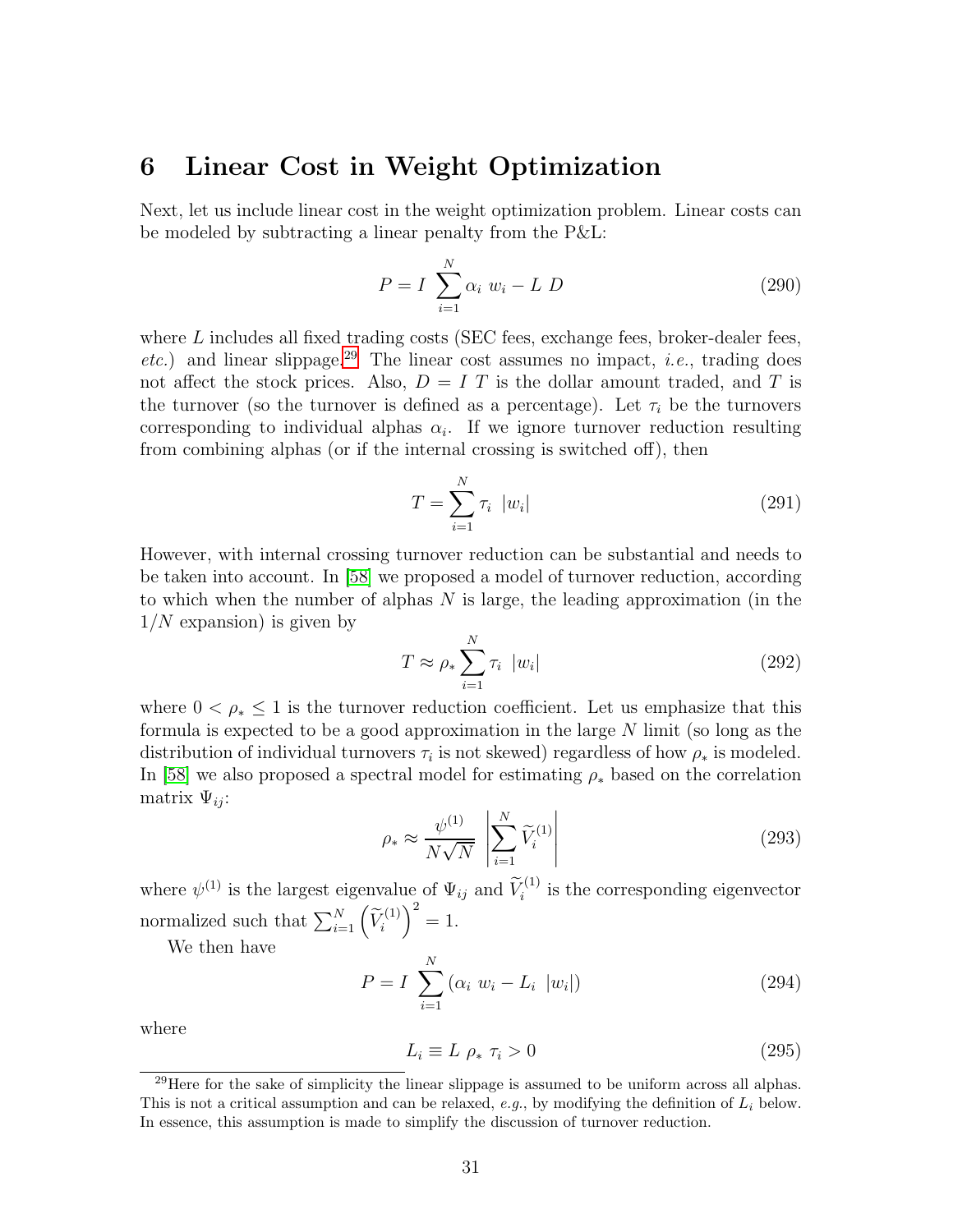We then follow the approach of Section [5,](#page-19-0) which is now modified as follows.

For the sake of brevity, we will not repeat the discussions of Section [5](#page-19-0) whose applicability is evident, and we will use the same notations as in Section [5](#page-19-0) and simply modify the corresponding definitions. Furthermore, we will assume the factor model of Subsection [5.1.](#page-22-4) We need to solve the following problem:

$$
\frac{P}{I} = \sum_{i=1}^{N} \left( \alpha_i \ w_i - L_i \ |w_i| \right) \equiv \widetilde{P} = \text{fixed}
$$
\n(296)

$$
\frac{R}{I} = \sqrt{\sum_{i,j=1}^{N} C_{ij} w_i w_j} \to \min
$$
\n(297)

subject to

$$
\sum_{i=1}^{N} |w_i| = 1 \tag{298}
$$

This problem can be stated as follows:

$$
g(w, \mu, \widetilde{\mu}) \equiv \frac{1}{2} \sum_{i,j=1}^{N} C_{ij} w_i w_j +
$$
  
+  $\mu \left( \sum_{i=1}^{N} |w_i| - 1 \right) + \widetilde{\mu} \left( \sum_{i=1}^{N} (\alpha_i w_i - L_i |w_i|) - \widetilde{P} \right) \to \min$  (299)

We now have

$$
w_i = -\frac{1}{\xi_i^2} \left( \mu \eta_i + \widetilde{\mu} \overline{\alpha}_i + \sum_{A=1}^F \widetilde{\Omega}_{iA} \ v_A \right), \quad i \in J \tag{300}
$$

$$
\overline{\alpha}_i \equiv \alpha_i - L_i \eta_i, \quad i \in J \tag{301}
$$

Recalling that we have  $w_i \eta_i > 0$ ,  $i \in J$ , and assuming that  $\mu \geq \tilde{\mu} L_i$ ,  $i \in J$  we get

<span id="page-32-0"></span>
$$
\mu \ge \widetilde{\mu} \ L_i, \quad i = 1, \dots, N \tag{302}
$$

$$
\eta_i = -\text{sign}\left(\tilde{\mu} \ \alpha_i + \sum_{A=1}^F \tilde{\Omega}_{iA} \ v_A\right), \quad i \in J \tag{303}
$$

$$
\forall i \in J : \quad \left| \widetilde{\mu} \alpha_i + \sum_{A=1}^{F} \widetilde{\Omega}_{iA} \ u_A \right| > \mu - \widetilde{\mu} \ L_i \tag{304}
$$

$$
\forall i \in J': \left| \widetilde{\mu} \alpha_i + \sum_{A=1}^{F} \widetilde{\Omega}_{iA} \ v_A \right| \leq \mu - \widetilde{\mu} \ L_i \tag{305}
$$

Note that  $\mu \geq \tilde{\mu} L_i, i \in J'$  follows from [\(305\)](#page-32-0).<sup>[30](#page-32-1)</sup>

<span id="page-32-1"></span><sup>30</sup> The global minimum conditions in the presence of linear costs are discussed in Subsection [6.1,](#page-33-0) where we also derive the above conditions for a local minimum.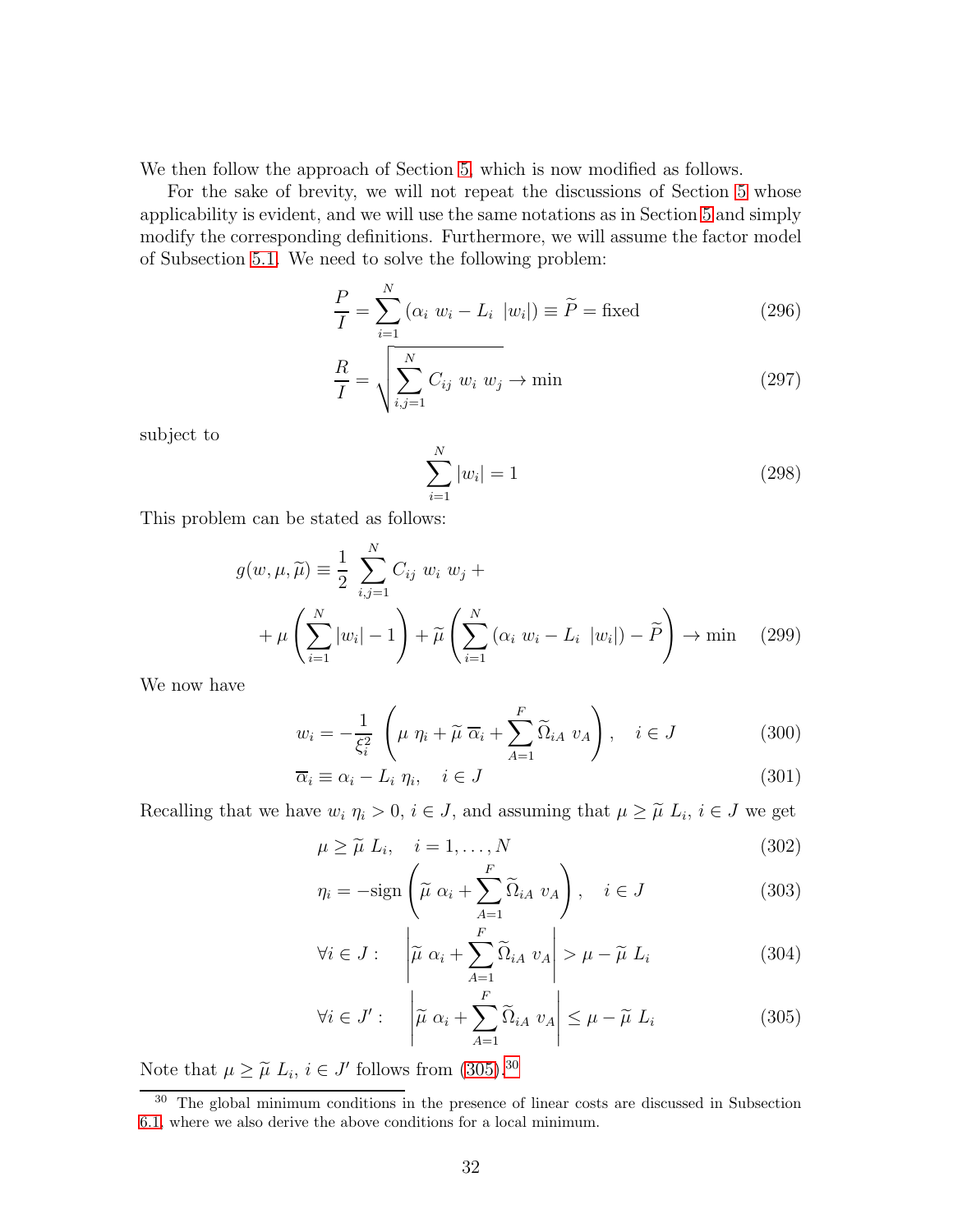The rest of the discussion is identical to that in Subsection [5.2](#page-22-3) with  $\alpha_i$  replaced by  $\overline{\alpha}_i$  in all the remaining definitions. We still have [\(226\)](#page-25-3), [\(227\)](#page-25-3) and [\(228\)](#page-25-3), so for  $\mu \geq 0$  we still have  $\tilde{\mu} < 0$ , which implies that the condition [\(302\)](#page-32-0) is automatically satisfied for  $\mu \geq 0$ . *I.e.*, the condition for the existence of the unique minimum with the linear costs  $(\mu \geq \tilde{\mu} L_i)$  is not as strong as in the absence of costs  $(\mu \geq 0)$ . Furthermore,  $\mu = 0$  still corresponds to maximizing the Sharpe ratio  $S \to \text{max}$  with linear costs [\[57\]](#page-41-0). Let the corresponding  $\widetilde{P} \equiv \widetilde{P}_*$ . Then we can restrict to  $\widetilde{P} \geq \widetilde{P}_*$ , for which we have  $\mu \geq 0$ , which means that the results of Subsection [5.2](#page-22-3) apply.

Here the following remark is in order. Because the alphas  $\alpha_i$ ,  $i \in J'$  are no longer traded, we can drop such alphas, if any, recompute  $\rho_*$  in [\(295\)](#page-31-2) using the corresponding correlation matrix  $\Psi'_{ij} \equiv \Psi_{ij} \mid_{i,j \in J}$ , recompute  $w_i$  using such  $\rho_*$  and repeat this procedure until the subset J based on which  $\rho_*$  is computed is the same as the subset for which  $w_i \neq 0$ , where  $w_i$  are computed based on such  $\rho_*$ <sup>[31](#page-33-1)</sup>

### <span id="page-33-0"></span>6.1 Global Minimum Conditions with Linear Costs

The discussion in Subsection [5.5](#page-27-0) is modified as follows in the presence of linear costs. We have

$$
\sum_{i,j=1}^{N} C_{ij} \left( w_i + \epsilon_i \right) \left( w_j + \epsilon_j \right) \ge \sum_{i,j \in J} C_{ij} \ w_i \ w_j \tag{306}
$$

$$
\sum_{i=1}^{N} |w_i + \epsilon_i| = 1 \tag{307}
$$

$$
\sum_{i=1}^{N} (\alpha_i \ (w_i + \epsilon_i) - L_i \ |w_i + \epsilon_i|) = \widetilde{P}
$$
\n(308)

where  $w_i, i \in J$  are determined via

<span id="page-33-2"></span>
$$
\sum_{j \in J} C_{ij} w_j = -\mu \eta_i - \widetilde{\mu} \left( \alpha_i - L_i \eta_i \right), \quad i \in J \tag{309}
$$

while  $w_i = 0, i \in J'$ . We have

 $\lambda$ <sup>T</sup>

$$
\sum_{i,j=1}^{N} C_{ij} \epsilon_i \epsilon_j + 2 \sum_{i,j \in J} C_{ij} w_i \epsilon_j + 2 \sum_{i \in J} \sum_{j \in J'} C_{ij} w_i \epsilon_j \ge 0
$$
 (310)

$$
\sum_{i \in J} (|w_i + \epsilon_i| - |w_i|) + \sum_{i \in J'} |\epsilon_i| = 0
$$
\n(311)

$$
\sum_{i\in J} \left( \alpha_i \epsilon_i - L_i \left( |w_i + \epsilon_i| - |w_i| \right) \right) + \sum_{i\in J'} \left( \alpha_i \epsilon_i - L_i \left| \epsilon_i \right| \right) = 0 \tag{312}
$$

<span id="page-33-1"></span><sup>&</sup>lt;sup>31</sup> When N is large, this procedure is stable and convergent as  $\rho_*$  does not change much with  $N$  (see [\[58\]](#page-41-2)).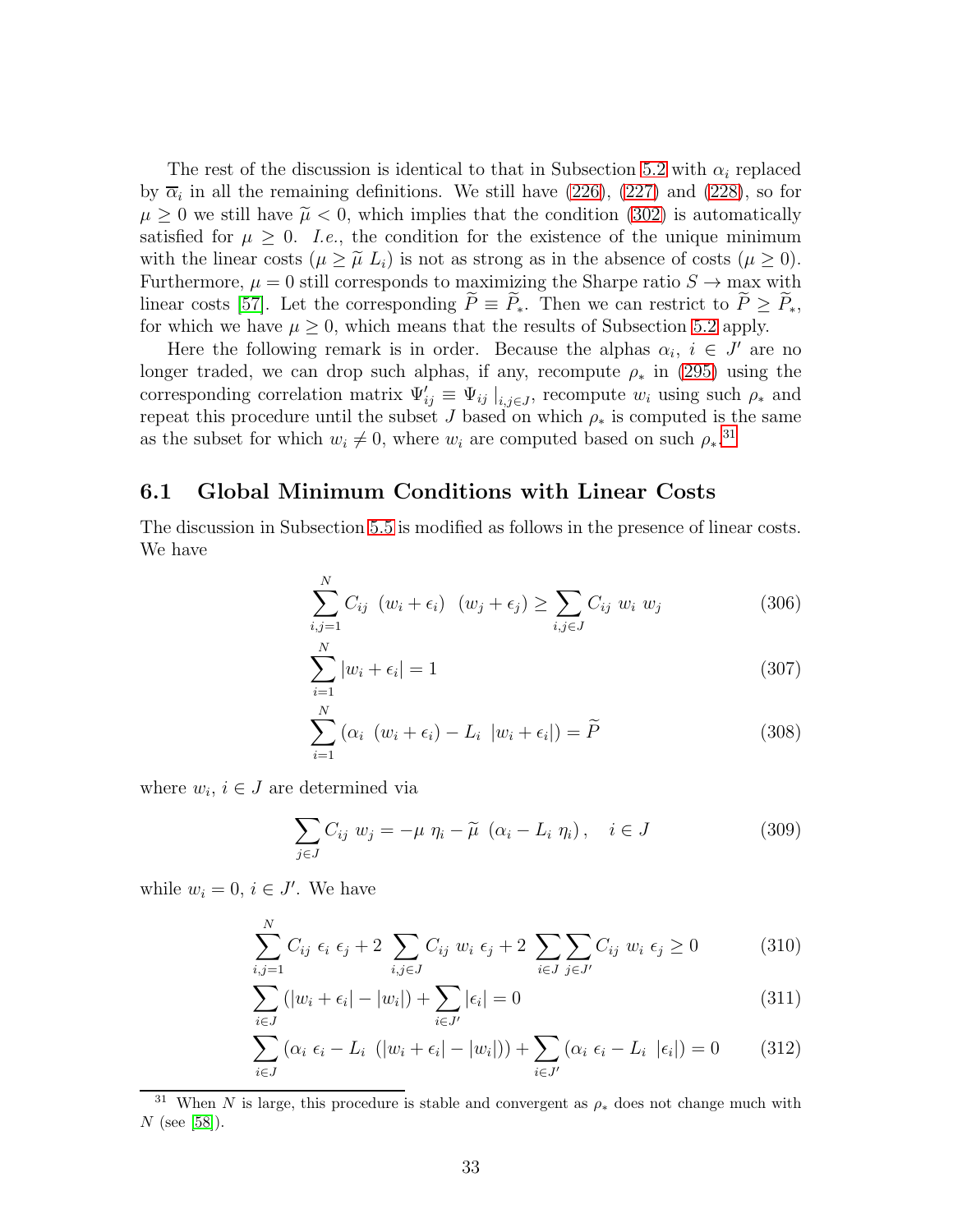which, taking into account [\(309\)](#page-33-2), reduce to

<span id="page-34-1"></span>
$$
\sum_{i,j=1}^{N} C_{ij} \epsilon_i \epsilon_j + 2 \sum_{j \in J'} \left( \sum_{i \in J} C_{ij} w_i \epsilon_j + (\mu - \widetilde{\mu} L_j) |\epsilon_j| + \widetilde{\mu} \alpha_j \epsilon_j \right) \ge
$$
  
 
$$
\ge -4 \sum_{i \in J_2} (\mu - \widetilde{\mu} L_i) |w_i + \epsilon_i|
$$
 (313)

where, as above,  $J_2$  is defined as follows:

$$
\eta_i \ (w_i + \epsilon_i) < 0, \quad i \in J_2 \subset J \tag{314}
$$

For infinitesimal  $\epsilon_i$  we have empty  $J_2$  and [\(313\)](#page-34-1) reduces to

$$
\sum_{j \in J'} \left( \sum_{i \in J} C_{ij} w_i \epsilon_j + (\mu - \tilde{\mu} L_j) |\epsilon_j| + \tilde{\mu} \alpha_j \epsilon_j \right) \ge 0 \tag{315}
$$

which gives

$$
\forall j \in J': \quad \left| \sum_{i \in J} C_{ij} \ w_i + \widetilde{\mu} \ \alpha_j \right| \le \mu - \widetilde{\mu} \ L_j \tag{316}
$$

which in turn gives [\(305\)](#page-32-0) in the factor model context.

For non-infinitesimal  $\epsilon_i$  we have the following condition:

$$
\sum_{i,j=1}^{N} C_{ij} \epsilon_i \epsilon_j \ge -4 \sum_{i \in J_2} (\mu - \widetilde{\mu} L_i) |w_i + \epsilon_i|
$$
 (317)

which is always satisfied if

<span id="page-34-2"></span>
$$
\mu \ge \tilde{\mu} L_i, \quad i \in J \tag{318}
$$

In this case the solution to the local optimum conditions discussed above is automatically the global optimum. However, if [\(318\)](#page-34-2) is not satisfied, then a solution to the local optimum conditions is not guaranteed to be the global optimum. In fact, in this case we can have multiple local minima.

# <span id="page-34-0"></span>7 Impact in Weight Optimization

Finally, let us discuss the effect of impact, i.e., nonlinear costs, on weight optimization. Generally, introducing nonlinear impact makes the weight optimization problem computationally more challenging and requires introduction of approximation methods.

One way of modeling trading costs is to introduce linear and nonlinear terms:

$$
P = I \sum_{i=1}^{N} \alpha_i w_i - L D - \frac{1}{n} Q D^n
$$
 (319)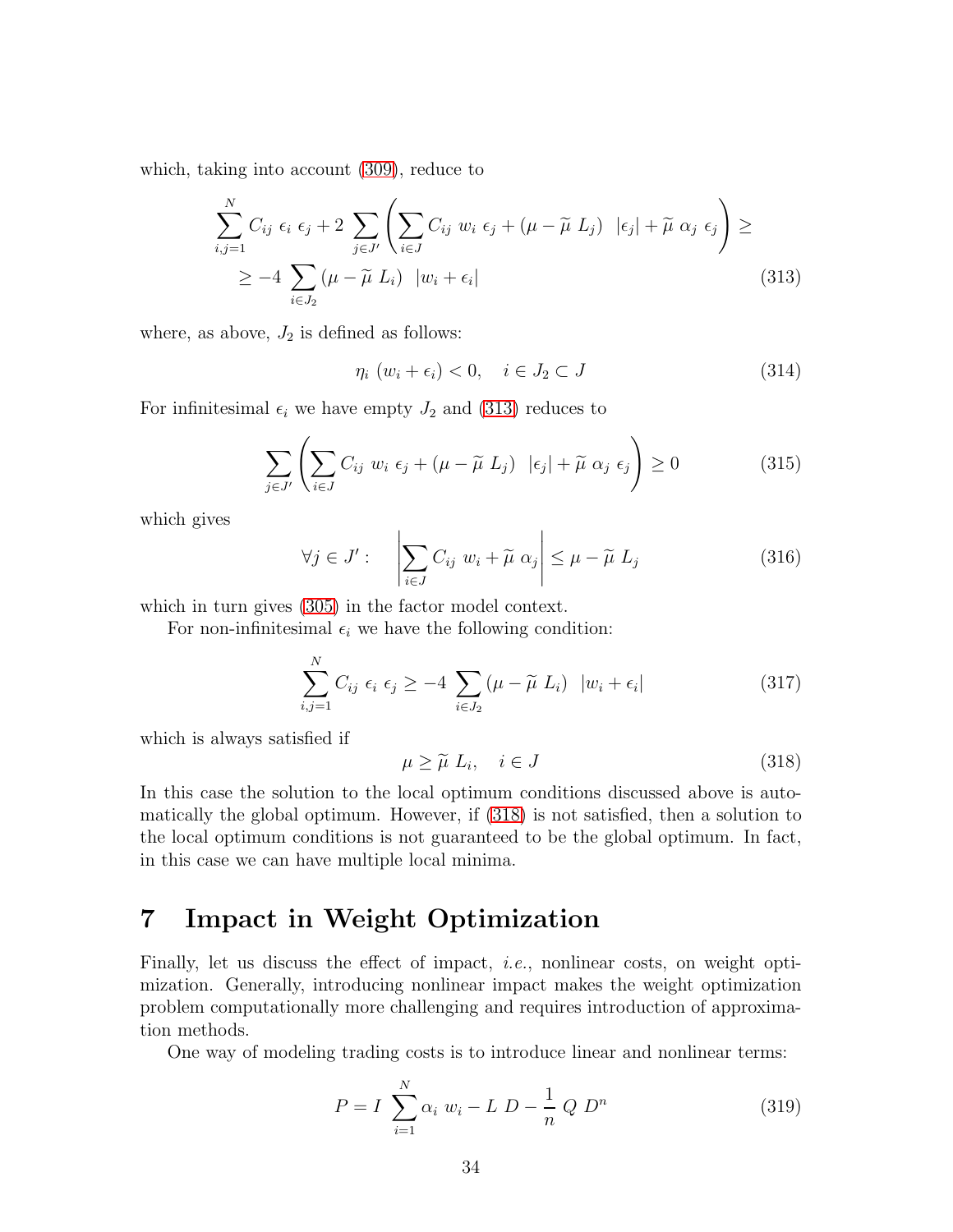where  $D = I$  T is the dollar amount traded, and T is the turnover. If we model turnover using [\(292\)](#page-31-3), then we have

$$
P = I \sum_{i=1}^{N} (\alpha_i w_i - L_i |w_i|) - \frac{1}{n} \widetilde{Q} \left( \sum_{i=1}^{N} \tau_i |w_i| \right)^n
$$
 (320)

where the modulus accounts for the possibility of some  $w_i$  being negative, and  $\widetilde{Q}$  is defined as follows

$$
\widetilde{Q} \equiv Q \ (I \ \rho_*)^n \tag{321}
$$

For general fractional  $n$ , which would have to be measured empirically, the weight optimization problem would have to be solved numerically.

First, note that if individual turnovers  $\tau_i \equiv \tau$  are identical, then the nonlinear cost contribution into P is independent of  $w_i$  as we have [\(3\)](#page-2-2). In this case, it simply shifts  $\widetilde{P}$  by a constant and the problem can be solved exactly as in the previous section.<sup>[32](#page-35-0)</sup> If  $\tau_i$  are not all identical, then we need to solve the following problem:

$$
g(w, \mu, \widetilde{\mu}) \equiv \frac{1}{2} \sum_{i,j=1}^{N} C_{ij} w_i w_j + \mu \left( \sum_{i=1}^{N} |w_i| - 1 \right) +
$$
  
+ 
$$
\widetilde{\mu} \left[ \sum_{i=1}^{N} (\alpha_i w_i - L_i |w_i|) - \frac{1}{n} \widetilde{Q}' \left( \sum_{i=1}^{N} \tau_i |w_i| \right)^n - \widetilde{P} \right]
$$
(322)  

$$
g(w, \mu, \widetilde{\mu}) \to \min
$$
(323)

$$
g(w, \mu, \tilde{\mu}) \to \min \tag{323}
$$

where

$$
\widetilde{Q}' \equiv \frac{\widetilde{Q}}{I} \tag{324}
$$

Here one can use successive iterations to deal with the nonlinear term and various stability issues associated with convergence must be addressed. A simpler approach is, following [\[57\]](#page-41-0), to note that the key role of the nonlinear term is to model portfolio capacity<sup>[33](#page-35-1)</sup> via its dependence on I, not its detailed structure in terms of individual alphas. In this regard, the following approximation is a reasonable way of simplifying the problem. Let

$$
\overline{\tau} \equiv \frac{1}{N} \sum_{i=1} \tau_i
$$
\n(325)

$$
\widetilde{\tau}_i \equiv \tau_i - \overline{\tau} \tag{326}
$$

<sup>&</sup>lt;sup>32</sup> In fact, in this case the contribution of the linear cost also shifts  $\widetilde{P}$  by a constant.

<span id="page-35-1"></span><span id="page-35-0"></span><sup>&</sup>lt;sup>33</sup> By this we mean the value of the investment level  $I = I_*$  for which the P&L  $P_{\text{opt}}(I)$  is maximized, where for any given I P&L  $P_{opt}(I)$  is computed for the optimized weights  $w_i$ . When only linear cost is present, capacity is unbounded. When nonlinear cost is included,  $I_*$  is finite.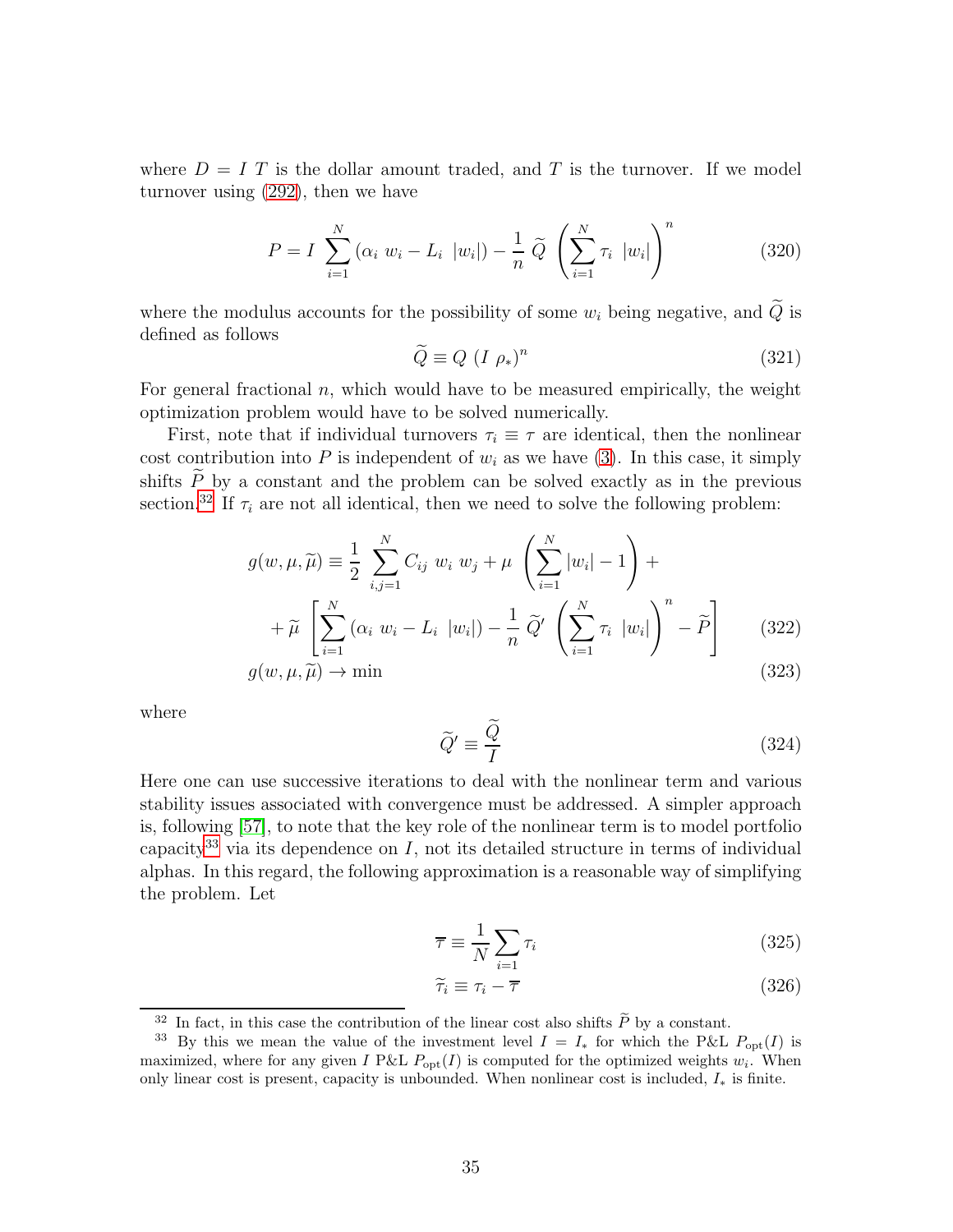If the distribution of  $\tilde{\tau}_i$  has a small standard deviation, then we can use the following approximation:

$$
g(w, \mu, \widetilde{\mu}) \approx \frac{1}{2} \sum_{i,j=1}^{N} C_{ij} w_i w_j + \mu \left( \sum_{i=1}^{N} |w_i| - 1 \right) +
$$
  
+
$$
\widetilde{\mu} \left[ \sum_{i=1}^{N} (\alpha_i w_i - L_i |w_i|) - \frac{1}{n} \widetilde{Q}' \left( \overline{\tau}^n + n \overline{\tau}^{n-1} \sum_{i=1}^{N} \widetilde{\tau}_i |w_i| \right) - \widetilde{P} \right] (327)
$$

The objective function can be rewritten as

$$
g(w, \mu, \widetilde{\mu}) \approx \frac{1}{2} \sum_{i,j=1}^{N} C_{ij} w_i w_j + \mu \left( \sum_{i=1}^{N} |w_i| - 1 \right) +
$$
  
+  $\widetilde{\mu} \left( \sum_{i=1}^{N} \left( \alpha_i w_i - \widetilde{L}_i |w_i| \right) - \widetilde{P}' \right)$  (328)

where

<span id="page-36-1"></span>
$$
\widetilde{L}_i \equiv L_i + \widetilde{Q}' \overline{\tau}^{n-1} \tau_i = L_i + Q \rho_*^n I^{n-1} \overline{\tau}^{n-1} \tau_i
$$
\n(329)

$$
\widetilde{P}' \equiv \widetilde{P} + \frac{1}{n} \widetilde{Q}' \overline{\tau}^n \tag{330}
$$

I.e., in this approximation the effect of the nonlinear term reduces to increasing the linear slippage and shifting  $\tilde{P}$ , and this problem we can solve as in the previous section. Note, however, that the "effective" linear cost  $L_i$  now depends on the investment level I via [\(329\)](#page-36-1), which now controls capacity. Thus, for I such that

$$
\tilde{L}_i \ge |\alpha_i| \tag{331}
$$

<span id="page-36-0"></span>the P&L cannot be positive.<sup>[34](#page-36-2)</sup>

## 8 Comments

Above, among other things, we discussed optimization where one maximizes P&L subject to a lower bound on the Sharpe ratio. Theoretically this is a perfectly sound optimization problem. However, in practice it needs to be amended for the following reason. Realized return and expected return generally are vastly different. Because of this, the realized Sharpe ratio and the expected Sharpe ratio generally are also vastly different. For this reason, the condition  $S \geq S_{\text{min}}$  is impractical in terms of

<span id="page-36-2"></span><sup>&</sup>lt;sup>34</sup> The restriction on *I* is even more severe, because this condition tells us that  $\tilde{P}'$  cannot be positive, and for  $\tilde{P}$  to be positive,  $\tilde{L}_i$  would have to be even lower. At the end one is interested in determining capacity  $I_*,$  for which the optimized P&L is maximized.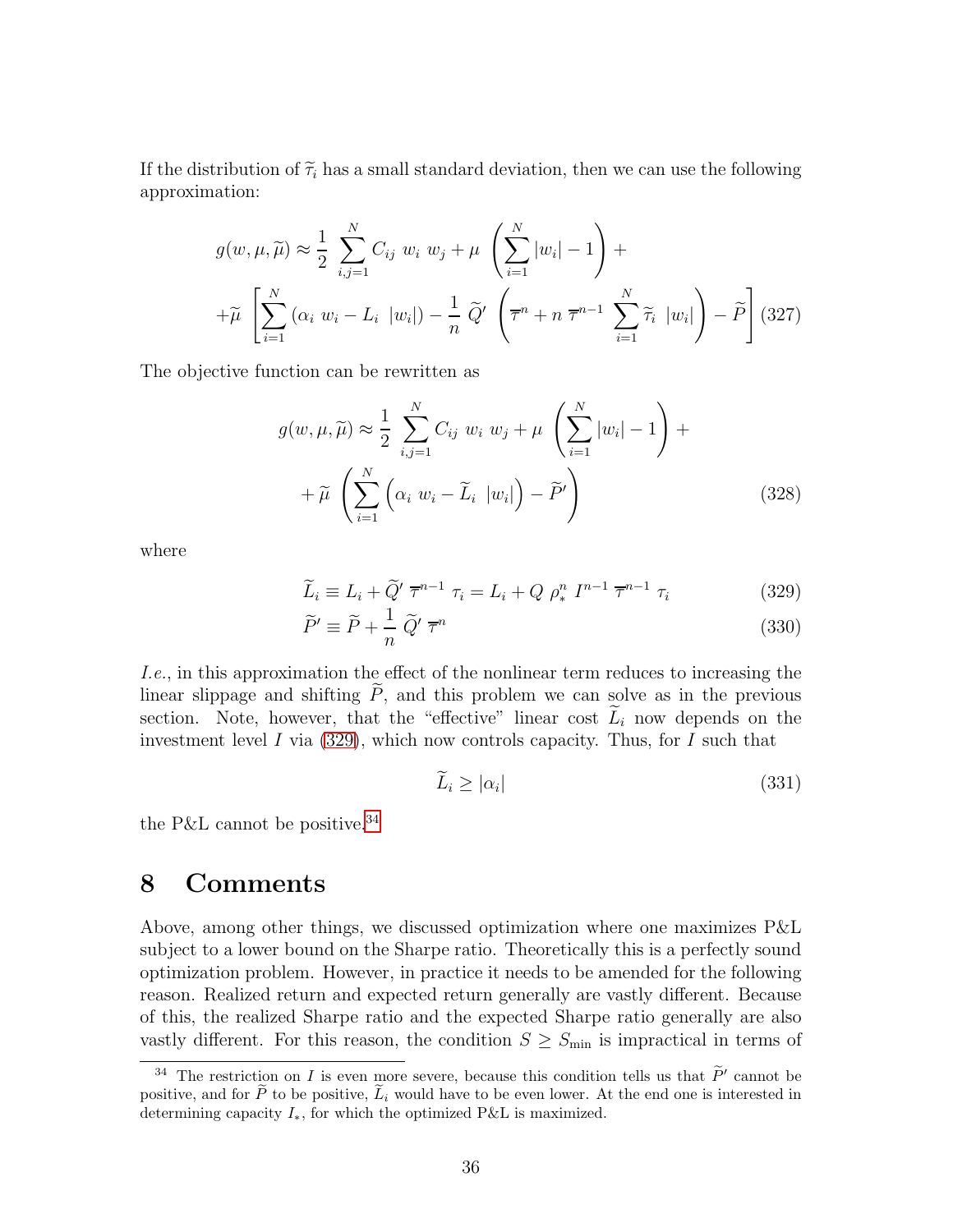the realized Sharpe ratio as there is no natural way of setting realized  $S_{\text{min}}$ , *i.e.*, the lower bound on the realized Sharpe ratio. However, unlike the Sharpe ratio, portfolio risk R is more stable and it makes sense to replace the condition  $S \geq S_{\min}$ by  $R \le R_{\text{max}}$ . I.e., one now has the following optimization problem:  $P \to \text{max}$ ,  $R \le R_{\text{max}}$ , where the condition on R can now be treated as a condition on expected risk. Happily, the actual solution to the latter optimization problem is the same as that discussed in Sections [5,](#page-19-0) [6](#page-31-0) and [7,](#page-34-0) where now one specifies an upper bound on risk as opposed to a lower bound on the Sharpe ratio. The same applies to our discussion in Subsection [3.3.](#page-16-0)

One of our main points above is that using factor models for alpha streams substantially reduces the number of iterations in the optimization problem and renders it practically tractable. Using a constructed covariance matrix as opposed to the one computed based on the alpha time series also has the advantage that – assuming the factor covariance matrix is not computed using the very same time series – the factor model covariance matrix is expected to be more stable out-of-sample. Also, the number of nonzero eigenvalues in the computed covariance matrix is limited to  $M \ll N$  (where  $M + 1$  is the number of observations – see Section [2\)](#page-2-1), *i.e.*, the number of risk factors (which are essentially based on principal components of the computed covariance matrix) is limited to  $M$ , whereas the constructed factor model covariance matrix can have many more risk factors as long as the factor covariance matrix  $\Phi_{AB}$  is constructed based on stable data. Factor models for alpha streams is discussed in more detail in [\[60\]](#page-41-4).

# <span id="page-37-0"></span>References

- [1] T. Schneeweis, R. Spurgin, and D. McCarthy, "Survivor Bias in Commodity Trading Advisor Performance", J. Futures Markets, 1996, 16(7), 757-772.
- [2] C. Ackerman, R. McEnally and D. Revenscraft, "The Performance of Hedge Funds: Risk, Return and Incentives", Journal of Finance, 1999, 54(3), 833-874.
- [3] S.J. Brown, W. Goetzmann and R.G. Ibbotson, "Offshore Hedge Funds: Survival and Performance, 1989-1995", Journal of Business, 1999, 72(1), 91-117.
- [4] F.R. Edwards and J. Liew, "Managed Commodity Funds", Journal of Futures Markets, 1999, 19(4), 377-411.
- [5] F.R. Edwards and J. Liew, "Hedge Funds versus Managed Futures as Asset Classes", Journal of Derivatives, 1999, 6(4), 45-64.
- [6] W. Fung and D. Hsieh, "A Primer on Hedge Funds", Journal of Empirical Finance, 1999, 6(3), 309-331.
- [7] B. Liang, "On the Performance of Hedge Funds", Financial Analysts Journal, 1999, 55(4), 72-85.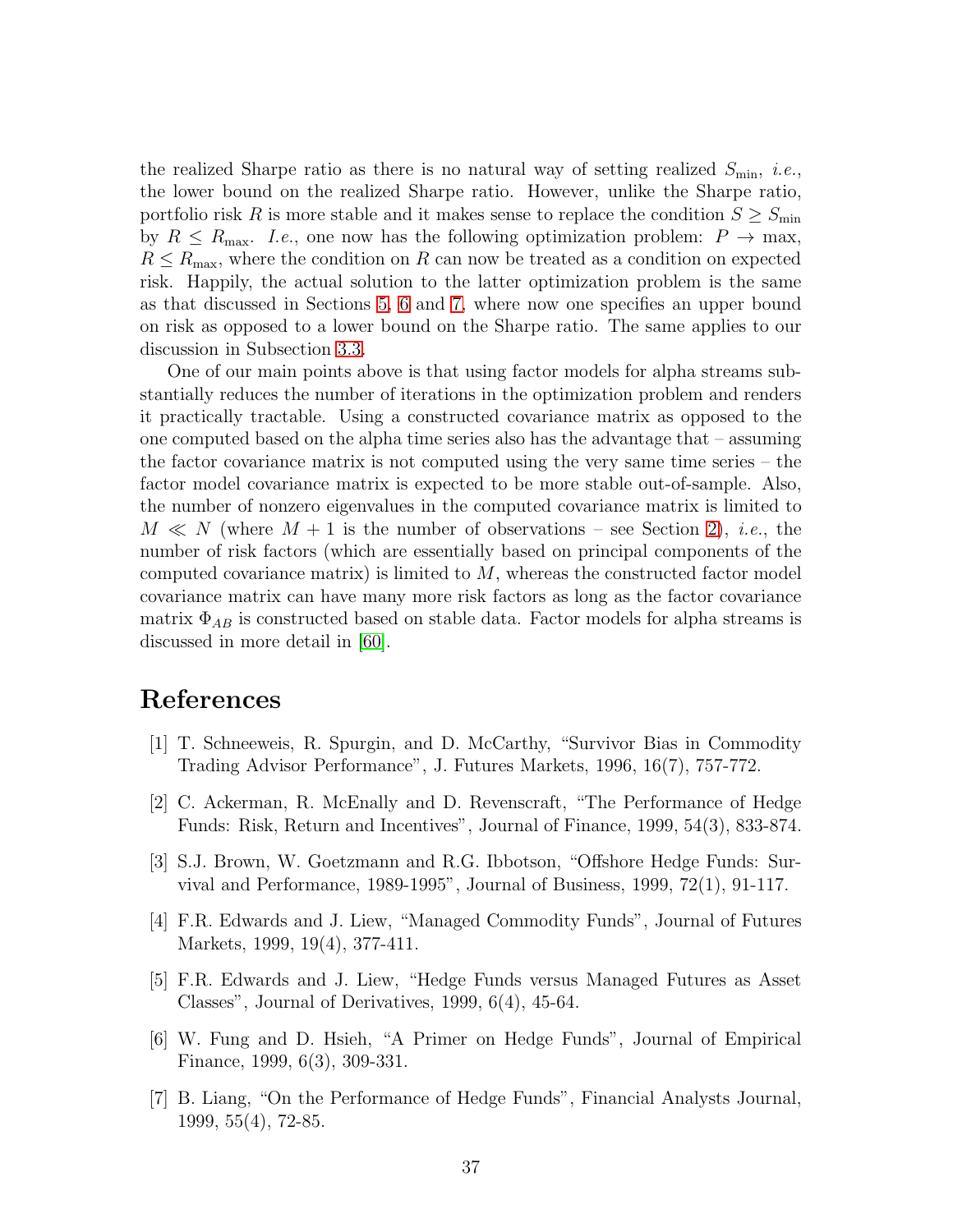- [8] V. Agarwal and N.Y. Naik, "On Taking the "Alternative" Route: The Risks, Rewards, and Performance Persistence of Hedge Funds", Journal of Alternative Investments, 2000, 2(4), 6-23.
- [9] V. Agarwal and N.Y. Naik, "Multi-Period Performance Persistence Analysis of Hedge Funds Source", Journal of Financial and Quantitative Analysis, 2000, 35(3), 327-342.
- [10] W. Fung and D. Hsieh, "Performance Characteristics of Hedge Funds and Commodity Funds: Natural vs. Spurious Biases", Journal of Financial and Quantitative Analysis, 2000, 35(3), 291-307.
- [11] B. Liang, "Hedge Funds: The Living and the Dead", Journal of Financial and Quantitative Analysis, 2000, 35(3), 309-326.
- [12] C.S. Asness, R.J. Krail, and J.M. Liew, "Do Hedge Funds Hedge?", Journal of Portfolio Management, 2001, 28(1), 6-19.
- [13] F.R. Edwards and M.O. Caglayan, "Hedge Fund and Commodity Fund Investments in Bull and Bear Markets", Journal of Portfolio Management, 2001, 27(4), 97-108.
- [14] W. Fung and D. Hsieh, "The Risk in Hedge Fund Strategies: Theory and Evidence from Trend Followers", Review of Financial Studies, 2001, 14(2), 313- 341.
- [15] B. Liang, "Hedge Fund Performance: 1990-1999", Financial Analysts Journal, 2001, 57(1), 11-18.
- [16] A.W. Lo, "Risk Management For Hedge Funds: Introduction and Overview", Financial Analysis Journal, 2001, 57(6), 16-33.
- [17] C. Brooks and H.M. Kat, "The Statistical Properties of Hedge Fund Index Returns and Their Implications for Investors", Journal of Alternative Investments, 2002, 5(2), 26-44.
- [18] D.-L. Kao, "Battle for Alphas: Hedge Funds versus Long-Only Portfolios", Financial Analysts Journal, 2002, 58(2), 16-36.
- [19] G. Amin and H. Kat, "Stocks, Bonds and Hedge Funds: Not a Free Lunch!", Journal of Portfolio Management, 2003, 29(4), 113-120.
- <span id="page-38-0"></span>[20] N. Chan, M. Getmansky, S.M. Haas and A.W. Lo, "Systemic Risk and Hedge Funds", published in: Carey, M. and Stulz, R.M., eds., "The Risks of Financial Institutions" (University of Chicago Press, 2006), Chapter 6, 235-338.
- <span id="page-38-1"></span>[21] Z. Kakushadze and J.K.-S. Liew, "Is It Possible to OD on Alpha?", The Journal of Alternative Investments (forthcoming); [http://ssrn.com/abstract=2419415.](http://ssrn.com/abstract=2419415)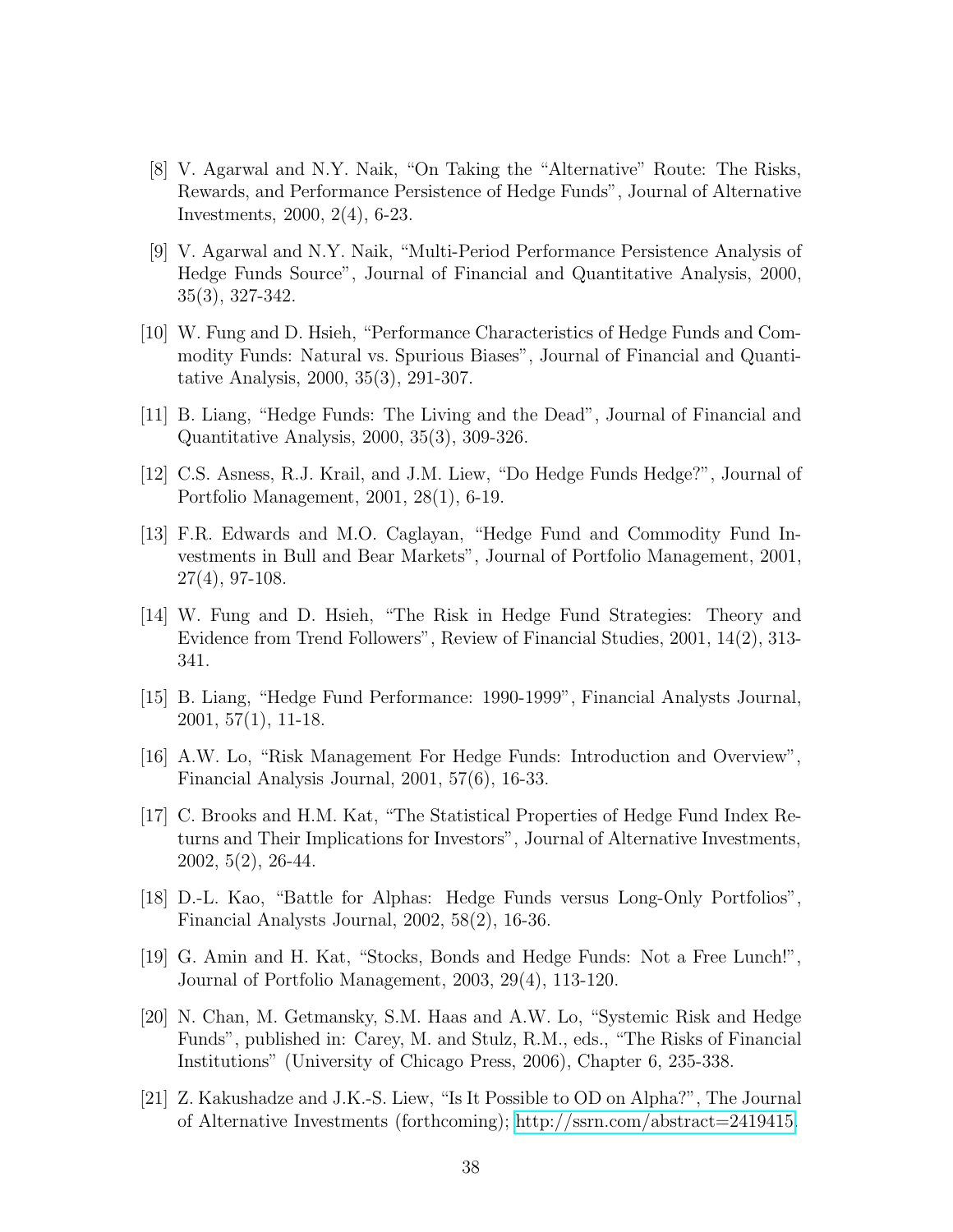- <span id="page-39-0"></span>[22] H. Markowitz, "Portfolio selection", Journal of Finance, 1952, 7(1), 77-91.
- [23] A. Charnes and W.W. Cooper, "Programming with linear fractional functionals", Naval Research Logistics Quarterly, 1962, 9(3-4), 181-186.
- [24] W.F. Sharpe, "Mutual fund performance", Journal of Business, 1966, 39(1), 119-138.
- [25] R.C. Merton, "Lifetime portfolio selection under uncertainty: the continuous time case", The Review of Economics and Statistics, 1969, 51(3), 247-257.
- [26] S. Schaible, "Parameter-free convex equivalent and dual programs of fractional programming problems", Zeitschrift für Operations Research, 1974, 18(5), 187-196.
- [27] M. Magill and G. Constantinides, "Portfolio selection with transactions costs", J. Econom. Theory, 1976, 13(2), 245-263.
- [28] A.F. Perold, "Large-scale portfolio optimization", Management Science, 1984, 30(10), 1143-1160.
- [29] M. Davis and A. Norman, "Portfolio selection with transaction costs", Math. Oper. Res., 1990, 15(4), 676-713.
- [30] B. Dumas and E. Luciano, "An exact solution to a dynamic portfolio choice problem under transaction costs", The Journal of Finance, 1991, 46(2), 577-595.
- [31] C. J. Adcock and N. Meade "A simple algorithm to incorporate transactions costs in quadratic optimization", European Journal of Operational Research, 1994, 79(1), 85-94.
- [32] S. Shreve and H.M. Soner, "Optimal investment and consumption with transaction costs", Ann. Appl. Probab., 1994, 4(3), 609-692.
- [33] D. Bienstock, "Computational study of a family of mixed-integer quadratic programming problems", Mathematical Programming, 1996, 74(2), 121-140.
- [34] J. Cvitanić and I. Karatzas, "Hedging and portfolio optimization under transaction costs: a martingale approach", Math. Finance, 1996, 6(2), 133-165.
- [35] A. Yoshimoto, "The mean-variance approach to portfolio optimization subject to transaction costs", J. Operations Research Soc. of Japan, 1996, 39(1), 99-117.
- [36] C. Atkinson, S.R. Pliska and P. Wilmott, "Portfolio management with transaction costs", Proc. Roy. Soc. London Ser. A, 1997, 453(1958), 551-562.
- [37] D. Bertsimas, C. Darnell and R. Soucy, "Portfolio construction through mixedinteger programming at Grantham, Mayo, Van Otterloo and Company", Interfaces, 1999, 29(1), 49-66.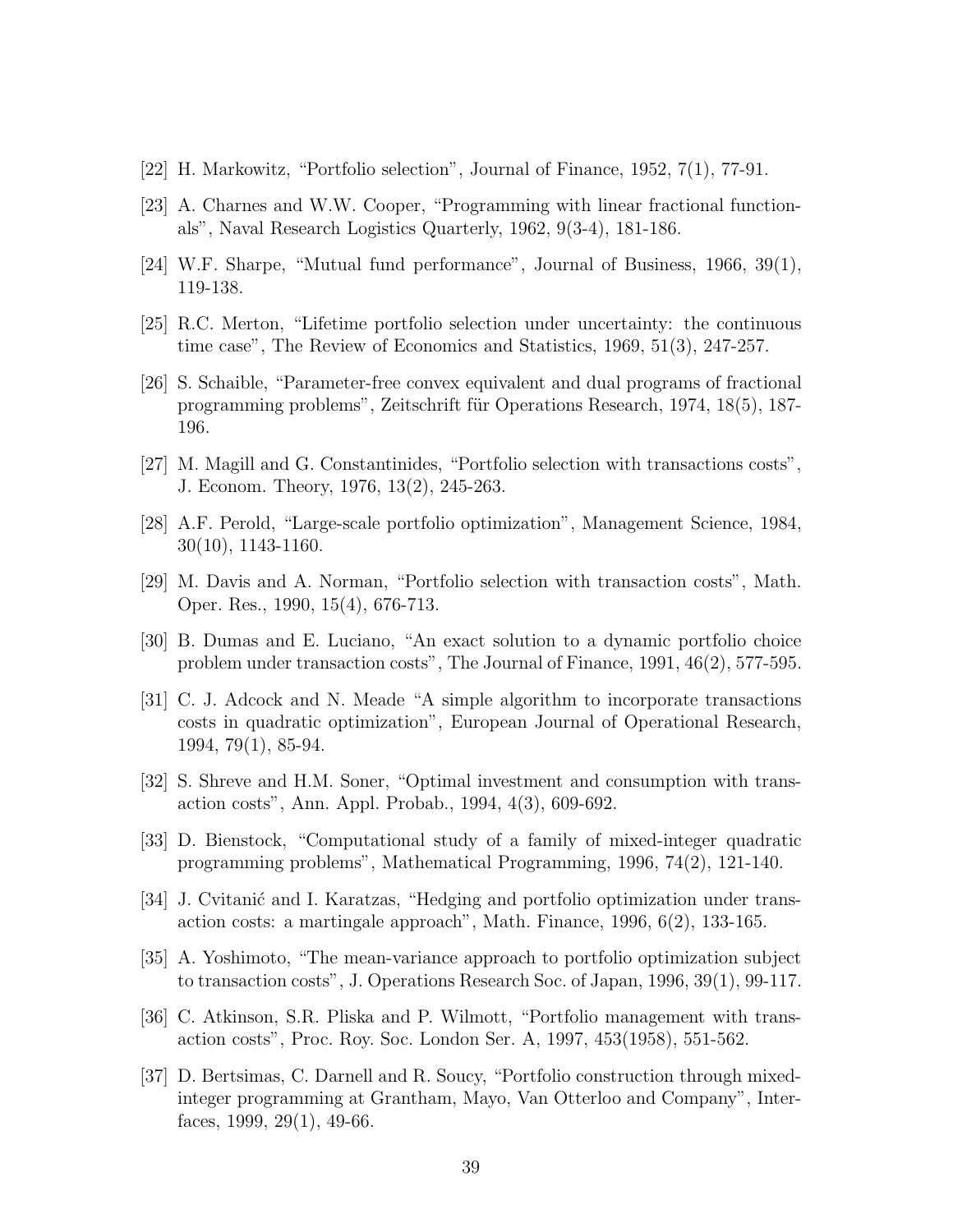- [38] A. Cadenillas and S. R. Pliska, "Optimal trading of a security when there are taxes and transaction costs", Finance and Stochastics, 1999, 3(2), 137-165.
- [39] T.-J. Chang, N. Meade, J.E. Beasley and Y.M. Sharaiha, "Heuristics for cardinality constrained portfolio optimisation", Computers and Operations Research, 2000, 27(13), 1271-1302.
- [40] H. Kellerer, R. Mansini and M.G. Speranza, "Selecting portfolios with fixed costs and minimum transaction lots", Annals of Operations Research, 2000, 99(1-4), 287-304.
- [41] R.T. Rockafellar and S. Uryasev, "Optimization of conditional value-at-risk", Journal of Risk, 2000, 2(3), 21-41.
- [42] J. Gondzio and R. Kouwenberg, "High-performance computing for assetliability management", Operations Research, 2001, 49(6), 879-891.
- [43] H. Konno and A. Wijayanayake, "Portfolio optimization problem under concave transaction costs and minimal transaction unit constraints", Mathematical Programming, 2001, 89(2), 233-250.
- [44] S. Mokkhavesa and C. Atkinson, "Perturbation solution of optimal portfolio theory with transaction costs for any utility function", IMA J. Manag. Math., 2002, 13(2), 131-151.
- [45] O.L.V. Costa and A.C. Paiva, "Robust portfolio selection using linear-matrix inequalities", Journal of Economic Dynamics and Control, 2002, 26(6), 889-909.
- [46] F. Alizadeh and D. Goldfarb, "Second-order cone programming", Mathematical Programming, 2003, 95(1), 3-51.
- [47] M.J. Best and J. Hlouskova, "Portfolio selection and transactions costs", Computational Optimization and Applications, 2003, 24(1), 95-116.
- [48] K. Janeček and S. Shreve, "Asymptotic analysis for optimal investment and consumption with transaction costs", Finance Stoch., 2004, 8(2), 181-206.
- [49] M.S. Lobo, M. Fazel and S. Boyd, "Portfolio optimization with linear and fixed transaction costs", Annals of Operations Research, 2007, 152(1), 341-365.
- [50] R. Zagst and D. Kalin, "Portfolio optimization under liquidity costs", International Journal of Pure and Applied Mathematics, 2007, 39(2), 217-233.
- [51] M. Potaptchik, L. Tunçel and H. Wolkowicz, "Large scale portfolio optimization" with piecewise linear transaction costs", Optimization Methods and Software, 2008, 23(6), 929-952.